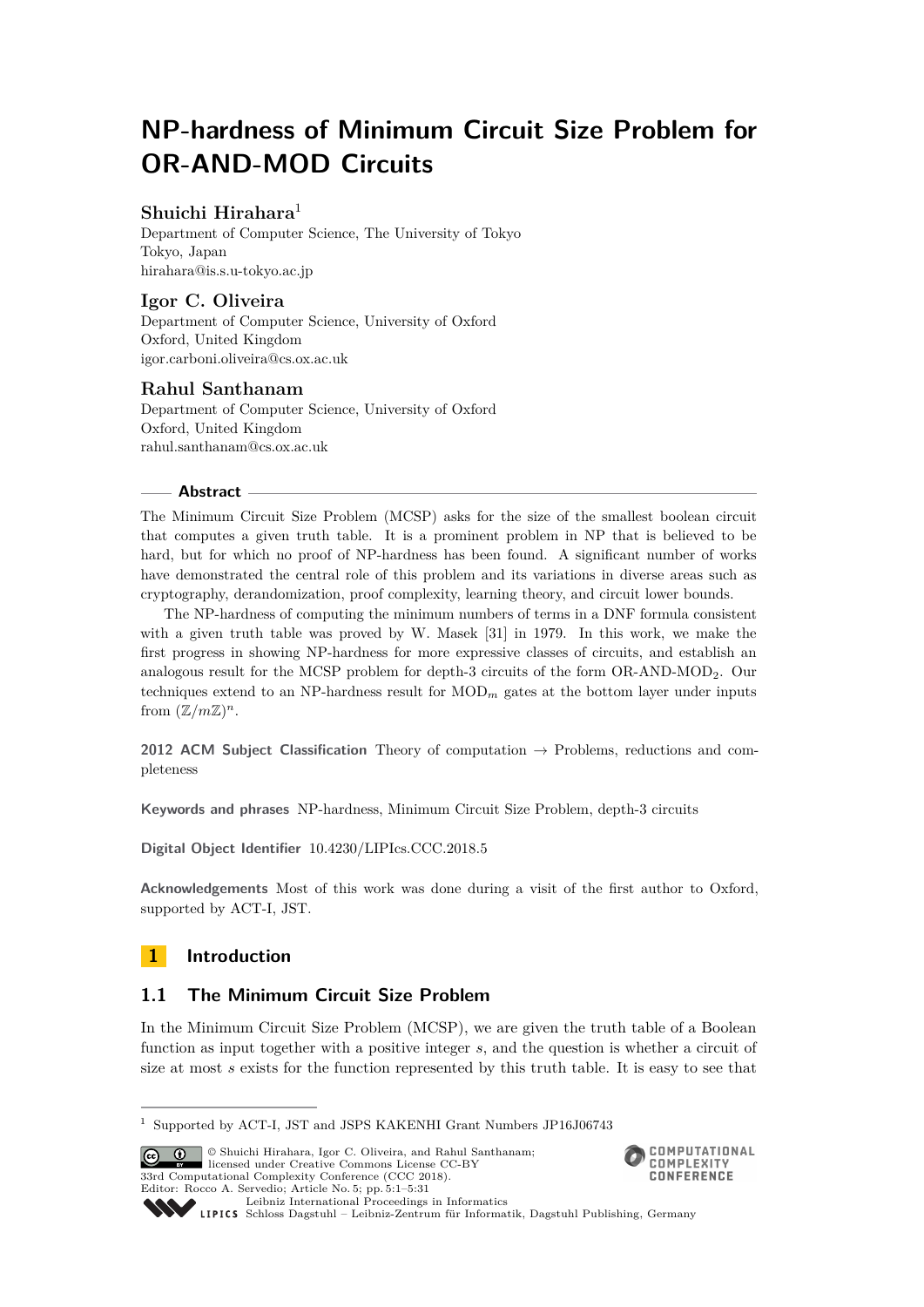#### **5:2 NP-hardness of MCSP for OR-AND-MOD Circuits**

MCSP is in NP: simply guess a circuit *C* of size at most *s*, and check that *C* computes each entry of the truth table correctly.

When solving MCSP deterministically, though, it is unclear how to avoid exhaustive search over the space of circuits of size at most *s*. A natural question arises: is MCSP NP-complete? The answer to this problem remains far from clear. MCSP is one of the very few natural problems in NP for which we have no strong evidence *for* or *against* NP-completeness. This is despite the fact that MCSP has long been recognized as a fundamental problem since the earliest research on complexity theory in the Soviet Union in the 1950s [\[41\]](#page-24-0). Indeed, it is reported in [\[8\]](#page-22-0) that Levin delayed the publication of his NP-completeness results for Satisfiability because he was hoping to show similar results for MCSP.

The difficulty of showing MCSP to be NP-hard was explicitly addressed in the work of Kabanets and Cai [\[27\]](#page-23-1). Roughly speaking, suppose we have a polynomial-time reduction *f* from Satisfiability to MCSP that is "'natural", in the sense that the output length and output parameter depend only on the input length, and the input length is polynomially bounded in the output length – this is a property that all standard reductions have. Kabanets and Cai argued that by applying *f* to a trivial family of unsatisfiable formulas, we can show that the class E of problems solvable in linear exponential time requires superpolynomial circuit size. Given that the question of proving super-polynomial circuit lower bounds for explicit functions is a longstanding open question in complexity theory, this provides a significant obstacle to showing NP-hardness of MCSP via natural reductions. Note, though, that the Kabanets-Cai result does not give any evidence *against* NP-hardness of MCSP – it only suggests that NP-hardness might be hard to *establish*. There has been a long sequence of works [\[7,](#page-22-1) [32,](#page-23-2) [24,](#page-23-3) [23,](#page-23-4) [6\]](#page-22-2) building on this result to give further evidence of the difficulty of showing NP-hardness of MCSP.

One way around the Kabanets-Cai obstacle is to study the complexity of MCSP for circuit classes for which strong circuit lower bounds are *already known*. Given a class  $\mathfrak C$  of circuits, let C-MCSP be the problem where, given a truth table and a number *s*, we wish to know if there is a  $C$ -circuit of size  $s$  computing the given truth table.

Studying  $\mathfrak{C}\text{-MCSP}$  for restricted classes  $\mathfrak{C}$  of circuits is independently motivated by algorithmic applications in circuit minimization, proof complexity [\[30,](#page-23-5) Chapter 30], learning theory (cf. [\[38,](#page-24-1) [5,](#page-21-0) [18,](#page-22-3) [11\]](#page-22-4)), and cryptography and lower bounds [\[39\]](#page-24-2) (see also [\[10\]](#page-22-5)). It was shown already in 1979 by Masek [\[31\]](#page-23-0) that DNF-MCSP is NP-hard.<sup>[2](#page-1-0)</sup> There have been different proofs of this result [\[15,](#page-22-6) [5\]](#page-21-0), and extensions to hardness of approximation [\[5,](#page-21-0) [18,](#page-22-3) [29\]](#page-23-6). Nevertheless, almost four decades after Masek's result, and despite the significant attention that the MCSP problem has received (see also [\[2,](#page-21-1) [3,](#page-21-2) [4,](#page-21-3) [36\]](#page-24-3)), NP-hardness of  $\mathfrak{C}\text{-MCSP}$  is still not known for any natural class  $\mathfrak C$  of circuits more expressive than DNFs. To quote Allender et al. [\[5\]](#page-21-0), "Thus an important open question is to resolve the NP-hardness of both learnability results as well as function minimization results above for classes that are stronger than DNF."

## **1.2 Our Result**

The main contribution in this work is the first  $NP$ -hardness result for  $\mathfrak{C}\text{-MCSP}$  for a class C of depth–3 circuits, namely the class of (unbounded fan-in) OR ◦ AND ◦ MOD*<sup>m</sup>* circuits, where *m* is any integer.

<span id="page-1-0"></span> $2$  For a self-contained presentation of a proof of NP-hardness of DNF-MCSP, see [\[5\]](#page-21-0).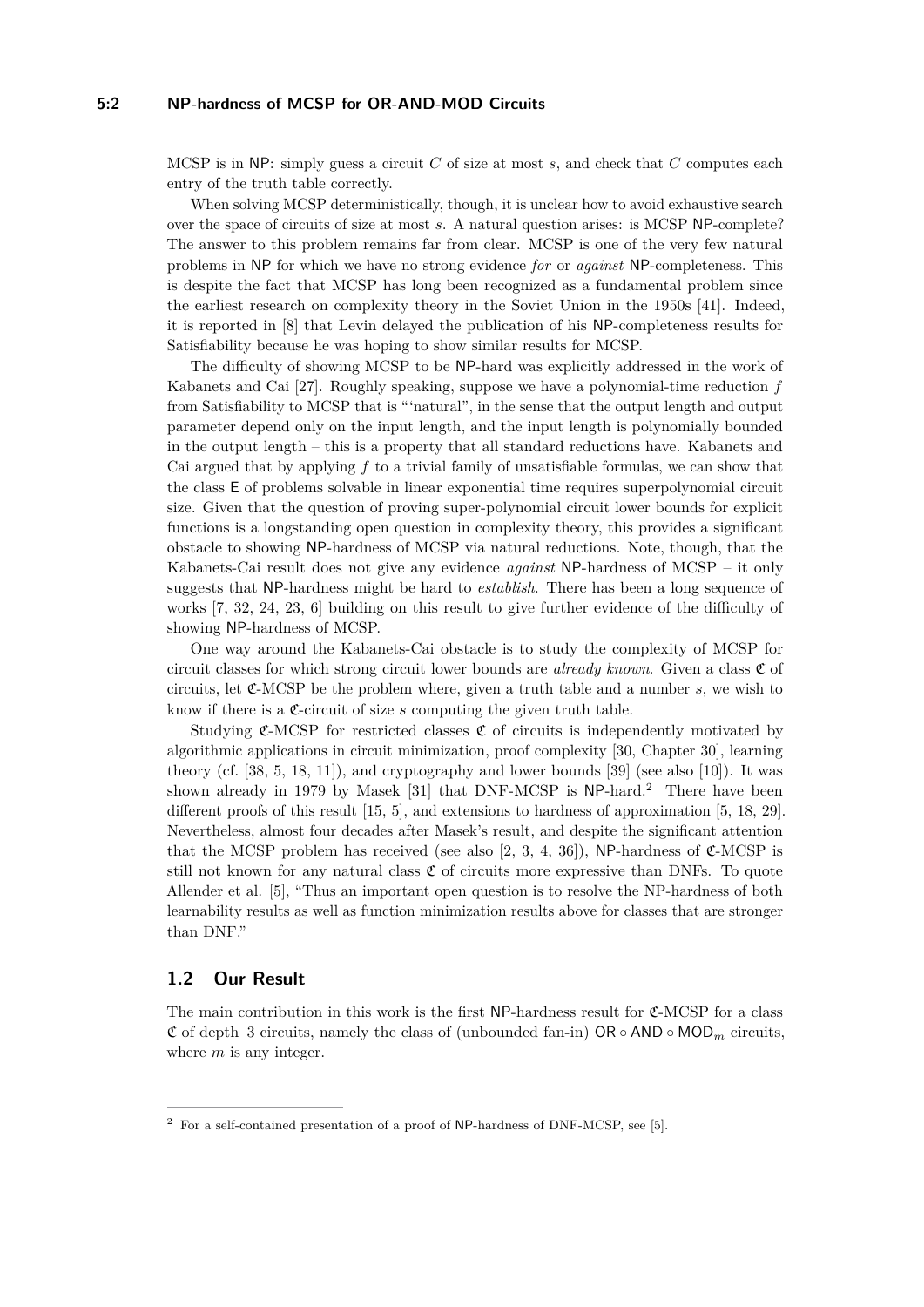<span id="page-2-1"></span>**Fineorem 1** (Main Result). For every  $m \geq 2$ , given the truth table of a function  $f: \mathbb{Z}_m^n \to$  ${0,1}$ *, where*  $\mathbb{Z}_m = \mathbb{Z}/m\mathbb{Z} = \{0,1,\ldots,m-1\}$ *, it is NP-hard under polynomial-time deterministic many-one reductions to determine the size of the smallest*  $OR \circ AND \circ MOD_m$  *circuit C* that computes  $f$ , where circuit size is measured as the top fan-in of  $C$ <sup>[3](#page-2-0)</sup>

A few comments are in order. First, we elaborate on our computational model and complexity measure. We work with circuits which have an OR gate at the top, AND gates at the middle level, and  $MOD_m$  gates at the bottom level. We refer to such circuits as OR-AND-MOD circuits, or equivalently, DNF-MOD circuits. Such circuits operate in a natural way on inputs from  $\mathbb{Z}_m^n$ . We allow arbitrary constants from  $\mathbb{Z}_m$  to feed in to gates at the bottom layer, and insist that inputs to the middle AND layer are Boolean. In other words, a  $\text{MOD}_m$  gate outputs 1 if and only if its corresponding linear equation over  $\mathbb{Z}_m$  is satisfied, and the computations beyond the first layer are all Boolean. For  $m = 2$ , this is precisely the traditional model of DNF of Parities (cf. [\[14\]](#page-22-7), [\[25\]](#page-23-7), [\[26,](#page-23-8) Section 11.9], [\[1\]](#page-21-4)).

The complexity measure we use is the top fan-in of the circuit, i.e., fan-in to the top OR gate. The main reason we work with this measure is naturalness and convenience. As argued in [\[14\]](#page-22-7), top fan-in is the preferred measure for OR-AND-MOD<sup>2</sup> circuits because: (*i*) it measures the number of affine subspaces required to cover the 1s of the function, and thus has a nice combinatorial meaning;  $(ii)$  the number of  $MOD_2$  gates feeding in to any middle layer AND gate can be assumed to be at most *n* without loss of generality, by using basic linear algebra, and thus the top fan-in approximates the total number of gates to within a factor of *n*; and (*iii*) the size of a DNF is often measured by the number of terms in it, and analogously it makes sense to measure the size of a DNF of Parities by the top fan-in of the circuit.

Our results are not however critically dependent on the complexity measure we use, and admit different extensions. Indeed, we demonstrate the robustness of our techniques by adapting them to show a hardness result for computing the number of gates in OR-AND-MOD*<sup>p</sup>* formulas, where *p* is prime (Appendix [B\)](#page-25-0). Moreover, we mention that our approach can be modified to show a hardness of approximation result (Appendix [C\)](#page-27-0).

The strategy for the proof of Theorem [1](#page-2-1) is explained in Section [1.3.](#page-3-0) In short, we reduce from a variant of the well-known set cover problem [\[28\]](#page-23-9). The reduction consists of two stages, and it is initially presented as a randomized reduction. As one ingredient in the derandomization of our approach, we show the existence of near-optimal (seed length  $O(\log n + \log 1/\varepsilon)$  pseudorandom generators against AND  $\circ$  MOD<sub>*m*</sub> circuits over  $\mathbb{Z}_m^n$  of arbitrary size. This result might be of independent interest, and we refer to the discussion in Section [1.3](#page-3-0) for more details.

Before further exploring the ideas of our proof, we give some perspective on the result and the possibility of extending it to more expressive circuit classes. Using the Kabanets-Cai [\[27\]](#page-23-1) connection between NP-hardness and circuit lower bounds mentioned before, it is not hard to show that our reduction yields a  $2^{\Omega(n)}$  lower bound on the size of DNF-MOD<sub>2</sub> circuits for a function in  $E = DTIME[2^{O(n)}]$ . Such strong exponential lower bounds for explicit functions have long been known for the model we consider (see e.g. [\[22\]](#page-23-10), and also [\[13,](#page-22-8) [12\]](#page-22-9)). On the other hand, extending the NP-hardness result even to slightly different classes such as depth-3  $AC<sup>0</sup>$  circuits might be a challenge. It is still unknown if E requires depth-3 AC<sup>0</sup> circuits of size  $2^{\Omega(n)}$ , and using the Kabanets-Cai connection, natural approaches to an NP-hardness result would imply such a lower bound.

<span id="page-2-0"></span><sup>3</sup> As stated, Theorem [1](#page-2-1) refers to the complexity of the optimization problem of finding the smallest circuit size for a given truth table, rather than the MCSP decision problem as defined. Note however that these two computational problems are easily seen to be polynomial-time equivalent to each other.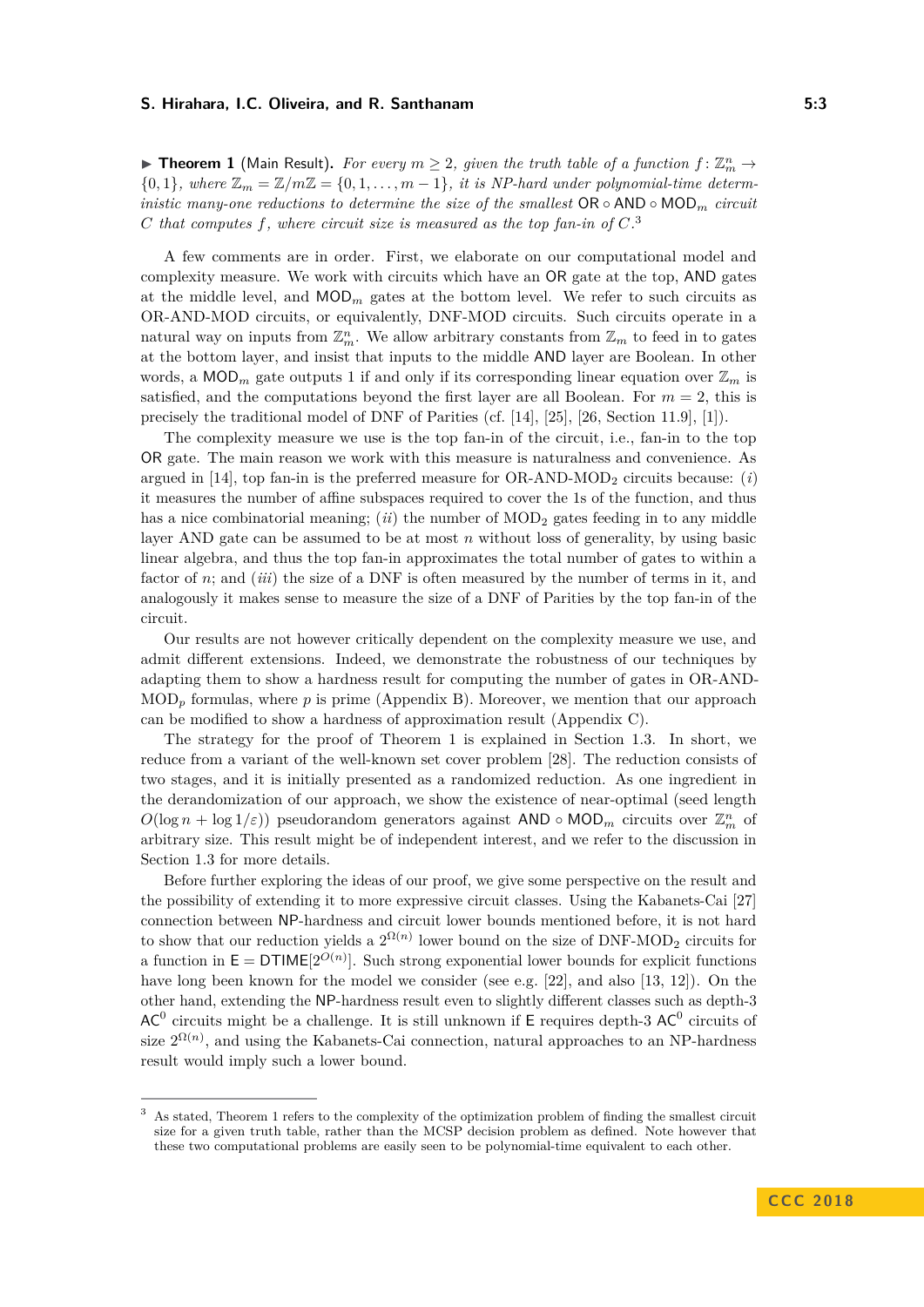#### **5:4 NP-hardness of MCSP for OR-AND-MOD Circuits**

What might be more feasible though is showing NP-hardness of C-MCSP for other related classes  $\mathfrak C$  of circuits, and under weaker kinds of reductions, such as quasi-polynomial time reductions or non-uniform reductions. For instance, it might be possible to extend our techniques to classes such as  $THR \circ AND \circ MOD$  and depth-3 AC<sup>0</sup> circuits of small bottom fan-in. In these cases, exponential lower bounds of the form  $2^{\Omega(n)}$  have been obtained (cf. [\[22\]](#page-23-10), [\[37\]](#page-24-4)).

More broadly, we believe that showing NP-hardness of MCSP for more expressive classes C is an important direction in better *understanding* circuit classes from the perspective of *meta-complexity*, i.e., complexity questions about computational problems involving circuits and algorithms. There are various criteria for measuring our understanding of a circuit class, for example, (*i*) Can we design non-trivial satisfiability algorithms for circuits in the class? (*ii*) Can we unconditionally construct pseudo-random generators secure against circuits in the class? (*iii*) Can we learn the class using membership queries under the uniform distribution? (*iv*) Can we prove lower bounds against proof systems whose lines are encoded by circuits in the class? We suggest that the NP-hardness of  $\mathfrak{C}\text{-MCSP}$  is another strong indication that we understand a circuit class  ${\mathfrak C}$  well.

## <span id="page-3-0"></span>**1.3 Overview of the Proof of Theorem [1](#page-2-1)**

The rest of the paper is dedicated to the proof of Theorem [1,](#page-2-1) which will be completed in Section [4.](#page-15-0) Here we provide a high-level description of the reduction. For simplicity, our exposition mostly focuses on the case  $m = 2$ . After that, we explain the main difficulties in extending the result to general m, and how these are addressed in our proof.

As mentioned above, Masek [\[31\]](#page-23-0) was the first to establish the NP-hardness of DNF minimization, and Theorem [1](#page-2-1) can be interpreted as an extension of Masek's result to the more expressive DNF-MOD circuits. The structure of our argument follows however a *two-step* reduction introduced by Gimpel (cf. Allender et al. [\[5\]](#page-21-0)), brought to our attention thanks to an alternative proof of Masek's result from [\[5\]](#page-21-0). More precisely, their work presents a new proof of the first stage of Gimpel's reduction, and provides a self-contained exposition of the entire argument.

Our NP-hardness proof for DNF-MOD circuits heavily builds on ideas of Gimpel and [\[5\]](#page-21-0), but the extension to depth-3 requires new ideas and makes the argument much more involved. Let (DNF ◦ XOR)-MCSP be the computational problem described in Theorem [1](#page-2-1) when  $m = 2$ , and let (DNF  $\circ$  XOR)-MCSP<sup>\*</sup> be its natural generalization to *partial* boolean functions. In other words, an input to (DNF ∘ XOR)-MCSP<sup>\*</sup> encodes the truth table of a function  $f: \{0,1\}^n \to \{0,1,*\}$ , and we are interested in the size of the minimum (DNF◦XOR)circuit that agrees with *f* on  $f^{-1}(\{0,1\})$ . Let  $r \in \mathbb{N}$  be a large enough constant. Our proof reduces from the NP-complete problem *r*-Bounded Set Cover (cf. [\[19\]](#page-22-10)): Given a set system  $S \subseteq {n \choose \leq r}$  that covers [*n*], determine the minimum number  $\ell$  of sets  $S_1, \ldots, S_\ell \in S$  such that  $\bigcup_{i=1}^{\ell} S_i = [n]$ . (We refer to Section [2.2](#page-7-0) for a precise formulation of these computational problems.)

In a bit more detail, we present a *randomized* (2-approximate) reduction from *r*-Bounded Set Cover to (DNF◦XOR)-MCSP<sup>∗</sup>, and a *randomized* reduction from (DNF◦XOR)-MCSP<sup>∗</sup> to (DNF◦XOR)-MCSP. These reductions are then efficiently derandomized using an appropriate pseudorandom generator. As opposed to previous works on the NP-hardness of DNF minimization, our proof crucially explores the fact that *r*-Bounded Set Cover is NP-hard even to *approximate* (by roughly a ln *r*-factor), a result from [\[17,](#page-22-11) [42\]](#page-24-5) (see Theorem [5,](#page-8-0) Section [2.2\)](#page-7-0).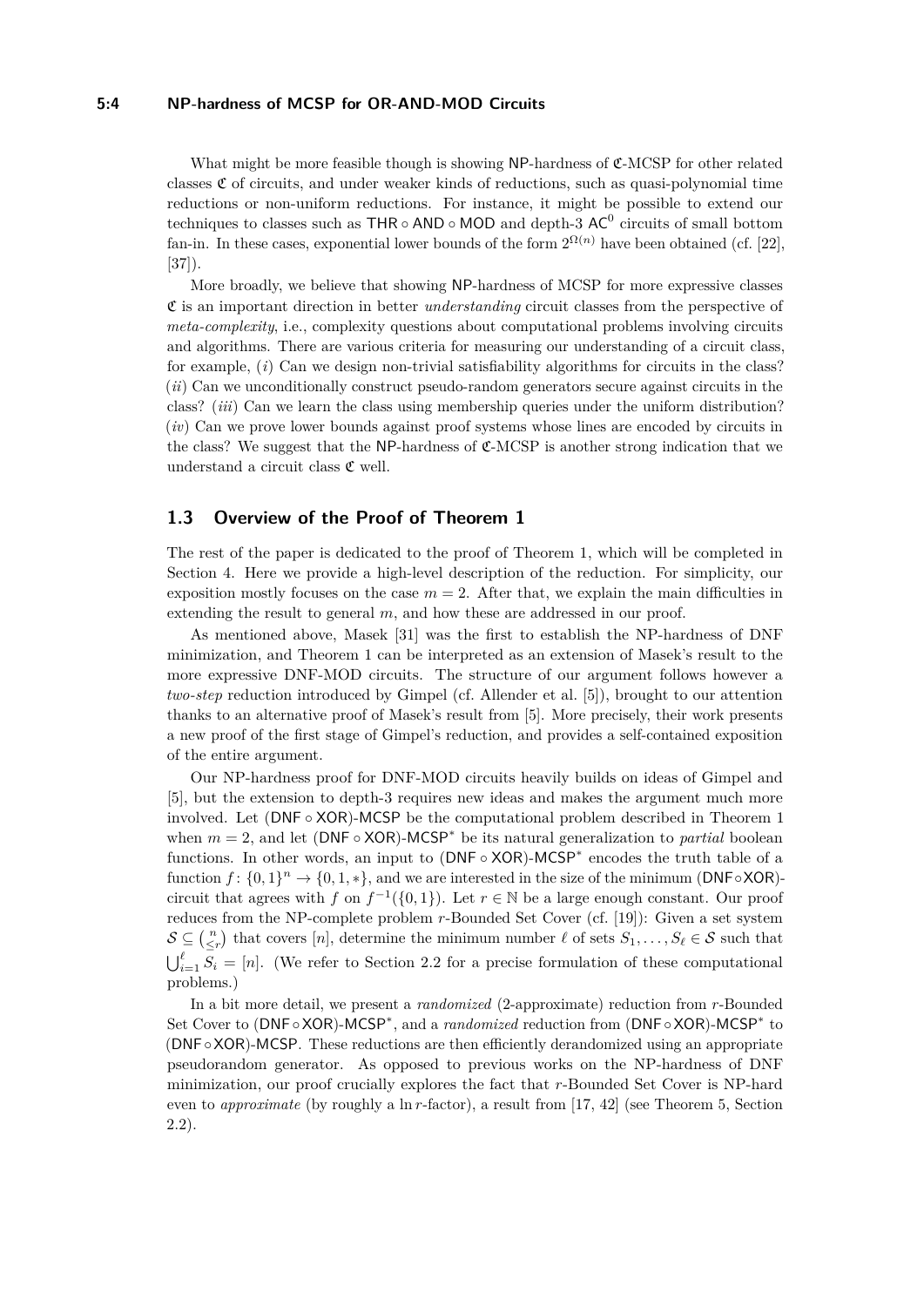We discuss each reduction in more detail now. Common to both of them is a convenient characterization of the sets  $C^{-1}(1) \subseteq \{0,1\}^n$  of inputs that can be accepted by non-trivial AND  $\circ$  XOR circuits *C*. If *m* is prime, it is not hard to show that this is precisely the class of affine subspaces of  $\{0,1\}^n$ . Consequently, for a non-trivial partial function  $f: \{0,1\}^n \to$  $\{0, 1, *\}$ , its corresponding  $DNF_{XOR}(f)$  complexity is exactly the minimum number *t* of affine subspaces  $A_1, ..., A_t \subseteq \{0, 1\}^n$  such that  $f^{-1}(1) \subseteq \bigcup_{i=1}^t A_i$  and  $\bigcup_{i=1}^t A_i \subseteq f^{-1}(\{1, *\})$  (see Section [2.1\)](#page-6-0). The analysis of our polynomial-time reductions, which will not be covered in this section, relies on this characterization in fundamental ways.

**Step 1.** *A randomized reduction from r-Bounded Set Cover to* (DNF ◦ XOR)*-*MCSP<sup>∗</sup> (Section [3.1\)](#page-8-1).

Given a set-system  $S \subseteq \binom{n}{\leq r}$ , we define a partial boolean function  $f: \{0,1\}^t \to \{0,1,*\}$ , where  $t = O(r \log n)$ . This function is *probabilistically* constructed as follows. First, we associate to each  $i \in [n]$  a *random* vector  $v^i \in \{0,1\}^t$ . For  $S \in \mathcal{S}$ , let  $v^S = \{v^i \mid i \in S\}$ . Then, we let f be 1 on each input  $v^i$ , 0 on inputs that are *not* in the linear span of  $v^S$  for every  $S \in \mathcal{S}$ , and  $*$  elsewhere.

Using this construction, we are able to show by a delicate analysis that if *t* is sufficiently large, the following holds with high probability: if  $S$  admits a cover of size  $K$ , then  $DNF_{XOR}(f) \leq K$ ; moreover, if  $DNF_{XOR}(f) \leq K$ , then S admits a cover of size  $\leq 2K$ . (We discuss the intuition for this claim in Section [3.1.](#page-8-1)) This construction and the hardness of approximation result for *r*-Bounded Set Cover imply that (DNF ◦ XOR)-MCSP<sup>∗</sup> is NP-hard under many-one randomized reductions.

**Step 2.** *A randomized reduction from* (DNF ◦ XOR)*-*MCSP<sup>∗</sup> *to* (DNF ◦ XOR)*-*MCSP (Section [3.2\)](#page-12-0).

Let  $f: \{0,1\}^t \to \{0,1,*\}$  be an instance of (DNF ∘ XOR)-MCSP<sup>\*</sup>. We *probabilistically* construct from *f* a related *total* function  $g: \{0,1\}^t \times \{0,1\}^s \to \{0,1\}$ , where  $r = t + 2$ and  $s = O(r + t)$ . In more detail, we encode for each  $x \in \{0, 1\}^t$  its corresponding value  $f(x) \in \{0, 1, *\}$  as a *boolean function*  $g_x$  on a hypercube  $\{0, 1\}^s$ . For an input *x* such that  $f(x) \in \{0, 1\}$ , we let  $g(x0<sup>s</sup>) = g_x(0<sup>s</sup>) = f(x)$ , where  $g_x(\cdot) = 0$  elsewhere. On the other hand, if  $f(x) = *$ , we pick a *random* linear subspace  $L_x \subseteq \{0,1\}^s$  of dimension *r*, and we encode  $f(x)$  as the characteristic function of  $L<sub>x</sub>$ .

Again, a careful argument allows us to establish the following connection between the partial function *f* and the total function *g*: with high probability over the choice of the random linear subspaces  $(L_x)_{x \in f^{-1}(*)}$ ,  $\mathsf{DNF}_{\mathsf{XOR}}(g) = \mathsf{DNF}_{\mathsf{XOR}}(f) + |f^{-1}(*)|$ . (We discuss the intuition for this claim in Section [3.2.](#page-12-0)) Consequently, it follows from this and the previous reduction that (DNF ◦ XOR)-MCSP is NP-hard under many-one randomized reductions.

#### **Step 3.** *Efficient derandomization of the reductions* (Section [4.1\)](#page-16-0).

It is possible to prove that the first reduction is always correct provided that the collection of random vectors  $v^i$  is *nice* with respect to the set-system  $S$  (Definition [12\)](#page-10-0). Similarly, we can prove that the second reduction is correct whenever the collection  $(L_x)_{x \in f^{-1}(*)}$  of linear subspaces is *scattered* (Definition [18\)](#page-13-0). It turns out that both conditions can be checked in polynomial time. This implies that the previously discussed reductions are in fact *zero-error* reductions. Consequently, if we can efficiently construct nice vectors and scattered families of linear subspaces, the reductions can be made deterministic.

In order to achieve this, we use in both cases a subtle derandomization argument that relies on (polynomial-time computable) *ε*-biased distributions [\[33\]](#page-23-11). Recall that such distributions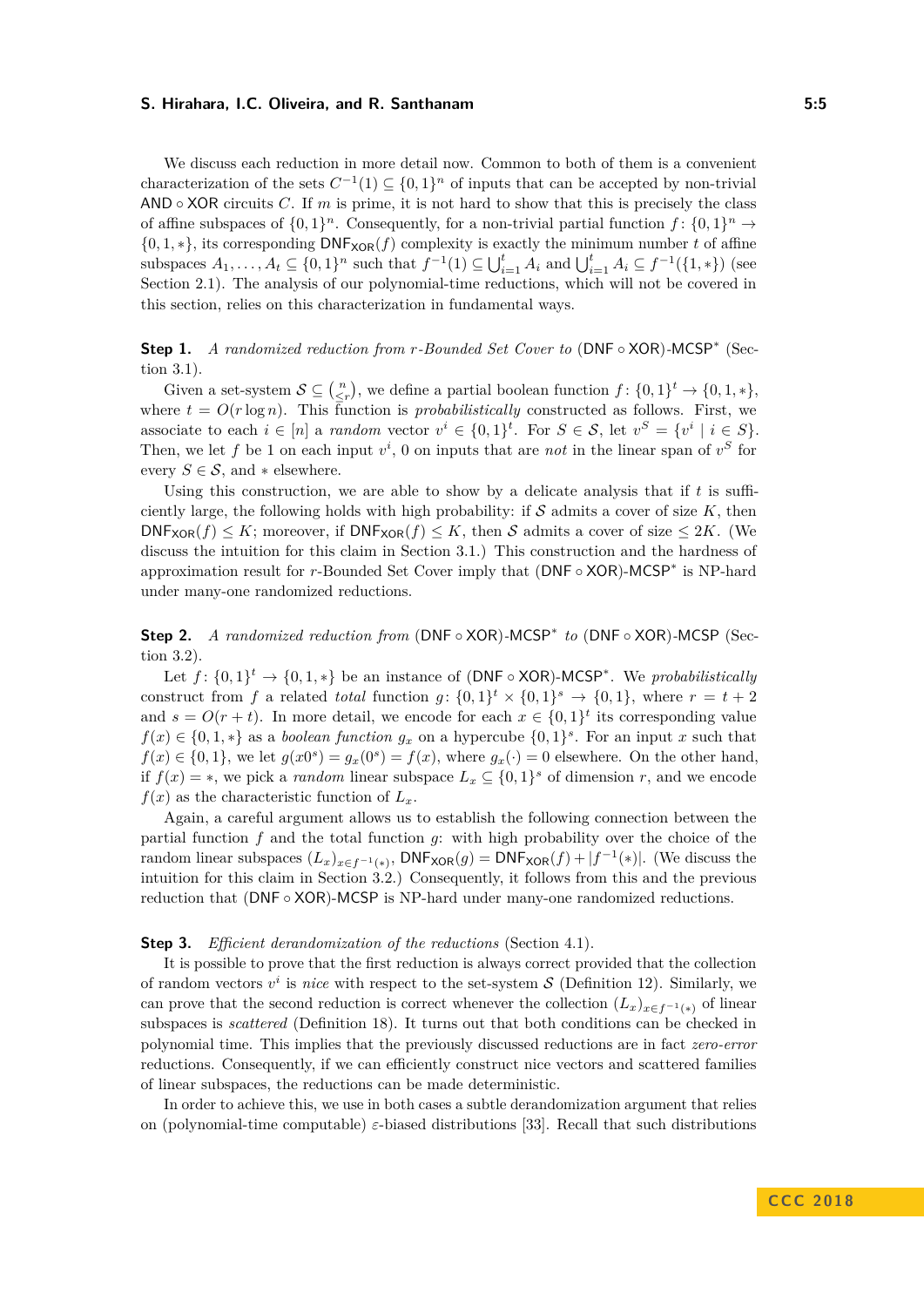#### **5:6 NP-hardness of MCSP for OR-AND-MOD Circuits**

can fool arbitrary linear tests. By a more careful analysis, it is also known that they fool AND ◦ XOR circuits. We do *not* describe an AND ◦ XOR circuit to check if a collection of vectors is nice, or to check if a collection of linear subspaces is scattered. Still, we are able to show that if  $\varepsilon < 2^{-s}$  then some scattered collection of linear subspaces is encoded by a string in the support of an *ε*-biased distribution, and that the same holds with respect to a nice collection of vectors if  $\varepsilon < 2^{-t}$ . In particular, trying all possible seeds of an  $\varepsilon$ -biased generator produces the combinatorial and algebraic objects that are sufficient to derandomize our reductions. (We refer to Section [4.1](#page-16-0) for more details.)

Overall, combining the (derandomized) reductions and using the hardness of approximation result for *r*-Bounded Set Cover mentioned above, it follows that (DNF ◦ XOR)-MCSP is NP-hard under many-one deterministic polynomial-time reductions.

**The argument for arbitrary**  $m \geq 2$ . Let (DNF◦MOD<sub>*m*</sub>)-MCSP and (DNF◦MOD<sub>*m*</sub>)-MCSP<sup>\*</sup> be the corresponding computational problems with respect to an arbitrary  $m \geq 2$ . (Recall that the input boolean functions in this case are defined over  $\mathbb{Z}_m^n$ .) As we explain next, additional difficulties are present for general *m*.

An immediate challenge is that it is no longer clear if the analogous characterization (via affine subspaces) of the class of subsets of  $\mathbb{Z}_m^n$  accepted by non-trivial  $\mathsf{AND} \circ \mathsf{MOD}_m$  circuits holds, and this is crucially exploited when  $m = 2$ . The main issue is that, while in the latter case the result can be established by elementary techniques using that  $\mathbb{Z}_2^n$  is a *vector space* over  $\mathbb{Z}_2$ , for an arbitrary *m* the underlying structure might be just a *module*. Without a *basis*, the result is less clear.

Nevertheless, it is possible to prove that the analogous result for  $AND \circ MOD_m$  circuits holds (cf. Lemma [2\)](#page-6-1). The alternative and more general argument relies on a property of double orthogonal complements in  $\mathbb{Z}_m^n$  (Appendix [A\)](#page-24-6), and we refer to Section [2.1](#page-6-0) for more details. Armed with this characterization, the reductions discussed before can be adapted to arbitrary *m*. Finding the right generalization of each definition requires some work, but after that, the *randomized* reductions for  $m = 2$  and arbitrary  $m \geq 2$  can be presented in a unified and transparent way.

In order to conclude the proof of Theorem [1,](#page-2-1) we need to derandomize the new reductions. For  $m = 2$ , the argument was based on an efficient construction of  $\varepsilon$ -biased distributions supported over  $\{0,1\}^n$ , and the fact that such distributions are also able to fool AND  $\circ$  XOR circuits over  $\{0,1\}^n$ . Without going into further details, we mention that for arbitrary m it is sufficient to use a pseudorandom generator that fools  $\mathsf{AND} \circ \mathsf{MOD}_m$  circuits over  $\mathbb{Z}_m^n$ . However, a generator with *near-optimal* dependency on *n* and  $\varepsilon$  is needed if we are hoping to obtain a polynomial-time reduction. We were not able to find such a result in the literature.[4](#page-5-0)

We show in Section [4.2](#page-18-0) that, for every  $m \geq 2$ , there is an efficient pseudorandom generator  $G_n: \{0,1\}^{O(\log n + \log 1/\varepsilon)} \to \mathbb{Z}_m^n$  that  $\varepsilon$ -fools AND ◦ MOD<sub>*m*</sub> circuits of arbitrary size. Our construction relies on the efficient  $\varepsilon$ -biased generators for  $\mathbb{Z}_m^n$  from [\[9\]](#page-22-12), together with a proof of the following result: If *G* is an *ε*-biased generator against  $\mathbb{Z}_m^n$ , then *G* (*mε*)-fools AND  $\circ$  MOD<sub>*m*</sub> circuits. Again, we cannot rely on a adaptation of the similar claim for  $m = 2$ , which requires a basis. Our proof proceeds instead by a careful analysis of certain exponential sums encoding the behaviour of the circuit, and that can be used to connect the distinguishing probability to the guarantees offered by the *ε*-biased generator. We refer to Section [4.2](#page-18-0) for more details.

<span id="page-5-0"></span><sup>4</sup> Existing generators seem to generate *bits* only, or are restricted to prime modulus, or can handle larger classes of functions but are not efficient enough for our purposes. We refer to [\[21\]](#page-23-12) and the references therein for related results.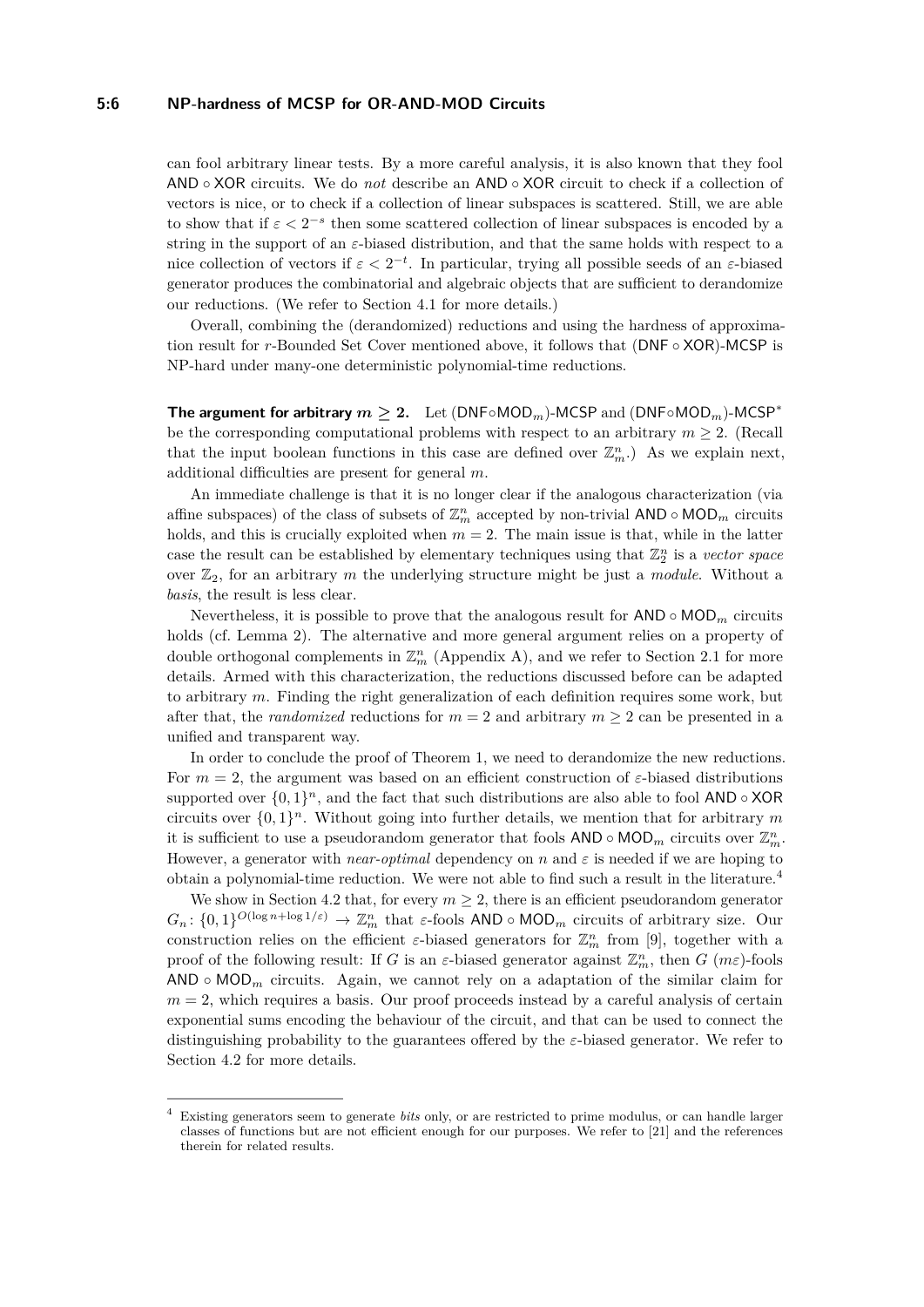## **2 Preliminaries**

**Notation.** For an integer  $n \geq 1$ , let [*n*] denote  $\{1, \ldots, n\}$ .

**Some notions from group theory.** Let  $m \geq 2$  be a constant. Let  $\mathbb{Z}_m := \mathbb{Z}/m\mathbb{Z}$  denote the integers modulo *m*, where all operations on elements in  $\mathbb{Z}_m = \langle +, \{0, 1, \ldots, m-1\} \rangle$  are taken mod *m*. For any integer  $t \geq 1$ , we regard  $\mathbb{Z}_m^t$  as an additive group with component-wise addition. A non-empty subset  $H \subseteq \mathbb{Z}_m^t$  is called a *linear subspace* if H is a subgroup, that is,  $0 \in H$  and  $x + y \in H$  for any  $x, y \in H$ . A subset  $A \subseteq \mathbb{Z}_m^t$  is called an *affine subspace* if *A* is a coset, that is, there exist  $a \in \mathbb{Z}_m^t$  and a linear subspace  $H \subseteq \mathbb{Z}_m^t$  such that  $A = H + a := \{ h + a | h \in H \}.$ 

We stress that  $\mathbb{Z}_m^t$  gives rise to a *module* and not to a *vector space* when *m* is a composite number; however, we borrow some standard notation; for example, for a scalar  $c \in \mathbb{Z}_m$  and a "vector"  $v \in \mathbb{Z}_m^t$ , let cv denote the scalar multiplication. Let  $\langle x, y \rangle := \sum_{i=1}^t x_i y_i \in \mathbb{Z}_m$  for any  $x, y \in \mathbb{Z}_m^t$  and  $t \in \mathbb{N}$ .

#### <span id="page-6-0"></span>**2.1 Circuit Size Measure and Its Characterization**

For any integer  $m > 2$ , an OR ◦ AND ◦ MOD<sub>*m*</sub> (= DNF ◦ MOD<sub>*m*</sub>) circuit is a DNF formula whose terms are  $AND \circ MOD_m$  circuits. Here, the  $MOD_m$  gate is a Boolean function such that  $\text{MOD}_m(x) = 1$  if and only if  $\sum_{i=1}^n x_i \mod m = 0$  on input  $x \in \{0,1\}^n$ . We allow multiple input wires and access to constant input bits in the circuit. Note that this allows for more general equations to be computed by a bottom-layer modular gate.

The size of a circuit is usually defined as the number of gates. However, for us it is important to define the size of a  $\text{DNF} \circ \text{MOD}_m$  circuit as the top fan-in of the circuit, or equivalently, its number of  $AND \circ MOD_m$  terms. (Note that the same size measure was used in [\[14\]](#page-22-7) in the case  $m = 2$ .) For a Boolean function  $f: \{0,1\}^t \to \{0,1\}$ , define  $\text{DNF}_{\text{MOD}_m}(f)$ as the minimum number of terms of a  $\text{DNF} \circ \text{MOD}_m$  circuit computing f, i.e., the fan-in of its OR gate.

In order to present our results in a unified way for any integer  $m \geq 2$ , we extend the input  $\{0,1\}^t$  of a DNF ∘ MOD<sub>*m*</sub> circuit to the larger domain  $\mathbb{Z}_m^t$  in a natural way: that is, we regard the bottom  $\text{MOD}_m$  gate as a function  $\text{MOD}_m: \mathbb{Z}_m^* \to \{0,1\}$  that outputs 1 if and only if the sum of its input elements is congruent to 0 mod *m*. Again, more general equations can be obtained using multiple input wires and access to constants in  $\mathbb{Z}_m$ .

An AND  $\circ$  MOD<sub>*m*</sub> circuit *C accepts* the set  $X \subseteq \mathbb{Z}_m^t$  if for any  $x \in \mathbb{Z}_m^t$ ,  $x \in X$  if and only if *C* outputs 1 on *x*. There is a nice combinatorial characterization of the set of inputs that such circuits can accept.

<span id="page-6-1"></span>▶ Lemma 2 (Characterization of the power of AND ◦ MOD<sub>*m*</sub> circuits). Let  $X \subseteq \mathbb{Z}_m^t$  be a *nonempty set. Then, an* AND◦MOD*<sup>m</sup> circuit accepts X if and only if X is an affine subspace* of  $\mathbb{Z}_m^t$ .

This is a standard fact when *m* is a prime (cf. [\[14\]](#page-22-7) for  $m = 2$ ), in which case  $\mathbb{Z}_m^t$  is a vector space. However, the same characterization holds when  $m \geq 2$  is an arbitrary composite number, as established below. The proof relies on the following fact about orthogonal complements in the more general context of modules.

<span id="page-6-2"></span>**Fact 3** (Double orthogonal complement). Let  $H \subseteq \mathbb{Z}_m^t$  be a linear subspace, and let  $H^{\perp} := \{ x \in \mathbb{Z}_{m}^t \mid \sum_{i=1}^t x_i y_i = 0 \text{ for any } y \in H \}$  *be its orthogonal complement. Then,*  $(H^{\perp})^{\perp} = H.$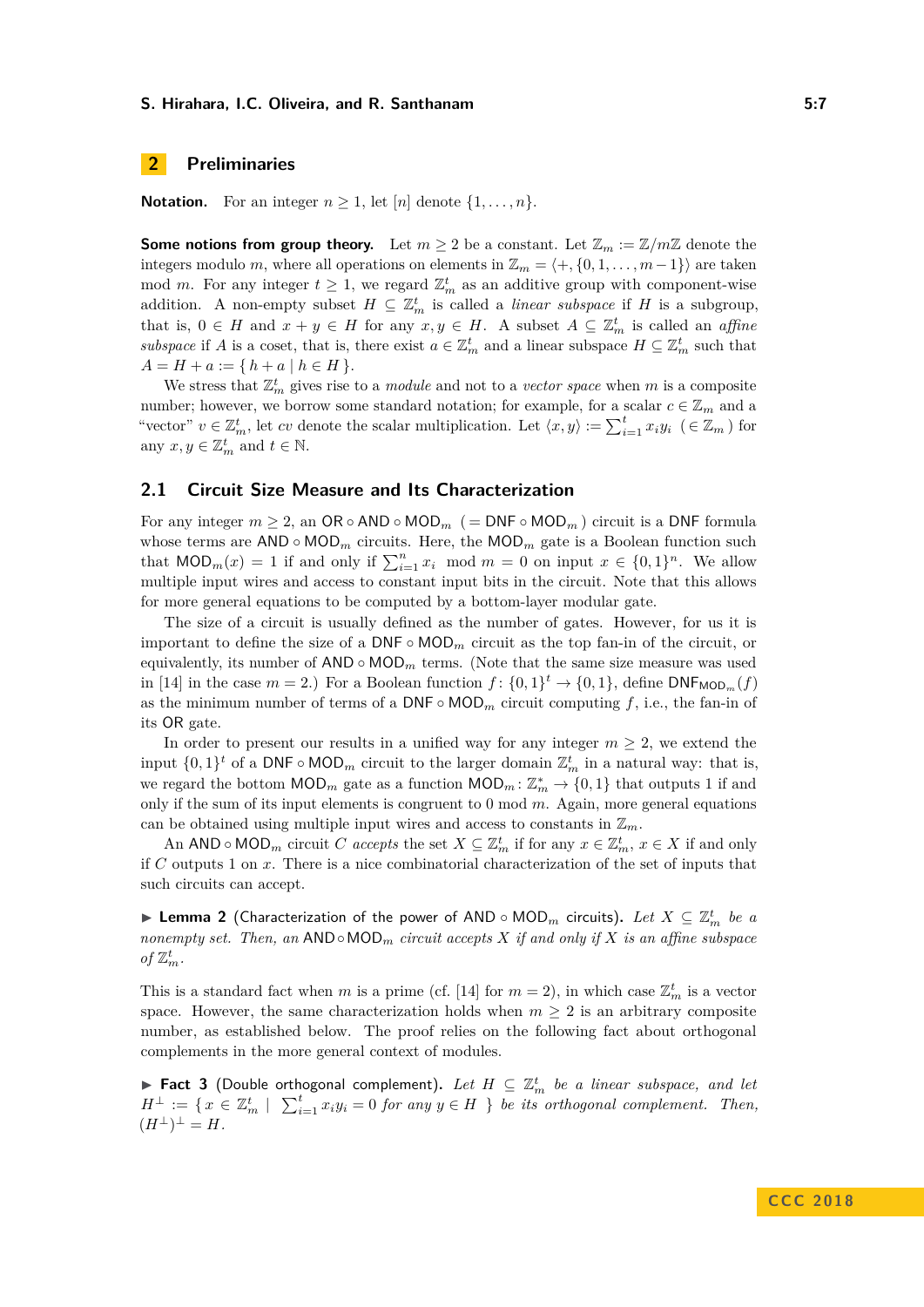#### **5:8 NP-hardness of MCSP for OR-AND-MOD Circuits**

For completeness, we include a proof of this result in Appendix [A.](#page-24-6) Assuming Fact [3,](#page-6-2) we proceed to a proof of Lemma [2.](#page-6-1)

**Proof of Lemma [2.](#page-6-1)** Let  $x := (x_1, \ldots, x_t) \in \mathbb{Z}_m^t$  denote the input to the circuit.

Suppose that an AND ∘ MOD<sub>*m*</sub> circuit  $\bigwedge_{k=1}^{K} C_k$  accepts X, where each  $C_k$  is a MOD<sub>*m*</sub> gate. Each  $\textsf{MOD}_m$  gate  $C_k$  in the circuit defines a linear equation over  $(x_1, \ldots, x_t)$ . That is, there are coefficients  $a_k^1, \ldots, a_k^t \in \mathbb{Z}_m$  and an element  $b_k \in \mathbb{Z}_m$  such that  $\sum_{i=1}^t a_k^i x_i = b_k$  if and only if  $C_k$  accepts the input *x*. Therefore, the circuit  $\bigwedge_{k=1}^K C_k$  accepts the intersection of such linear equations over  $\mathbb{Z}_m$ . Specifically, for a matrix  $A := (a_k^i)_{k \in [K], i \in [t]}$  and a vector  $b := (b_k)_{k \in [K]}$ , the circuit accepts all inputs  $x \in \mathbb{Z}_m^t$  such that  $Ax = b$ ; namely,  $X = \{ x \in \mathbb{Z}_m^t \mid Ax = b \}.$  Since *X* is nonempty, we can take some element  $x_0 \in X$ . Now, we can rewrite *X* as

$$
X = \{ x \in \mathbb{Z}_m^t \mid A(x - x_0) = 0 \} = \{ y \in \mathbb{Z}_m^t \mid Ay = 0 \} + x_0,
$$

which is an affine subspace of  $\mathbb{Z}_m^t$ .

For the converse direction, we use the notion of orthogonal complement. Suppose that  $X \subseteq \mathbb{Z}_m^t$  is an affine subspace. By definition, we can decompose X into a linear subspace  $H \subseteq \mathbb{Z}_m^t$  and a shift  $a \in \mathbb{Z}_m^t$  so that  $X = H + a$ .

We first claim that *H* can be accepted by some  $AND \circ MOD_m$  circuit. To prove this, it is sufficient to show the existence of some matrix  $A \in \mathbb{Z}_m^{K \times t}$  such that  $H = \{ x \in \mathbb{Z}_m^t \mid Ax = 0 \}$ . Since *H* is a linear subspace, by Fact [3,](#page-6-2) for any  $x \in \mathbb{Z}_m^t$ ,

$$
x \in H
$$
 if and only if  $\sum_{i=1}^{t} x_i \cdot y_i = 0$  for every  $y \in H^{\perp}$ .

That is, we can define a matrix  $A \in \mathbb{Z}_m^{|H^{\perp}| \times t}$  as  $(y_i)_{y \in H^{\perp}, i \in [t]}$ . (In other words, for each *y* ∈ *H*<sup>⊥</sup>, we add a MOD<sub>*m*</sub> gate that checks if  $\sum_{i=1}^{t} x_i \cdot y_i = 0$ , where each coefficient *y<sub>i</sub>* is simulated using multiple input wires.)

To accept X, we just need to shift  $H$  by  $a$ . Indeed, for a vector  $b := Aa$ , we have  $X = H + a = \{ x \in \mathbb{Z}_m^t \mid Ax = b \}$ ; thus we can construct an AND ◦ MOD<sub>*m*</sub> circuit accepting *X* by simulating the condition  $Ax = b$ .

As a consequence of Lemma [2,](#page-6-1) for a function  $f: \mathbb{Z}_m^t \to \{0,1\}$ , the minimum size of a DNF ◦ MOD*<sup>m</sup>* circuit computing *f* equals the minimum number *S* of affine subspaces  $T_1, \ldots, T_S \subseteq \mathbb{Z}_m^t$  such that  $\bigcup_{i=1}^S T_i = f^{-1}(1)$ .

#### <span id="page-7-0"></span>**2.2 Computational Problems**

The starting point of our NP-hardness results is the set cover problem on instances where each set has size at most *r*.

**► Definition 4** (*r*-Bounded Set Cover Problem). For an integer  $r \in \mathbb{N}$ , the *r*-Bounded Set Cover Problem is defined as follows:

*Input.* An integer  $n \in \mathbb{N}$  and a collection  $\mathcal{S} \subseteq 2^{[n]}$  of nonempty subsets of the universe [*n*] such that  $|S| \le r$  for each  $S \in \mathcal{S}$ , and  $\bigcup_{S \in \mathcal{S}} S = [n]$ .

*Output.* The minimum number  $\ell$  of subsets  $S_1, \ldots, S_\ell \in \mathcal{S}$  such that  $\bigcup_{i=1}^{\ell} S_i = [n]$ . For this problem, a tight inapproximability result based on NP-hardness is known.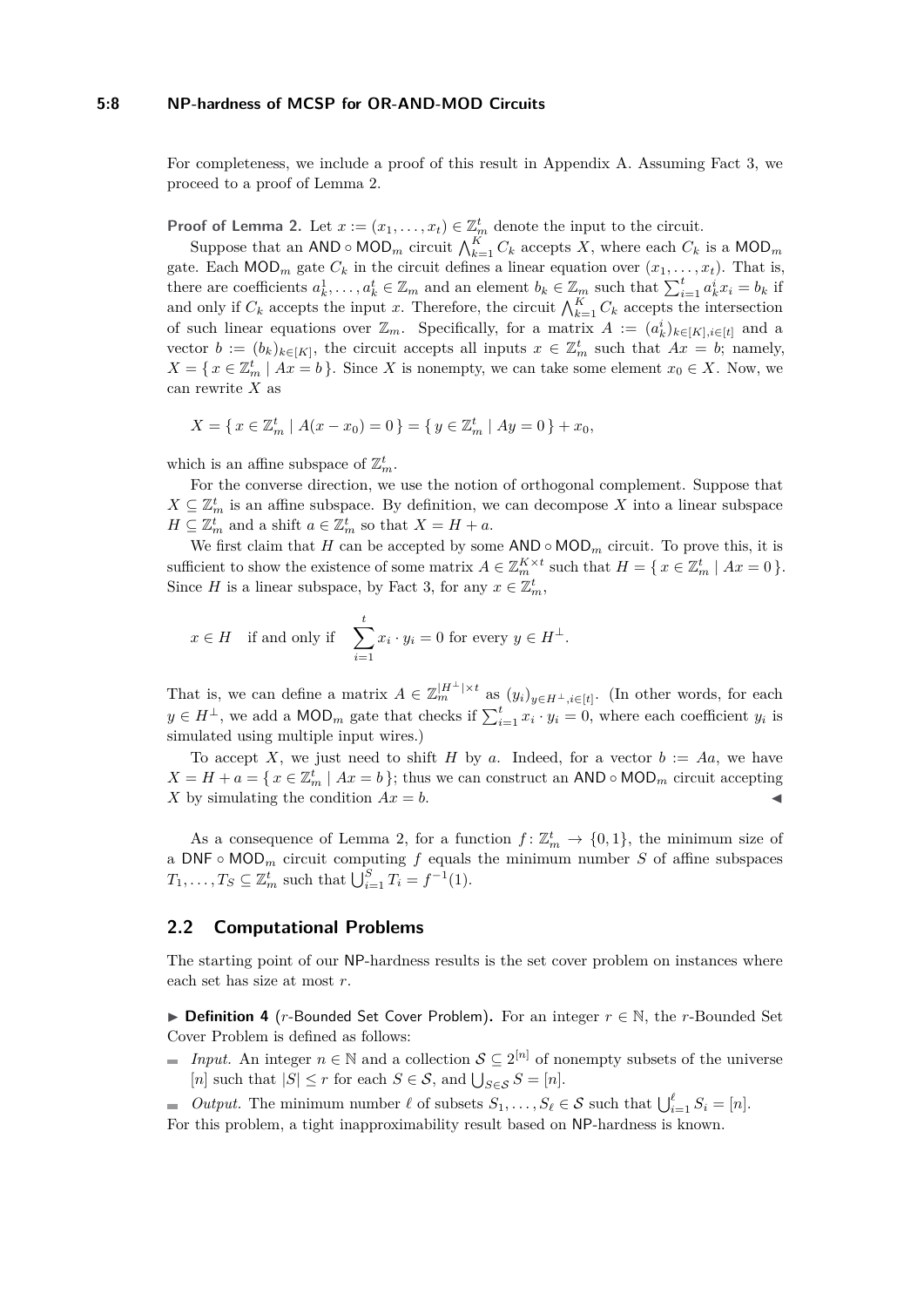<span id="page-8-0"></span>▶ Theorem 5 (Feige [\[17\]](#page-22-11), Trevisan [\[42\]](#page-24-5)). Let r be a sufficiently large constant. It is NP-hard (*under polynomial-time many-one reductions*) *to approximate the solution of the r-bounded set cover problem within a factor of*  $\ln r - O(\ln \ln r)$ *. That is, for any language*  $L \in \mathsf{NP}$ *, there exists a polynomial-time machine that, on input x, outputs a threshold θ and an instance* S *of the r*-bounded set cover problem such that if  $x \in L$  then S has a cover of size at most  $\theta$ . *and if*  $x \notin L$  *then* S *does not have a cover of size at most*  $\theta \cdot (\ln r - O(\ln \ln r))$ .

We stress that the *inapproximability* result is essential for us; we will present a reduction from a 2-factor approximation of the *r*-bounded set cover problem to the minimum DNF ◦ MOD*<sup>m</sup>* circuit minimization problem.

I **Definition 6** (Minimum Circuit Size Problem for DNF ◦ MOD*m*)**.** For an integer *m* ≥ 2, the Minimum Circuit Size Problem for DNF ◦ MOD*m*, abbreviated as (DNF ◦ MOD*m*)-MCSP, is defined as follows:

*Input.* A Boolean function  $f: \mathbb{Z}_m^t \to \{0,1\}$ , represented as a truth table of length  $m^t$ .  $\blacksquare$  *Output.* DNF<sub>MOD<sub>*m*</sub></sub>(*f*).

While our final theorem confirms that  $(DNF \circ MOD_m)$ -MCSP is NP-hard, we will first prove NP-hardness of the circuit minimization problem on instances of a partial function  $f: \mathbb{Z}_m^t \to \{0,1,\ast\}.$  That is, we regard any input  $x \in f^{-1}(\ast)$  as "undefined." For a partial function  $f: \mathbb{Z}_m^t \to \{0,1,\ast\}$ , we say that a circuit *C* computes *f* if  $C(x) = f(x)$  for any  $x \in f^{-1}(\{0,1\})$ . We extend the definition of  $\text{DNF}_{\text{MOD}_m}(f)$  to the size of the minimum DNF  $\circ$  MOD<sub>*m*</sub> circuit computing the partial function  $f: \mathbb{Z}_m^t \to \{0, 1, *\}$ . The following problem is concerned with the circuit size of partial functions, and we distinguish it from the problem above by adding a superscript ∗.

I **Definition 7** (Minimum Circuit Size Problem for Partial Functions)**.** For an integer *m* ≥ 2, the Minimum Circuit Size Problem<sup>\*</sup> for DNF∘MOD<sub>m</sub>, abbreviated as (DNF∘MOD<sub>m</sub>)-MCSP<sup>\*</sup>, is defined as follows:

- *Input.* A Boolean function  $f: \mathbb{Z}_m^t \to \{0, 1, *\}$ , represented as a string of length  $m^t$  over the alphabet  $\{0, 1, *\}.$
- *Output.* DNF $_{\text{MOD}_m}(f)$ .

## <span id="page-8-3"></span>**3 Hardness of (DNF ◦ MOD***m***)-MCSP Under Randomized Reductions**

## <span id="page-8-1"></span>**3.1 Reduction from** *r***-Bounded Set Cover to (DNF ◦ MOD***m***)-MCSP<sup>∗</sup>**

This subsection is devoted to proving the following theorem.

<span id="page-8-2"></span>I **Theorem 8.** (DNF◦MOD*m*)*-*MCSP<sup>∗</sup> *is* NP*-hard under (zero-error) randomized polynomialtime many-one reductions.*

Let *r* be a large enough constant so that the approximation factor of  $\ln r - O(\ln \ln r)$  in Theorem [5](#page-8-0) is larger than 2. We present a reduction from a 2-factor approximation of the *r*-bounded set cover problem to (DNF ◦ MOD*m*)-MCSP<sup>∗</sup> .

Let us prepare some notation. Let  $S$  be an instance of the  $r$ -bounded set cover problem over the universe [*n*] (in particular,  $\bigcup_{S \in \mathcal{S}} S = [n]$ ). Let  $t \in \mathbb{N}$  be a parameter chosen later. For each  $i \in [n]$ , pick  $v^i \in_R \mathbb{Z}_m^t$  independently and uniformly at random. For any  $S \subseteq [n]$ , let  $v^S$  denote  $\{v^i \mid i \in S\}$ . Let  $\text{span}(v^S) := \{\sum_{i \in S} c_i \cdot v^i \mid c_i \in \mathbb{Z}_m \text{ for any } i \in S\}$  denote the linear span of  $v^S$ . (Note that span( $v^S$ ) is a linear subspace of  $\mathbb{Z}_m^t$  whenever  $S \neq \emptyset$ .) In our reduction, an element  $i \in [n]$  is mapped to a random point  $v^i$  of  $\mathbb{Z}_m^t$ , and a set  $S \in \mathcal{S}$ corresponds to a linear subspace  $\text{span}(v^S)$ .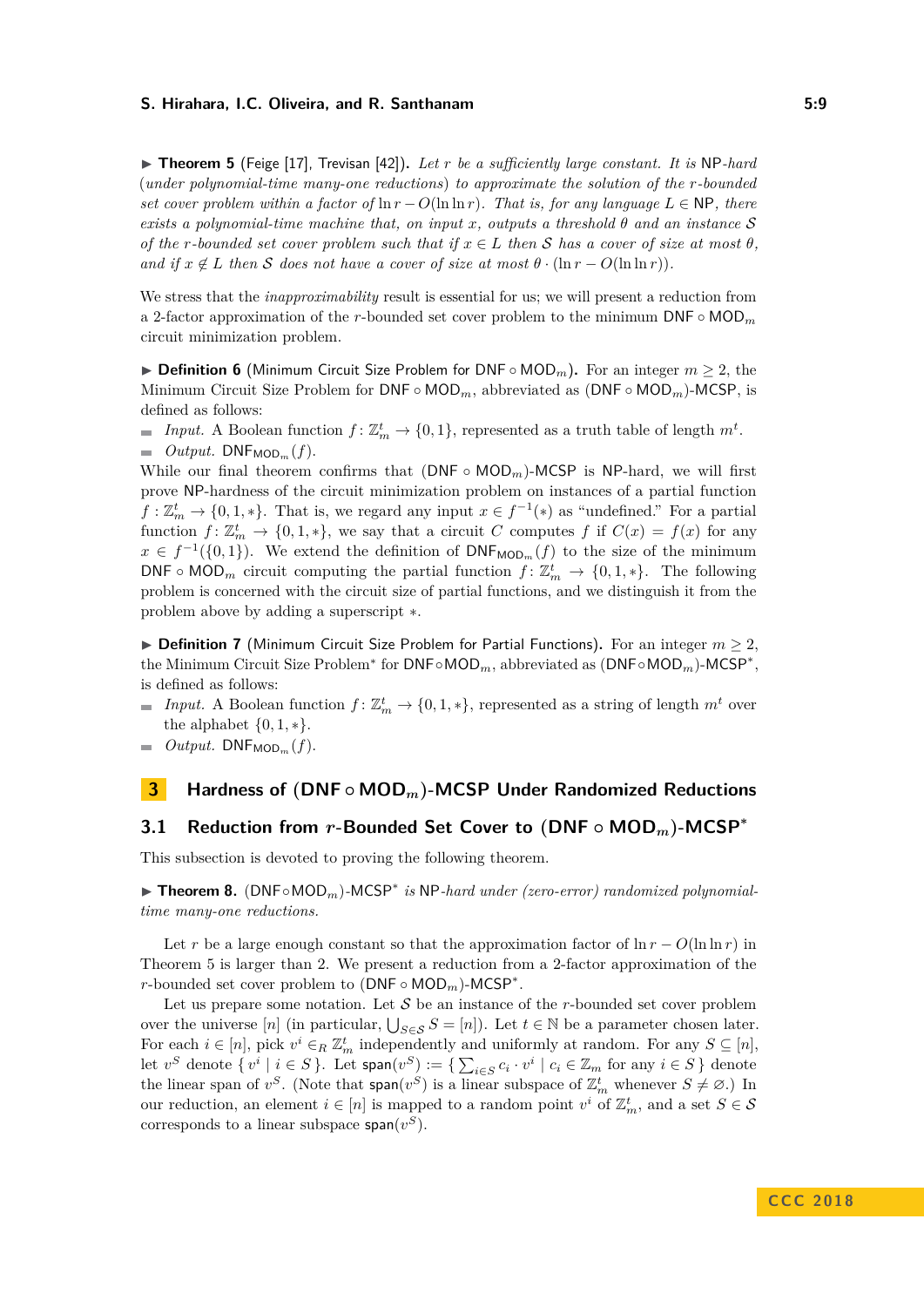For any set cover instance  $S$ , we define a function  $f: \mathbb{Z}_m^t \to \{0, 1, *\}$  as

$$
f(x) := \begin{cases} 1 & \text{ (if } x = v^i \text{ for some } i \in [n] \\ 0 & \text{ (if } x \notin \bigcup_{S \in \mathcal{S}} \text{span}(v^S) \text{)} \\ * & \text{ (otherwise)} \end{cases}
$$

for any  $x \in \mathbb{Z}_m^t$ . The truth table of  $f$  is the output of our reduction.

It is not hard to see that  $\mathsf{DNF}_{\mathsf{MOD}_m}(f)$  is at most the minimum set cover size for S (Claim [9](#page-9-0) below). Of course, the difficulty is in proving a circuit lower bound for *f* (Claim [10](#page-9-1) below).

The idea is as follows: For simplicity of the exposition, let us focus on the case of  $m = 2$ , and moreover let us first consider the case of a  $\text{DNF} \circ \text{MOD}_2$  circuit *C* for *f* that accepts a union of *linear* subspaces (instead of affine subspaces). More precisely, let  $C^{-1}(1)$  be a union of linear subspaces  $\{T_k\}_{k\in[K]}$ . Then  $T_k$  is a subset of  $C^{-1}(1) \subseteq f^{-1}(\{1,*\}) = \bigcup_{S\in\mathcal{S}} \textsf{span}(v^S);$ furthermore, each span $(v^S)$  is a random linear subspace of small dimension *r*; therefore, it is possible to show that, with high probability, the set  $\{i \in [n] \mid v^i \in T_k\}$  of points covered by  $T_k$  is contained in some legal set  $S \in \mathcal{S}$  of the set cover instance; hence the circuit size *K* is at least the minimum set cover size.

In the case that a circuit *C* accepts the union of *affine* subspaces, it is no longer true that, for any affine subspace *T* such that  $T \subseteq \bigcup_{S \in \mathcal{S}} \text{span}(v^S)$ , the set  $\{i \in [n] \mid v^i \in$ *T*} is covered by some legal set  $S \in \mathcal{S}$ ; indeed, for any two points  $v^i$  and  $v^j$ , the set  $\{v^i, v^j\}$   $(= v^i \oplus \{0, v^i \oplus v^j\})$  is an affine subspace of  $\mathbb{Z}_2^t$ , whereas  $\{i, j\}$  is not necessarily legal in the set cover instance  $S$ . Nonetheless, we can still prove that, with high probability, the set  $\{i \in [n] \mid v^i \in T\}$  is covered by two legal sets  $S_1, S_2 \in \mathcal{S}$ . As a consequence, the minimum number of affine subspaces needed to cover  $v^1, \ldots, v^n$  gives us a 2-factor approximation of the minimum set cover size for S. By Theorem [5,](#page-8-0) it follows that  $(DNF \circ XOR)$ -MCSP<sup>\*</sup> is NP-hard under randomized reductions. Details follow.

<span id="page-9-0"></span> $\triangleright$  **Claim 9** (Easy part). *Suppose that* S *has a set cover of size K. Then*  $\text{DNF}_{\text{MOD}_m}(f) \leq K$ *.* 

**Proof.** Let  $C \subseteq S$  be a set cover of size K. For each  $S \in C$ , by Lemma [2,](#page-6-1) there exists an  $\mathsf{AND} \circ \mathsf{MOD}_m$  circuit  $C_S$  such that  $C_S$  accepts  $\mathsf{span}(v^S)$ . Define a  $\mathsf{DNF} \circ \mathsf{MOD}_m$  circuit  $C := \bigvee_{S \in \mathcal{C}} C_S$ . It is easy to see that *C* computes *f*.

Conversely, we prove the following:

<span id="page-9-1"></span> $\blacktriangleright$  **Claim 10** (Hard part). For some parameter *t* such that  $m^t = (nm)^{O(r)}$ , the following holds *with probability at least*  $\frac{1}{2}$  (*over the choice of*  $(v^i)_{i \in [n]}$ ):

Let  $K := \text{DNF}_{\text{MOD}_m}(f)$ . Then S has a set cover of size  $2K$ .

The two claims above imply that  $2\text{DNF}_{\text{MOD}_m}(f)$  is a 2-factor approximation for the set cover problem: indeed, let *s* be the minimum set cover size for *S*; then we have  $s \leq 2DNF_{MOD_m}(f) \leq$ 2*s*. It thus remains to prove Claim [10.](#page-9-1)

To prove Claim [10,](#page-9-1) let us clarify the desired condition that random objects  $(v^i)_{i \in [n]}$ should satisfy. For any  $I \subseteq [n]$ , define the *affine span* of  $v^I$  as

$$
\text{affine-span}(v^I) := \Big\{ \sum_{i \in I} c_i v^i \mid c_i \in \mathbb{Z}_m \text{ for } i \in I \text{ and } \sum_{i \in I} c_i = 1 \Big\}.
$$

The important property of the affine span is that, if an affine subspace  $A$  covers the set  $v<sup>I</sup>$  of points in  $I \subseteq [n]$ , then its affine span must also be covered by A.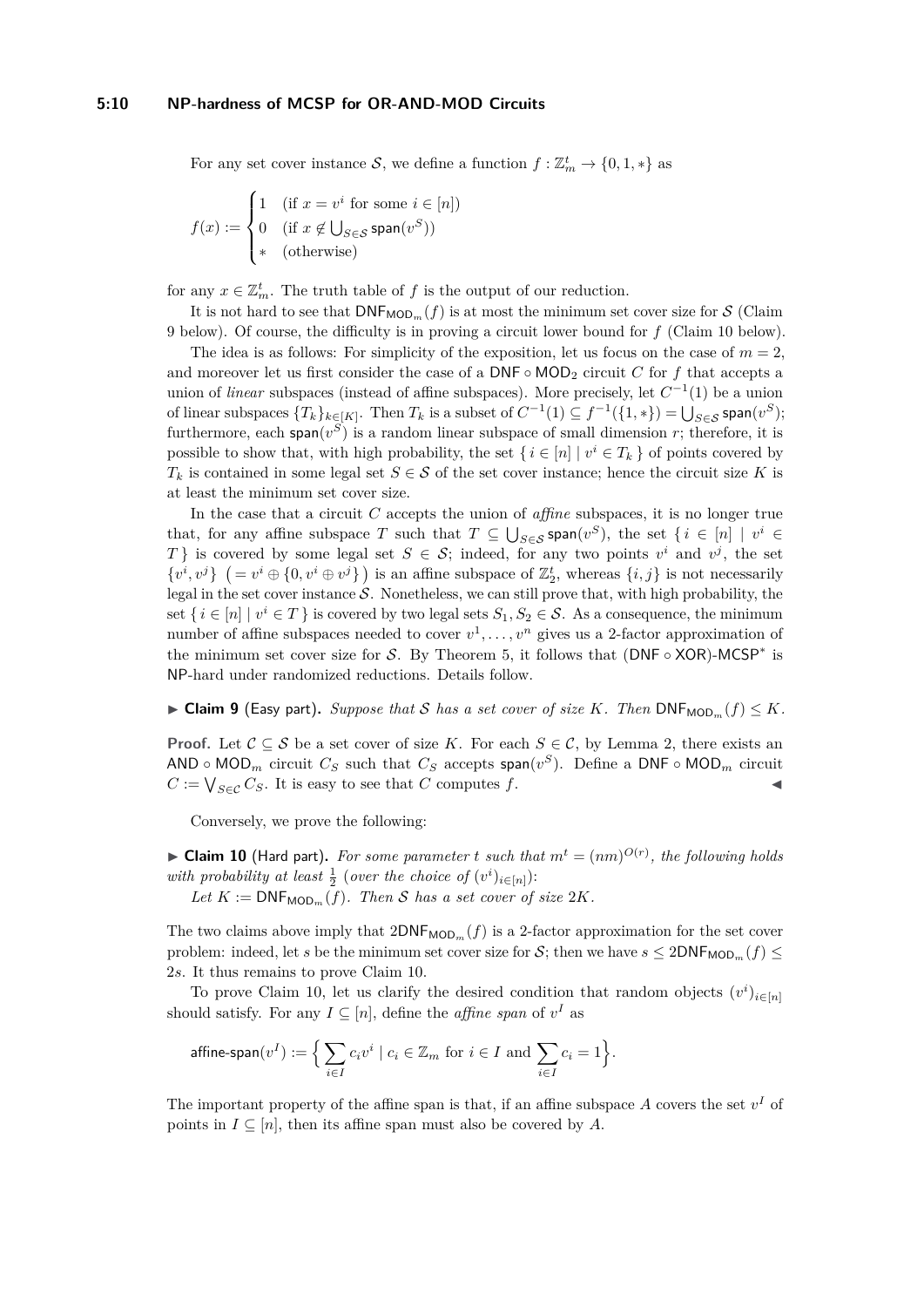<span id="page-10-1"></span>▶ Claim 11 (Property of the affine span). For any affine subspace A of  $\mathbb{Z}_m^t$  and any  $I \subseteq [n]$ ,  $if v^I \subseteq A$  *then* affine-span $(v^I) \subseteq A$ *.* 

**Proof.** Let us write  $A = H + a$  for some linear space  $H \subseteq \mathbb{Z}_m^t$  and vector  $a \in \mathbb{Z}_m^t$ . Since  $v^i \in v^I \subseteq A$  for each  $i \in I$ , there exists some vector  $h^i \in H$  such that  $v^i = h^i + a$ . Take any coefficients  $(c_i)_{i \in I}$  such that  $c_i \in \mathbb{Z}_m$  and  $\sum_{i \in I} c_i = 1$ . Then,

$$
\sum_{i \in I} c_i v^i = \sum_{i \in I} c_i (h^i + a) = \sum_{i \in I} c_i h^i + a \in H + a.
$$

By Lemma [2,](#page-6-1) the circuit size of *f* equals the minimum number of affine subspaces  $A_1, \ldots, A_K \subseteq f^{-1}(\{1, *\})$  such that  $\bigcup_{i=1}^K A_i \supseteq f^{-1}(1)$ . Intuitively, we would like to require that, if the set  $v^I$  ( $\subseteq f^{-1}(1)$ ) of points is covered by some affine subspace  $A \subseteq f^{-1}(\{1,*\})$ , then there exist two legal sets  $S_1, S_2$  of the set cover instance S such that  $I \subseteq S_1 \cup S_2$ . In fact, one of these sets can be taken as a singleton:

<span id="page-10-0"></span>**► Definition 12.** We say that  $(v^i)_{i \in [n]}$  is *nice* (with respect to S) if, for any  $I \subseteq [n]$ ,

<span id="page-10-2"></span>
$$
\text{affine-span}(v^I) \subseteq \bigcup_{S \in \mathcal{S}} \text{span}(v^S) \quad \Longrightarrow \quad I \subseteq S_I \cup \{i_I\} \tag{1}
$$

for some  $S_I \in \mathcal{S}$  and  $i_I \in [n]$ .

We will prove that  $(v^i)_{i \in [n]}$  is nice with probability at least  $\frac{1}{2}$ , and that for any nice  $(v^i)_{i \in [n]}$ , the minimum size of  $\mathsf{DNF} \circ \mathsf{MOD}_m$  is a 2-factor approximation of the minimum set cover size. We prove the latter first:

<span id="page-10-4"></span>► **Claim 13.** *Let*  $(v^i)_{i \in [n]}$  *be nice, and*  $K := \text{DNF}_{\text{MOD}_m}(f)$ *. Then* S *has a set cover of size* 2*K.*

**Proof.** Let  $C = \bigvee_{k=1}^{K} C_k$  be a DNF ◦ MOD<sub>*m*</sub> circuit computing *f*, where each  $C_k \in AND \circ$ MOD<sub>*m*</sub> is nontrivial. By Lemma [2,](#page-6-1)  $C_k^{-1}(1)$  is an affine subspace of  $\mathbb{Z}_m^t$ . For each  $C_k$ , we will choose 2 sets from  $S$  so that the union of all these sets cover the universe  $[n]$ .

Fix any  $C_k$  and let  $I_k := \{ i \in [n] \mid C_k(v^i) = 1 \}$  be the set of all points covered by *C*<sup>*k*</sup>. Since  $C_k^{-1}(1)$  is an affine subspace of  $\mathbb{Z}_m^t$  and  $v^{I_k}$  ⊆  $C_k^{-1}(1)$ , we have affine-span $(v^{I_k})$  ⊆  $C_k^{-1}(1)$  by Claim [11.](#page-10-1) Since the circuit *C* computes *f*,  $C_k^{-1}(1) \subseteq C^{-1}(1) \subseteq f^{-1}(\{1,*\})$  =  $\bigcup_{S\in\mathcal{S}}$  span $(v^S)$ . Thus we have affine-span $(v^{I_k})$  ⊆  $\bigcup_{S\in\mathcal{S}}$  span $(v^S)$ , which means that the hypothesis of niceness [\(1\)](#page-10-2) is satisfied; hence there exist some subset  $S_{k1} \in \mathcal{S}$  and some element  $i_k \in [n]$  such that  $I_k \subseteq S_{k1} \cup \{i_k\}$ . Take any set  $S_{k2} \in S$  such that  $i_k \in S_{k2}$  (such a set  $S_{k2}$  must exist because we assumed  $\bigcup_{S \in \mathcal{S}} S = [n]$ ). Then  $I_k \subseteq S_{k1} \cup S_{k2}$ .

Now we claim that  $\bigcup_{k=1}^{K} S_{k1} \cup S_{k2} = [n]$  (and hence the set cover instance S has a cover of size 2K). Indeed, for any  $i \in [n]$ , we have  $f(v^i) = 1$  and hence  $C(v^i) = 1$ , which means that there exists some subcircuit  $C_k$  such that  $C_k(v^i) = 1$ . Thus  $i \in I_k \subseteq S_{k1} \cup S_{k2}$  for some  $k \in [K]$ .

It remains to show that a random choice of  $(v_i)_{i \in [n]}$  is nice with high probability:

<span id="page-10-3"></span>► **Claim 14.** *For each*  $i \in [n]$ *, pick*  $v^i \in R \mathbb{Z}_m^t$  *uniformly at random and independently. If*  $t \geq r + ((r + 2) \log n + \log |\mathcal{S}| + 1) / \log m$ , then  $(v^{i})_{i \in [n]}$  is nice with probability at least  $\frac{1}{2}$ .

To prove Claim [14,](#page-10-3) we will use a union bound over all relevant subsets  $I \subseteq [n]$ ; however, the definition of niceness [\(1\)](#page-10-2) appears to suggest that we need to take a union bound over exponentially many subsets *I*. The next claim shows that this is in fact *not* the case.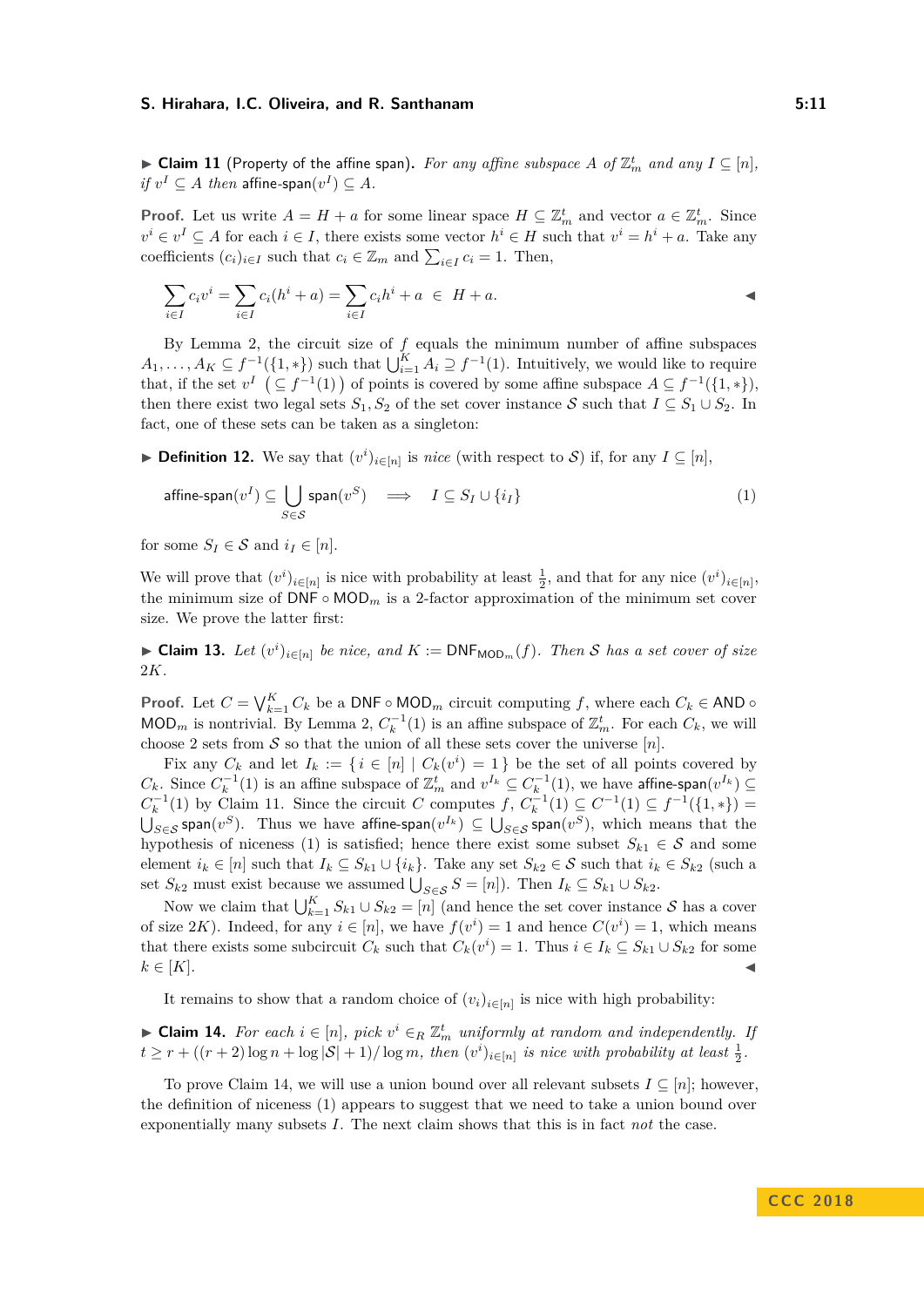<span id="page-11-0"></span>▶ Claim 15 (Characterization of niceness).  $(v^i)_{i \in [n]}$  is not nice (with respect to S) if and only *if there exists some subset*  $I \subseteq [n]$  *such that all the following conditions hold:* 

- 1.  $|I| \leq r+2$ ,
- **2.** *I*  $\nsubseteq$  *S* ∪ {*i*} *for any S* ∈ *S and i* ∈ [*n*]*, and*
- **3.** affine-span $(v^I) \subseteq \bigcup_{S \in \mathcal{S}} \mathsf{span}(v^S)$ .

In particular, there are at most  $n^{r+2}$  subsets  $I \subseteq [n]$  over which we need to take a union bound.

**Proof.** By the definition of niceness,  $(v^i)_{i \in [n]}$  is not nice if and only if there exists some subset  $I\subseteq [n]$  such that  $\mathsf{affine-span}(v^I)\subseteq \bigcup_{S\in \mathcal{S}}\mathsf{span}(v^S)$  whereas  $I\not\subseteq S\cup \{i\}$  for any  $S\in \mathcal{S}$ and  $i \in [n]$ . Therefore, it is clear that the three conditions imply that  $(v^i)_{i \in [n]}$  is not nice; we prove below the converse direction (the "only if" part of Claim [15\)](#page-11-0).

A crucial observation is that, for any subset  $I \subseteq [n]$  of size at least  $r + 2$ , the second condition always holds: Indeed, recall that  $S$  is an instance of the *r*-bounded set cover instance; that is,  $|S| \leq r$  for any  $S \in \mathcal{S}$ . Hence, for any  $S \in \mathcal{S}$  and  $i \in [n]$ , we have  $|S \cup \{i\}| \leq r+1$ ; thus *I* cannot be a subset of  $S \cup \{i\}$  simply because  $|I| \geq r+2$ .

Now suppose that there exists some subset  $I \subseteq [n]$  satisfying the second and third conditions, but not the first one, that is,  $|I| > r + 2$ . Take any subset  $I' \subseteq I$  such that  $|I'| = r + 2$ . We claim that *I*' satisfies all three conditions: The first condition ( $|I'| \leq r + 2$ ) is obvious. The second condition holds because of the observation above. To see the third condition, by assumption, we have  $\textsf{affine-span}(v^I) \subseteq \bigcup_{S \in \mathcal{S}} \textsf{span}(v^S)$ ; hence, we also have  $\mathsf{affine}\text{-}\mathsf{span}(v^{I'}) \subseteq \mathsf{affine}\text{-}\mathsf{span}(v^I) \subseteq \bigcup_{S \in \mathcal{S}} \mathsf{span}(v^I)$  $S$ ).

Now let us proceed to a proof of Claim [14.](#page-10-3)

**Proof of Claim [14.](#page-10-3)** We will bound the probability that a random  $(v^i)_{i \in [n]}$  is not nice, by using the union bound over all the subsets  $I \subseteq [n]$  such that the first and second conditions in Claim [15](#page-11-0) hold. To this end, fix any subset  $I \subseteq [n]$  such that  $|I| \leq r+2$  and  $I \nsubseteq S \cup \{i\}$  for any  $S \in \mathcal{S}$  and  $i \in [n]$  (in particular, *I* is not empty). We would like to bound the probability that the affine subspace of  $v^I$  is a subset of  $\bigcup_{S \in \mathcal{S}} \textsf{span}(v^S)$ .

Take an arbitrary (*e.g.* the smallest) element  $i_0 \in I$ . Define coefficients  $(c_i)_{i \in I}$  as follows:  $c_i := 1 \in \mathbb{Z}_m$  for any  $i \in I \setminus i_0$  and  $c_{i_0} := (2 - |I|) \mod m \in \mathbb{Z}_m$ . By this definition, we have  $\sum_{i \in I} c_i = 1$ ; hence,  $\sum_{i \in I} c_i v^i \in \mathsf{affine-span}(v^I).$  Therefore,

$$
\Pr_{v^1,\ldots,v^n} \left[ \text{affine-span}(v^I) \subseteq \bigcup_{S \in \mathcal{S}} \text{span}(v^S) \right] \le \Pr \left[ \sum_{i \in I} c_i v^i \in \bigcup_{S \in \mathcal{S}} \text{span}(v^S) \right]
$$

$$
\le \sum_{S \in \mathcal{S}} \Pr \left[ \sum_{i \in I} c_i v^i \in \text{span}(v^S) \right].
$$

By the assumption on *I*, we have  $I \not\subseteq S \cup \{i_0\}$  for any  $S \in S$ ; that is, there exists some index  $j_S \in I \setminus \{i_0\} \setminus S$ . Note that  $c_{j_S} = 1$  because  $j_S \in I \setminus \{i_0\}$ . Therefore, the last probability is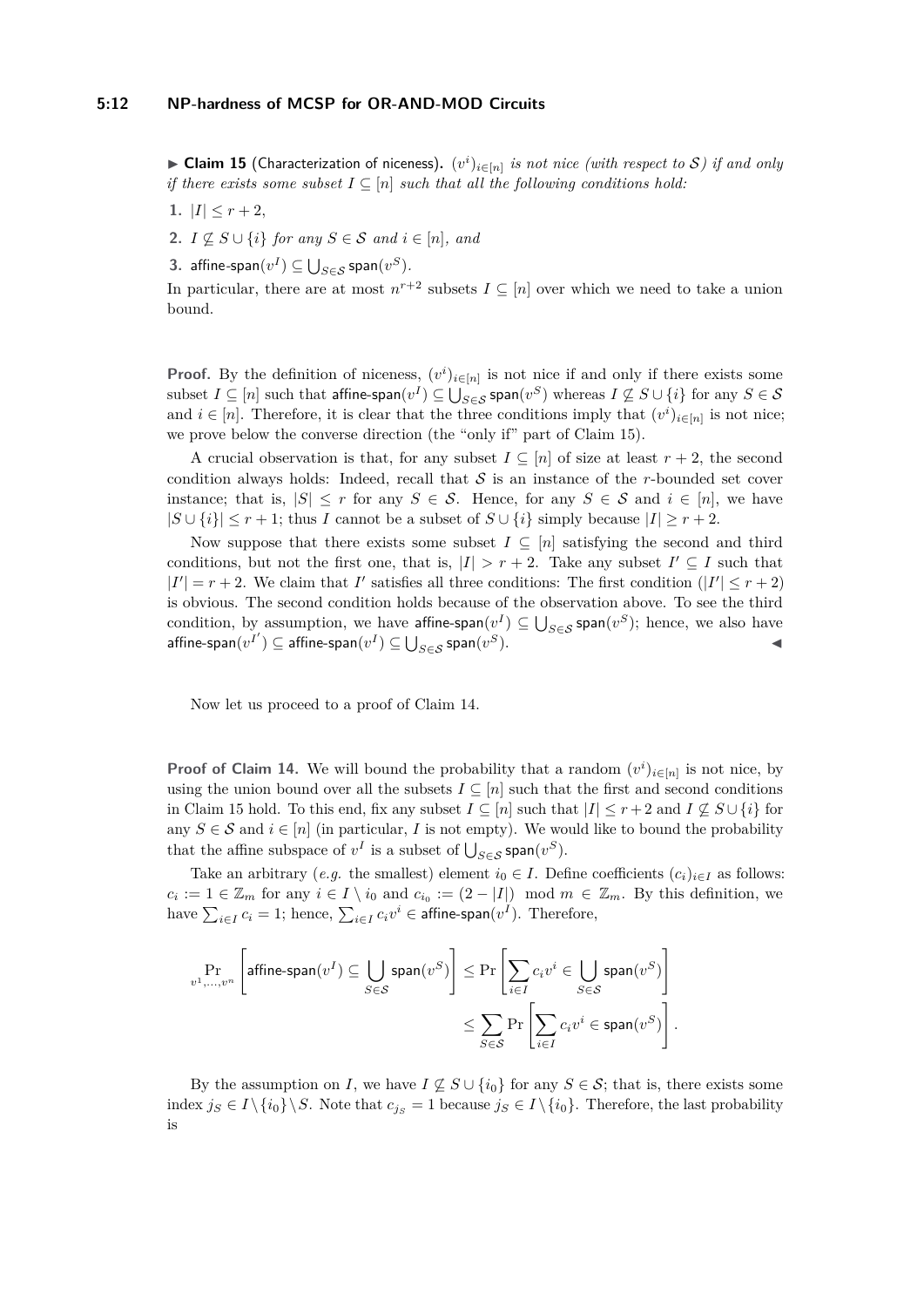$$
\sum_{S \in \mathcal{S}} \Pr\left[\sum_{i \in I} c_i v^i \in \text{span}(v^S)\right] = \sum_{S \in \mathcal{S}} \Pr\left[v^{js} \in \text{span}(v^S) - \sum_{i \in I \setminus \{js\}} c_i v^i\right]
$$

$$
= \sum_{S \in \mathcal{S}} \Pr\left[v^{js} = \sum_{i \in S} d_i v^i - \sum_{i \in I \setminus \{js\}} c_i v^i \text{ for some } (d_i)_{i \in S}\right]
$$

$$
= \sum_{S \in \mathcal{S}} \sum_{(d_i)_{i \in S}} \Pr\left[v^{js} = \sum_{i \in S} d_i v^i - \sum_{i \in I \setminus \{js\}} c_i v^i\right]
$$

$$
\leq |S| \cdot m^r \cdot m^{-t},
$$

where the last inequality holds because the random vector  $v^{js}$  does not appear in the right summations.

Finally, by taking the union bound over all *I* such that  $|I| \leq r + 2$  (and  $I \nsubseteq S \cup \{i\}$  for any  $S \in \mathcal{S}$  and  $i \in [n]$ ), the probability that  $(v^i)_{i \in [n]}$  is not nice is bounded from above by  $n^{r+2} \cdot |\mathcal{S}| \cdot m^{r-t} \leq \frac{1}{2}$ . January 1980, January 1980, January 1980, January 1980, January 1980, January 1980, January 1980, January 19<br>Jeografia

Given these claims above, it is immediate to complete the whole proof.

**Proof of Claim [10.](#page-9-1)** We may assume without loss of generality that  $|S| \leq n^r$  since S is an instance of the *r*-bounded set cover problem. We set  $t \in \mathbb{N}$  to be the smallest integer such that  $t > r + ((r + 2) \log n + \log |\mathcal{S}| + 1) / \log m$ ; then  $t = O(r \log(nm) / \log m)$ . (Here the *O* notation hides only a universal constant.) Combining Claims [13](#page-10-4) and [14,](#page-10-3) we immediately obtain Claim [10.](#page-9-1)

**Proof of Theorem [8.](#page-8-2)** The encoding of the function  $f: \mathbb{Z}_m^t \to \{0,1,\ast\}$  is of size  $O(m^t)$  =  $(nm)^{O(r)}$ , which is a polynomial in the input size  $poly(n, |\mathcal{S}|)$ .

Moreover, it is possible to make the reduction zero-error: Indeed, the condition of the niceness can be checked in polynomial time, by using the characterization of Claim [15.](#page-11-0)

Finally, recall that the *r*-bounded set cover problem is NP-hard to approximate within a factor of 2 by Theorem [5](#page-8-0) for a sufficiently large constant  $r \in \mathbb{N}$ . Hence, NP-hardness of  $(DNF \circ MOD_m)$ -MCSP<sup>\*</sup> follows from Claims [9](#page-9-0) and [10.](#page-9-1)

## <span id="page-12-0"></span>**3.2 Reduction from (DNF ◦ MOD***m***)-MCSP<sup>∗</sup> to (DNF ◦ MOD***m***)-MCSP**

Next, we present a reduction for the minimum circuit size problem for partial functions to that for total functions:

<span id="page-12-2"></span>▶ **Theorem 16.** *There is a (zero-error) randomized polynomial-time many-one reduction*  $from (DNF \circ MOD_m)$ -MCSP<sup>\*</sup>  $to (DNF \circ MOD_m)$ -MCSP.

Let  $f: \mathbb{Z}_m^t \to \{0,1,\ast\}$  be an instance of  $(DNF \circ MOD_m)$ -MCSP<sup>\*</sup>. Let  $r := t + 2$  and  $s := [(2r + 2t) \log m + 2] = [4(t + 1) \log m + 2]$ . We encode each value  $f(x) \in \{0, 1, *\}$  of the partial function *f* as a function on a "hypercube"  $\mathbb{Z}_m^s$ : namely, we construct a new *total* function  $g: \mathbb{Z}_m^t \times \mathbb{Z}_m^s \to \{0,1\}$  such that  $f(x)$  corresponds to  $(g(x,y))_{y \in \mathbb{Z}_m^s}$ . Specifically, if  $f(x) \neq *$ , then  $f(x)$  is encoded as a hypercube whose origin<sup>[5](#page-12-1)</sup> 0<sup>s</sup> is assigned  $f(x)$  and

<span id="page-12-1"></span><sup>&</sup>lt;sup>5</sup> 0<sup>*s*</sup> denotes the zero of  $\mathbb{Z}_m^s$  for any  $s \in \mathbb{N}$ .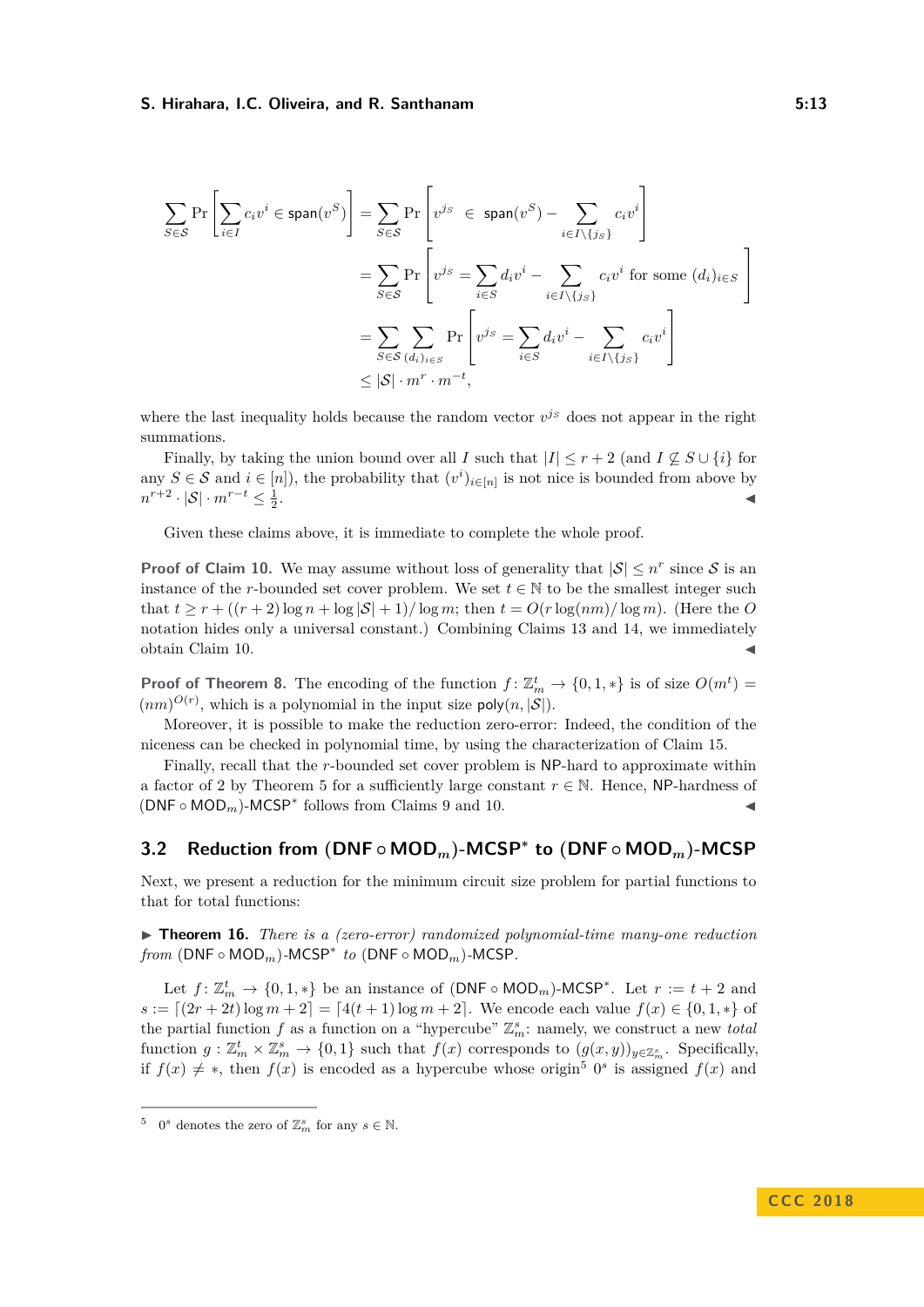#### **5:14 NP-hardness of MCSP for OR-AND-MOD Circuits**

other points are assigned 0; if  $f(x) = *$ , then we pick a random linear subspace  $L_x \subseteq \mathbb{Z}_m^s$  of dimension *r* and we encode  $f(x)$  as the characteristic function of  $L<sub>x</sub>$ .

Formally, for each  $x \in f^{-1}(*)$ , we pick  $v_x^1, \ldots, v_x^n \in_R \mathbb{Z}_m^s$  uniformly and independently at random, and define a random linear subspace  $L_x := \text{span}(v_x^1, \ldots, v_x^r)$ . Then the output  $g: \mathbb{Z}_m^t \times \mathbb{Z}_m^s \to \{0,1\}$  of our reduction is defined as

$$
g(x,y) := \begin{cases} f(x) & \text{if } f(x) \in \{0,1\} \text{ and } y = 0^s \\ 1 & \text{if } f(x) = * \text{ and } y \in L_x) \\ 0 & \text{(otherwise)} \end{cases}
$$

for any  $(x, y) \in \mathbb{Z}_m^t \times \mathbb{Z}_m^s$ .

The idea is as follows: Let us imagine how a minimum DNF ◦ MOD*<sup>m</sup>* circuit *C* computing *g* looks like. We need to cover  $g^{-1}(1)$  by as few affine subspaces as possible. Note that  $g^{-1}(1)$ consists of two parts:  $\{(x, 0^s)\}\)$  for each  $x \in f^{-1}(1)$ , and  $\{x\} \times L_x$  for each  $x \in f^{-1}(*)$ . In order to cover the latter one, it is likely that we need to use the affine subspace  $\{x\} \times L_x$ itself for each  $x \in f^{-1}(*)$ ; indeed, since each  $L_x$  is a random linear subspace, under our constraints with high probability there is no affine subspace which simultaneously covers (a large fraction of) two random affine subspaces  $\{x\} \times L_x$  and  $\{x'\} \times L_{x'}$  for  $x \neq x' \in f^{-1}(*)$ (Claim [21](#page-14-0) below). Therefore, the minimum circuit *C* should contain a subcircuit which accepts  $\{x\} \times L_x$  for each  $x \in f^{-1}(*)$ . Now it remains to cover  $\{(x, 0^s)\}\$  for each  $x \in f^{-1}(1)$ , but here we can *optionally* cover  $\{(x,0^s)\}\)$  for each  $x \in f^{-1}(*)$  (which has been already covered by  $\{x\} \times L_x$ ). This is exactly the same situation as  $(DNF \circ MOD_m)$ -MCSP<sup>\*</sup>; thus with high probability we have  $\text{DNF}_{\text{MOD}_m}(g) = \text{DNF}_{\text{MOD}_m}(f) + |f^{-1}(*)|$ . Details follow.

<span id="page-13-1"></span>► Claim 17.  $DNF_{MOD_m}(g)$   $\leq$   $DNF_{MOD_m}(f) + |f^{-1}(*)|$ *.* 

**Proof.** Suppose that a DNF◦MOD<sub>*m*</sub> circuit  $C = \bigvee_{k=1}^{K} C_k$  computes  $f$ . For each  $x^* \in f^{-1}(*)$ , take an AND <u>∘</u> MOD<sub>*m*</sub> formula  $C_{x^*}$  such that  $C_{x^*}^{-1}(1) = \{x^*\} \times L_{x^*}$  (by Lemma [2\)](#page-6-1). Define  $C'(x,y) := \bigvee_{k=1}^{K} (C_k(x) \wedge (y_1 = 0) \wedge \cdots \wedge (y_s = 0)) \vee \bigvee_{x^* \in f^{-1}(*)} C_{x^*}(x,y)$ . It is easy to see that  $C'(x, y) = g(x, y)$  for any  $(x, y) \in \mathbb{Z}_m^t \times \mathbb{Z}_m^s$  $\sum_{m}$ .

In order to prove the other direction, let us clarify the desired condition for random linear spaces. We require that  $(L_x)_{x \in f^{-1}(*)}$  is pairwise "disjoint" and that each  $L_x$  is nondegenerated.

<span id="page-13-0"></span>▶ **Definition 18.** We say that  $(L_x)_{x \in f^{-1}(*)}$  is *scattered* if  $|L_x| = m^r$  and  $L_x \cap L_{x'} = \{0^s\}$ for any distinct  $x, x' \in f^{-1}(*)$ .

<span id="page-13-2"></span>It is easy to prove that the collection of random linear spaces satisfies the condition above. ► Claim 19.  $(L_x)_{x \in f^{-1}(*)}$  is scattered with probability at least  $\frac{1}{2}$ , provided that  $s \geq (2r +$  $2t) \log m + 2.$ 

**Proof.** We first bound the probability that  $(L_x)_{x \in f^{-1}(*)}$  is not pairwise disjoint.

$$
\Pr\left[L_x \cap L_{x'} \neq \{0^s\} \text{ for some distinct } x, x' \in f^{-1}(*)\right]
$$
\n
$$
\leq \sum_{x \neq x' \in f^{-1}(*)} \Pr[L_x \cap L_{x'} \neq \{0^s\}]
$$
\n
$$
\leq \sum_{x \neq x' \in f^{-1}(*)} \Pr\left[\sum_{i=1}^r c_i v_x^i = \sum_{i=1}^r d_i v_{x'}^i \text{ for some nonzero } (c_i)_{i \in [r]}, (d_i)_{i \in [r]}\right]
$$
\n
$$
< m^{2t} \cdot m^{2r} \cdot 2^{-s} \leq \frac{1}{4},
$$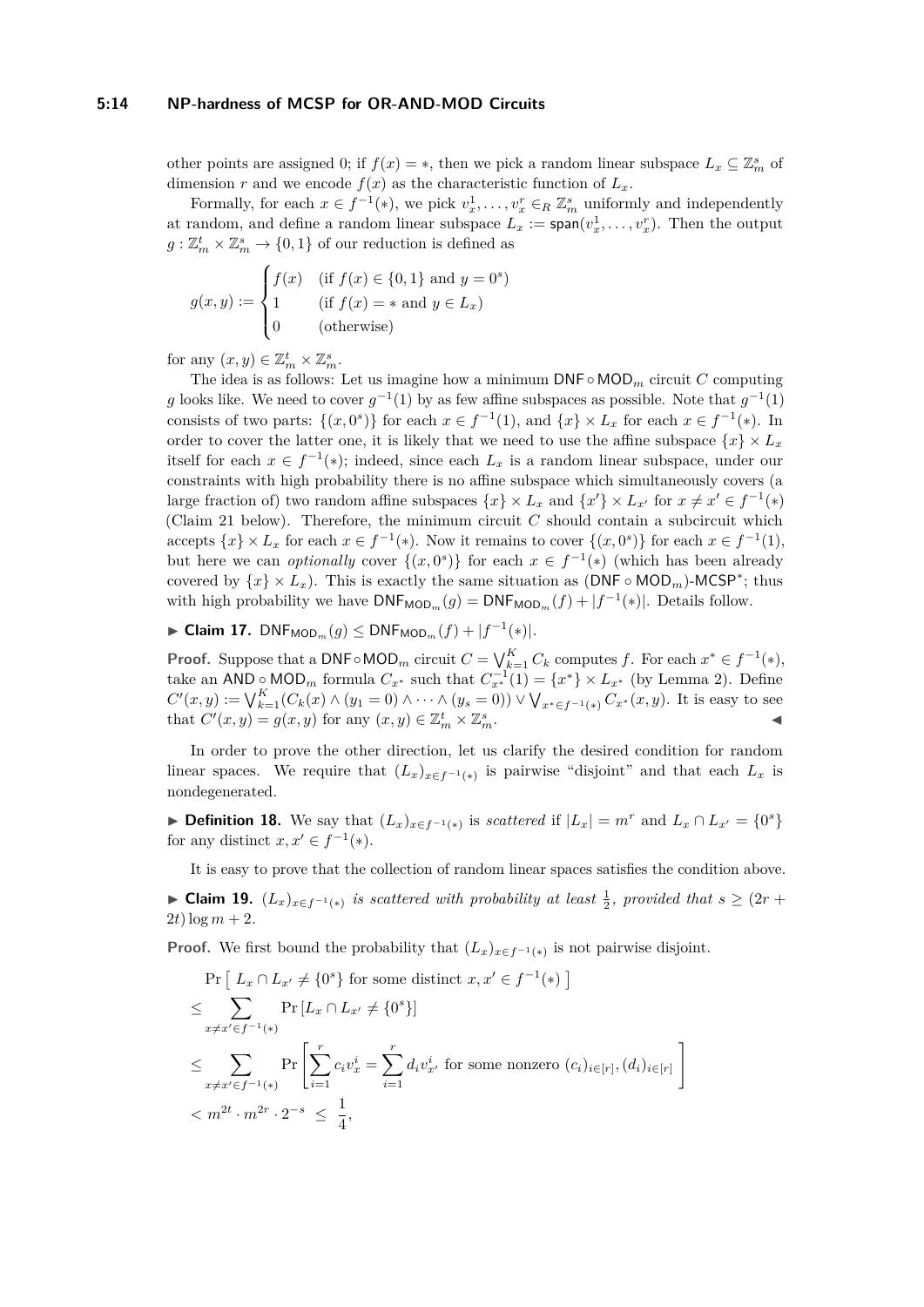where, in the last line, we used the fact that the probability that  $\sum_{i=1}^{r} c_i v_x^i = \sum_{i=1}^{r} d_i v_{x'}^i$  is at most  $2^{-s}$  for nonzero  $(i.e. c_i \neq 0, d_j \neq 0$  for some  $i, j \in [r]$ ) coefficients  $(c_i)_{i \in [r]}, (d_i)_{i \in [r]}$ .

Next, we bound the probability that  $|L_x| < m^r$ . Indeed,

$$
\Pr\left[ |L_x| < m^r \text{ for some } x \in f^{-1}(\ast) \right]
$$
\n
$$
\leq \sum_{x \in f^{-1}(\ast)} \Pr\left[ \sum_{i=1}^r c_i v_x^i = 0^s \text{ for some nonzero } (c_i)_{i \in [r]} \right]
$$
\n
$$
\leq m^t \cdot m^r \cdot 2^{-s} \leq \frac{1}{4}.
$$

Overall, the probability that  $(L_x)_{x \in f^{-1}(*)}$  is not scattered is less than  $\frac{1}{4} + \frac{1}{4} = \frac{1}{2}$ .

Note that the condition of being scattered can be checked in polynomial time. Indeed, for each  $x \in f^{-1}(*)$ , one can enumerate all the elements of  $L_x$ , which are at most polynomially many in the input size  $m^{O(t)}$ . Thus, our zero-error randomized reduction picks random linear subspaces  $(L_x)_{x \in f^{-1}(*)}$  until we obtain a scattered collection of linear subspaces.

In the rest of the proof, we can thus assume that  $(L_x)_{x \in f^{-1}(*)}$  is scattered. The next claim gives the reverse inequality of Claim [17.](#page-13-1)

<span id="page-14-2"></span>► Claim 20.  $\text{DNF}_{\text{MOD}_m}(g) \geq \text{DNF}_{\text{MOD}_m}(f) + |f^{-1}(*)|$  if  $(L_x)_{x \in f^{-1}(*)}$  is scattered.

Let  $C = \bigvee_{k=1}^{K} C_k$  be a minimum DNF ◦ MOD<sub>*m*</sub> circuit computing *g*. (In particular, *K* = DNF<sub>MOD<sub>*m*</sub></sub>(*g*) ≤ DNF<sub>MOD<sub>*m*</sub></sub>(*f*) + |*f*<sup>-1</sup>(\*)| ≤ *m*<sup>*t*+1</sup>.) For each *x* ∈ *f*<sup>-1</sup>(\*), we first extract a subcircuit  $C_{l(x)}$  that covers (a large fraction of) the random linear subspace  $L_x$ . Let  $l(x) \in [K]$  be one of the indices such that  $|C_{l(x)}^{-1}(1) \cap (\{x\} \times L_x)|$  is maximized. That is,  $C_{l(x)}$  covers the largest fraction of the affine subspace  $\{x\} \times L_x$ ; in particular, since  $\bigcup_{k \in [K]} C_k^{-1}(1) \supseteq \{x\} \times L_x$ , there are at least  $|L_x|/K$  (=  $m^r/K \ge m^{r-t-1} \ge 2$ ) points in the set  $C_{l(x)}^{-1}(1) \cap (\{x\} \times L_x)$ . Intuitively, the subcircuits  $\{C_{l(x)} | x \in f^{-1}(\ast)\}\$  are supposed to cover random linear subspaces, and the rest of the subcircuits computes *f*.

To make the intuition formal, we will prove the following two claims. The first asserts that, under our constraints, no affine subspace can cover a large fraction of two distinct random linear subspaces.

<span id="page-14-0"></span>► Claim 21. *l*:  $f^{-1}(*)$  → [*K*] *is injective.* 

The second claim asserts that, if an affine subspace  $C_{l(x')}^{-1}(1)$  covers a large fraction of  ${x' } \times L_{x'}$ , then it cannot cover a point  $(x, 0^s)$  such that  $f(x) = 1$ .

<span id="page-14-3"></span>► **Claim 22.**  $C_{l(x')}(x, 0^s) = 0$  *for any*  $x \in f^{-1}(1)$  *and*  $x' \in f^{-1}(*)$ *.* 

Assuming these two claims, it is easy to prove Claim [20.](#page-14-2)

**Proof of Claim [20.](#page-14-2)** For each  $k \in [K]$ , define an AND ◦ MOD<sub>*m*</sub> circuit  $C'_{k}$  as  $C'_{k}(x) :=$  $C_k(x, 0^s)$  on input  $x \in \mathbb{Z}_m^t$ . Define a DNF ◦ MOD<sub>*m*</sub> circuit  $C' := \bigvee_{k \in [K] \setminus \{l(x)|f(x) = * \}} C'_k$ . By Claim [21,](#page-14-0) the number of subcircuits in  $C'$  is  $K - |f^{-1}(*)|$ .

We claim that *C*<sup> $\prime$ </sup> computes *f*. Indeed, for any  $x \in f^{-1}(1)$ , we have  $C(x, 0^s) = g(x, 0^s)$  $f(x) = 1$ ; hence, there is some  $k \in [K]$  such that  $C_k(x, 0^s) = 1$ , which implies that  $C'_k(x) = 1$ by the definition of  $C'_{k}$ . Claim [22](#page-14-3) implies  $k \notin \{l(x') \mid f(x') = * \}$ ; thus  $C'(x) = 1$ . On the other hand, for any  $x \in f^{-1}(0)$ , we have  $C(x, 0^s) = g(x, 0^s) = f(x) = 0$ ; in particular, for any  $k \in [K]$ ,  $C_k(x, 0^s) = 0$ . Thus  $C'_k(x) = 0$  for any  $k \in [K]$ , which implies  $C'(x) = 0$ .

<span id="page-14-1"></span><sup>&</sup>lt;sup>6</sup> Note that any equation  $ax = b \pmod{m}$  with  $a \neq 0$  is satisfied with probability  $\leq 1/2$  over a random choice of *x*.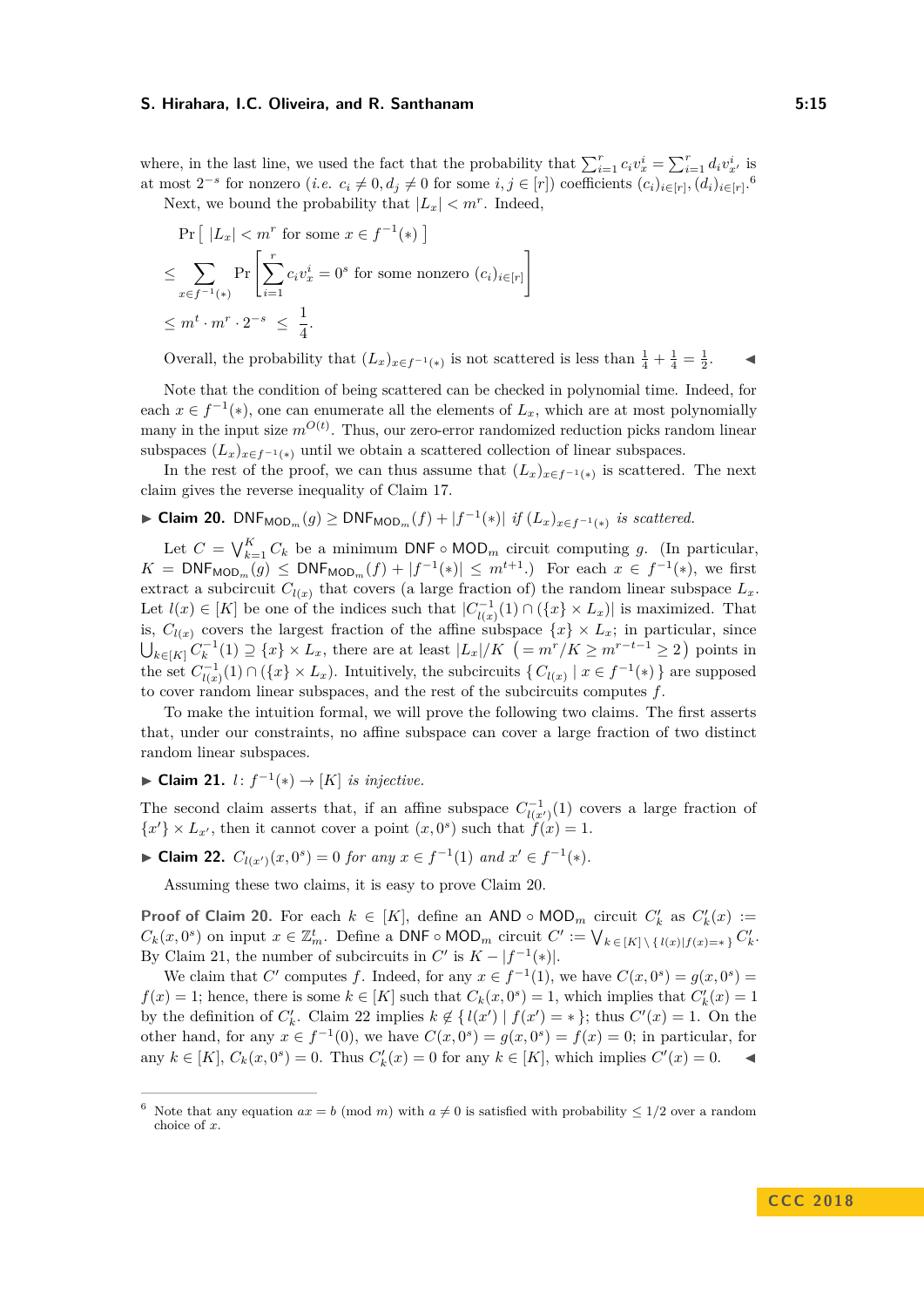#### **5:16 NP-hardness of MCSP for OR-AND-MOD Circuits**

It remains to prove Claims [21](#page-14-0) and [22.](#page-14-3) We prove the latter fist.

**Proof of Claim [22.](#page-14-3)** Assume, by way of a contradiction, that  $C_{l(x')}(x, 0^s) = 1$  for some  $x \in f^{-1}(1)$  and  $x' \in f^{-1}(*)$ . By the definition of  $l(x')$ , there are at least 2 distinct points  $(x', a)$  and  $(x', b)$  in  $C^{-1}_{l(x')}(1) \cap (\{x'\} \times L_{x'})$ . Since  $C^{-1}_{l(x')}(1)$  is an affine subspace, we have  $(x', a) - (x', b) + (x, 0<sup>s</sup>) = (x, a - b) \in C_{l(x')}^{-1}(1)$  (as in the proof of Claim [11\)](#page-10-1). It follows that  $C(x, a - b) = 1$ . Since *C* computes *g*, we also have  $g(x, a - b) = 1$ , which contradicts the fact that  $a - b \neq 0^s$  and the definition of *g*.

**Proof of Claim [21.](#page-14-0)** Assume that  $l(x_1) = l(x_2) =: k$  for distinct inputs  $x_1, x_2 \in f^{-1}(*)$ . Take any 2 distinct points  $(x_1, a)$  and  $(x_1, b)$  from  $C_k^{-1}(1) \cap (\{x_1\} \times L_{x_1})$  and any point  $(x_2, c)$  from  $C_k^{-1}(1) \cap (\{x_2\} \times L_{x_2})$ . Since  $C_k^{-1}(1)$  is an affine subspace, we have  $(x_1, a)$  –  $(x_1, b) + (x_2, c) = (x_2, a - b + c) \in C_k^{-1}(1)$ . We also have  $(x_2, a - b + c) \in \{x_2\} \times L_{x_2}$ , since  $C_k^{-1}(1) \cap (\{x_2\} \times \mathbb{Z}_m^s) \subseteq g^{-1}(1) \cap (\{x_2\} \times \mathbb{Z}_m^s) = \{x_2\} \times L_{x_2}$ . Therefore,  $a - b + c \in L_{x_2}$ . Since  $c \in L_{x_2}$  and this is a linear subspace, it follows that  $a - b \in L_{x_2}$ . On the other hand, by the definition of *a* and *b*, we have  $0^s \neq a - b \in L_{x_1}$ . However, this is a contradiction  $\text{because } 0^s \neq a - b \in L_{x_1} \cap L_{x_2} = \{0\}$  $s$ }.

**Proof of Theorem [16.](#page-12-2)** By Claims [17](#page-13-1) and [20,](#page-14-2) we obtain  $DNF_{MOD_m}(g) = DNF_{MOD_m}(f) +$  $|f^{-1}(*)|$  for a scattered collection  $(L_x)_{x \in f^{-1}(*)}$ . Since  $s = O(t \log m)$ , the truth table of *g* is of length  $m^{t+s} = m^{O(t \log m)}$ , which is a polynomial in the input length for every constant *m* ≥ 2. Finally, since it is possible to check whether  $(L_x)_{x \in f^{-1}(*)}$  is scattered in polynomial time, the reduction is zero-error.

**On our proof strategy and the restriction to functions over boolean inputs (***m >* 2**).** The linear-algebraic and probabilistic techniques employed here naturally suggest to view a set of inputs for the input instance  $f$  as a subset of the algebraic structure  $\mathbb{Z}_m^n$  (a vector space or module, depending on *m*). In order to establish a similar NP-hardness result with respect to functions on the hypercube and AND-OR-MOD*<sup>m</sup>* circuits, one is tempted to encode elements from the structure  $\mathbb{Z}_m^n$  as binary strings, and to consider a bijection  $\varphi\colon \mathbb{Z}_m^n \leftrightarrow \Gamma \subseteq \{0,1\}^*$  between vectors and binary strings. However, a binary encoding allows a bottom-layer modular gate to access individual bits of this encoding, and as a consequence, this gate might accept a set  $A \subseteq \{0,1\}^*$  that does not correspond under  $\varphi$  to the set of solutions of a modular equation over  $\mathbb{Z}_m$ . When this is the case, our argument no longer works.

Another natural approach would be to restrict the input function to boolean inputs, and to directly view such inputs as elements in  $\{0,1\}^n \subseteq \mathbb{Z}_m^n$ . Here certain technical difficulties are transferred to our probabilistic analysis involving affine subspaces of  $\mathbb{Z}_m^n$ , and it is not immediately clear to us how to modify the argument in this case.

For these reasons, when  $m > 2$  our techniques do not seem to be directly applicable to functions defined over boolean inputs only, and a more complicated argument might be necessary. Note however that this does not exclude the existence of different and potentially simpler reductions among these and other intermediary problems.

## <span id="page-15-0"></span>**4 Derandomization and Pseudorandom Generators for** AND ◦ MOD*<sup>m</sup>*

In this section, we present a unified way of efficiently derandomizing the zero-error reductions of Section [3.](#page-8-3) The crucial idea is that certain *subconditions* of being nice or scattered can be checked by  $\mathsf{AND} \circ \mathsf{MOD}_m$  circuits over  $\mathbb{Z}_m^n$ ; hence, a pseudorandom generator for  $\mathsf{AND} \circ \mathsf{MOD}_m$ circuits can be used to derandomize the reductions.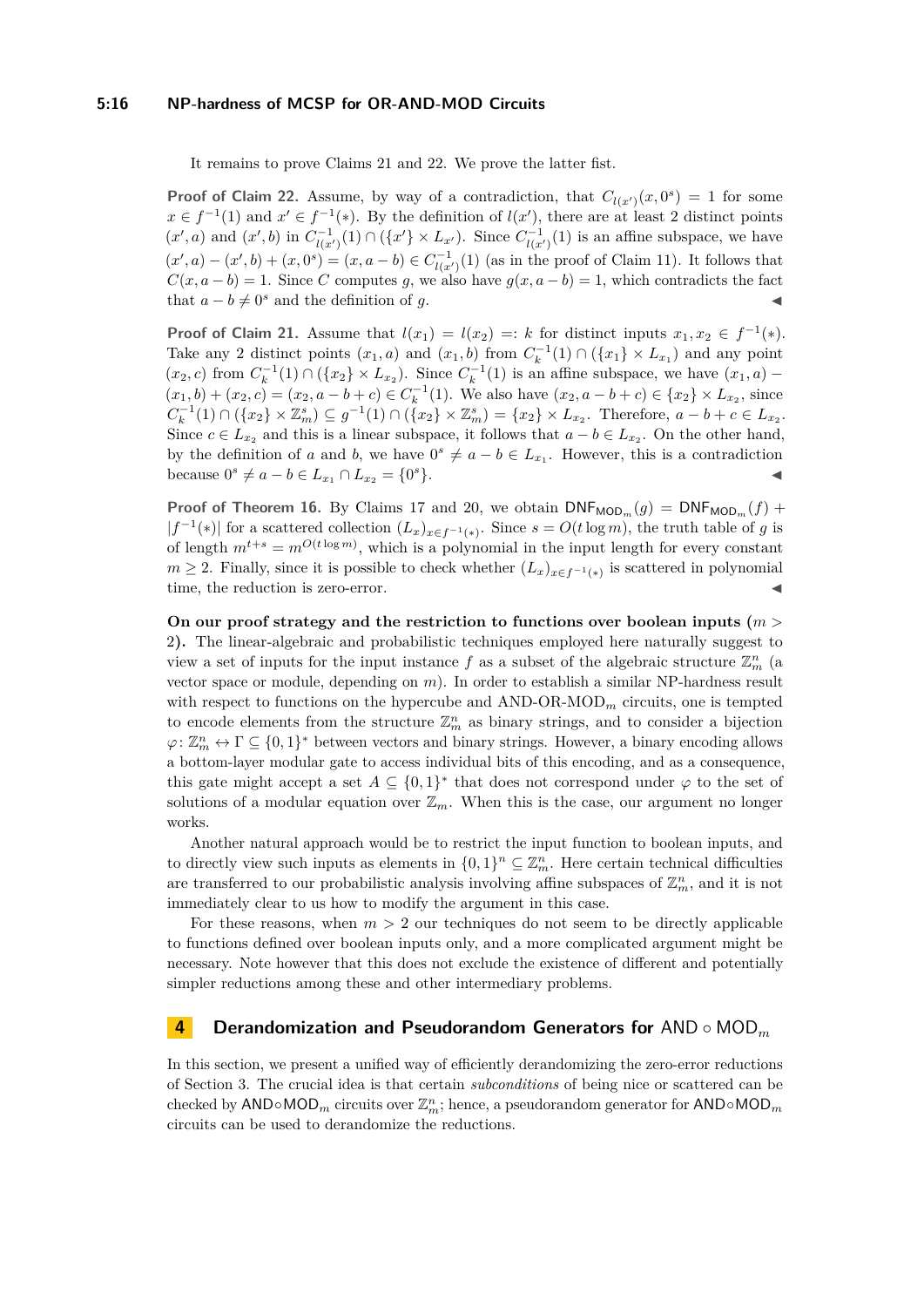<span id="page-16-1"></span>**► Theorem 23.** For every  $\epsilon = \epsilon(n) > 0$  and each  $m \geq 2$ , there exists a quick pseudorandom  $generator\ G = \{G_n: [\Gamma_n] \to \mathbb{Z}_m^n\}_{n \in \mathbb{N}}$  that  $\epsilon$ -fools any  $AND \circ MOD_m$  *circuit over*  $\mathbb{Z}_m^n$ , where  $\Gamma_n = \text{poly}(n, 1/\epsilon, m)$  *is a positive integer.* 

Here we say that, for  $\epsilon > 0$  and an integer  $m \geq 2$ , a function  $G_n : [\Gamma_n] \to \mathbb{Z}_m^n$   $\epsilon$ *-fools*  $\mathsf{AND} \circ \mathsf{MOD}_m$  circuits if  $|\mathbb{E}_{\gamma \in R[\Gamma_n]}[C(G_n(\gamma))] - \mathbb{E}_{v \in R\mathbb{Z}_m^n}[C(v)]| \leq \epsilon$  for every  $\mathsf{AND} \circ \mathsf{MOD}_m$ circuit *C*; such a function  $G_n$  is called an  $\epsilon$ -pseudorandom generator for AND  $\circ$  MOD<sub>*m*</sub> circuits. We say that a family  ${G_n}_{n \in \mathbb{N}}$  of pseudorandom generators is *quick* if  $G_n$  can be computed in  $\text{poly}(\Gamma_n)$  time. (Recall that  $[\Gamma_n]$  denotes the set  $\{1,\ldots,\Gamma_n\}$ , which means that the seed-length of  $G_n$  is logarithmic in *n*, *m*, and  $1/\varepsilon$  when its input elements are represented as binary strings.)

## <span id="page-16-0"></span>**4.1 Derandomizing the Reductions**

We defer a proof of Theorem [23](#page-16-1) to the next subsection, and present its applications first: The pseudorandom generator implies polynomial-time derandomizations of the reductions presented in Section [3.](#page-8-3)

<span id="page-16-3"></span>I **Theorem 24** (Restatement of Theorem [1\)](#page-2-1)**.** (DNF ◦ MOD*m*)*-*MCSP *is* NP*-hard under polynomial-time many-one reductions.*

Our basic strategy is as follows: Each reduction of Section [3](#page-8-3) employs random variables that take value on  $\mathbb{Z}_m^k$ , for different choices of  $k$ . To derandomize the reductions, we simply replace these random variables by the output of the pseudorandom generator of Theorem [23;](#page-16-1) then we try all possible  $\Gamma_n$  seeds of  $G_n$ , and check whether the generated random variables satisfy the desired condition (which can be done in polynomial time). Below we give details for each reduction, starting with the second.

**Derandomizing the second reduction.** We start with the reduction from ( $\mathsf{DNF} \circ \mathsf{MOD}_m$ )-MCSP<sup>\*</sup> to ( $\mathsf{DNF} \circ \mathsf{MOD}_m$ )-MCSP. The reduction required a scattered collection of linear subspaces, which is provided by the probabilistic argument of Claim [19.](#page-13-2) Here we present a deterministic construction of such a collection.

<span id="page-16-2"></span>**Figurer 125.** For any integer  $m > 2$ , there exists a deterministic algorithm that, on *inputs t and r, outputs* a scattered *collection of r-dimensional linear subspaces*  $(L_h)_{h \in [H]}$  *for*  $H := m^t$ *. Specifically,* 

- **1.** *L<sub><i>h*</sub> *is a linear subspace of*  $\mathbb{Z}_m^s$  *for*  $s := [(2r + 2t) \log m + 2]$ *,*
- **2.**  $|L_h| = m^r$ , and
- **3.**  $L_h \cap L_{h'} = \{0^s\}$  *for any distinct*  $h, h' \in [H]$ *. The running time of the algorithm is*  $m^{O((r+t) \log m)}$ .

In the proof of Theorem [16,](#page-12-2) we picked random vectors  $v_x^1, \ldots, v_x^r \in_R \mathbb{Z}_m^s$  and defined  $L_x := \text{span}(v_x^1, \dots, v_x^r)$  for each  $x \in f^{-1}(*) \subseteq \mathbb{Z}_m^t$ . We take a similar approach, but instead of generating vectors uniformly at random, we use the output of the pseudorandom generator as the source of randomness. Specifically, let  $\gamma \in [\Gamma_{rsH}]$  be a seed of the pseudorandom generator of  $G_{rsH}$ ; define vectors  $(v_h^1, \ldots, v_h^n)_{h \in [H]} := G_{rsH}(\gamma) \in (\mathbb{Z}_m^{rs})^H$ ; then, define  $L_h := \text{span}(v_h^1, \ldots, v_h^r)$  for each  $h \in [H]$ . We show that the probabilistic argument of Claim [19](#page-13-2) still works even if the randomness is replaced in this way: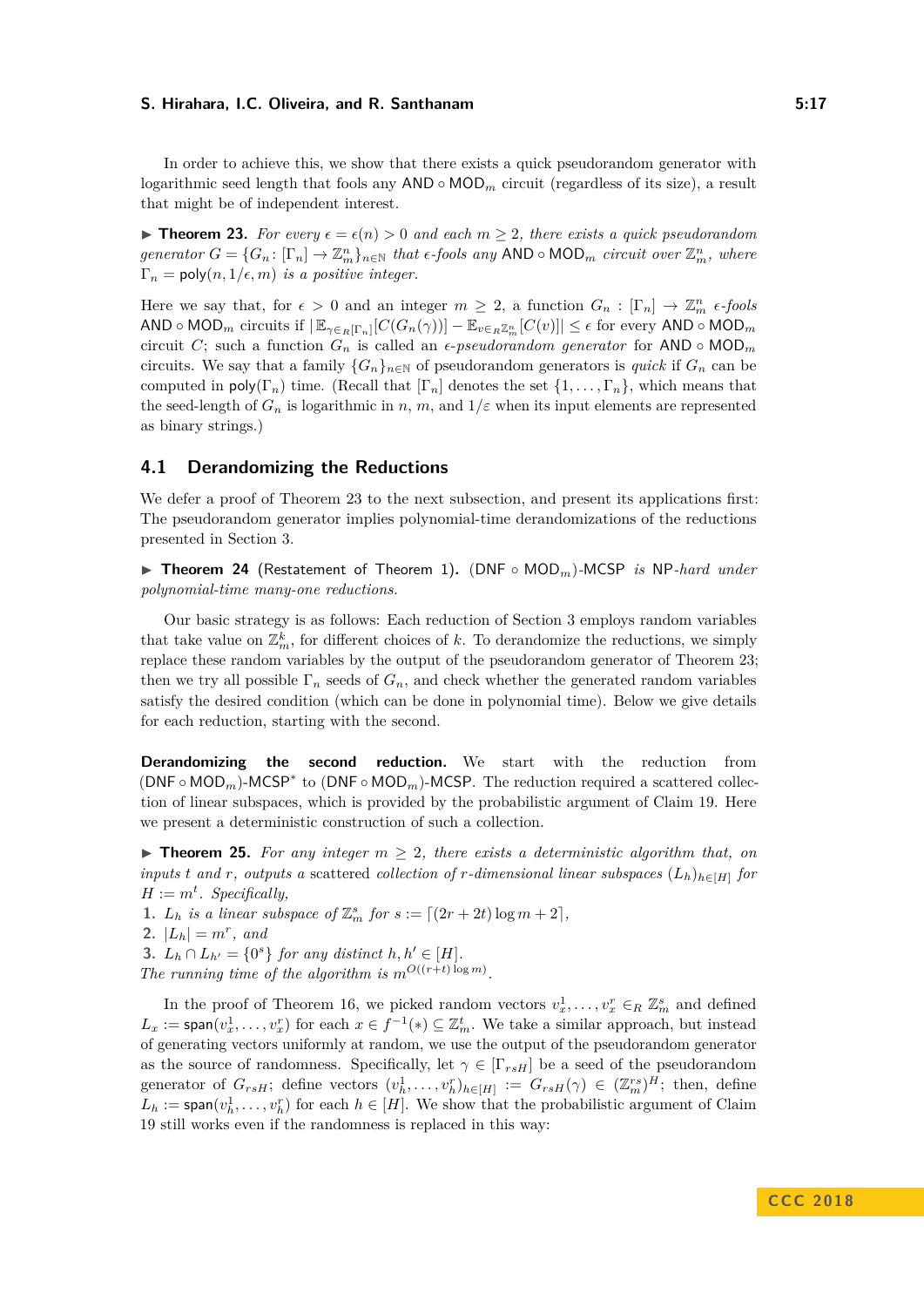#### **5:18 NP-hardness of MCSP for OR-AND-MOD Circuits**

<span id="page-17-1"></span> $\triangleright$  **Claim 26.** Let  $G_{rsH}$  be the pseudorandom generator of Theorem [23](#page-16-1) with error parameter  $\epsilon = 2^{-s}$ . Pick a seed  $\gamma \in_R [\Gamma_{rsH}]$  *uniformly at random, and define a collection*  $(L_h)_{h \in [H]}$  *of linear subspaces as above. Then,*  $(L_h)_{h \in [H]}$  *is scattered with nonzero probability.* 

Proof. Note that union bounds hold for any distribution; hence, by using the union bounds as in Claim [19,](#page-13-2) the probability that  $(L_h)_{h \in [H]}$  is not pairwise disjoint is

<span id="page-17-0"></span>
$$
\Pr\left[\ L_h \cap L_{h'} \neq \{0^s\} \text{ for some distinct } h, h' \in [H] \right]
$$
\n
$$
\leq \sum_{h \neq h' \in [H]} \sum_{(c_i), (d_i)} \Pr\left[\sum_{i=1}^r c_i v_h^i = \sum_{i=1}^r d_i v_{h'}^i\right],\tag{2}
$$

where the second sum is taken over all nonzero coefficient vectors  $(c_i)_{i \in [r]}$  and  $(d_i)_{i \in [r]}$ with entries  $c_i, d_i \in \mathbb{Z}_m$ . If the random vectors  $(v_h^i)_{h,i}$  were uniformly distributed, the probability in [\(2\)](#page-17-0) could be bounded by  $2^{-s}$  as in Claim [19;](#page-13-2) Here the probability is taken over a random seed  $\gamma \in_R [\Gamma_{rsH}]$  of the pseudorandom generator  $G_{rsH}$ . The condition that  $\sum_{i=1}^r c_i v_h^i = \sum_{i=1}^r d_i v_{h'}^i$  can be checked by some AND  $\circ$  MOD<sub>m</sub> circuit that takes  $(v_h^i)_{h,i}$  as input; thus the circuit is  $\epsilon$ -fooled by the pseudorandom generator; as a consequence, the probability [\(2\)](#page-17-0) is strictly less than  $m^{2t} \cdot m^{2r} \cdot (2^{-s} + \epsilon) \leq \frac{1}{2}$ .

Similarly,

$$
\Pr\left[ |L_h| < m^r \text{ for some } h \in [H] \right]
$$
\n
$$
\leq \sum_{h \in [H]} \sum_{(c_i)} \Pr\left[ \sum_{i=1}^r c_i v_h^i = 0^s \right]
$$
\n
$$
< m^t \cdot m^r \cdot (2^{-s} + \epsilon) \leq \frac{1}{2}.
$$

Overall, the probability that  $(L_h)_{h \in [H]}$  is not scattered is strictly less than  $\frac{1}{2} + \frac{1}{2} = 1$ .

**Proof of Theorem [25.](#page-16-2)** By Claim [26,](#page-17-1) there exists some seed  $\gamma \in [\Gamma_{rsH}]$  such that the output  $G_{rsH}(\gamma)$  defines a scattered collection  $(L_h)_{h \in [H]}$  of linear subspaces. By exhaustively searching all the seeds, one can enumerate all the outputs of  $G_{rsH}$  in time  $\text{poly}(\Gamma_{rsH})$  =  $poly(r s H, 2<sup>s</sup>, m)$ . Moreover, one can check whether  $G_{rsH}(\gamma)$  defines a scattered collection for each  $\gamma \in [\Gamma_{rsH}]$  in time  $\mathsf{poly}(H,m^s)$ . Overall, the running time of our construction is  $\mathsf{poly}(m^s) = m^{O((r+t)\log m)}$ . January 1980, and the contract of the contract of the contract of

The randomized reduction of Theorem [16](#page-12-2) can be now derandomized, using the determin-istic construction of Theorem [25](#page-16-2) for  $r := t + 2$ .

<span id="page-17-2"></span>**Example 27.** *There is a polynomial-time*  $(m^{O(t \log m)}$  *time on input length*  $O(m^t)$ *) manyone reduction from* (DNF ◦ MOD*m*)*-*MCSP<sup>∗</sup> *to* (DNF ◦ MOD*m*)*-*MCSP*.*

**Derandomizing the first reduction.** We now consider the reduction from the *r*-bounded set cover problem to  $(DNF \circ MOD_m)$ -MCSP<sup>\*</sup>. Let  $[n]$  be the universe, and  $S \subseteq \binom{[n]}{\leq r}$  be an input to the set cover problem. Derandomizing the reduction amounts to a deterministic construction of a *nice* collection  $(v^i)_{i \in [n]}$  of vectors. We generate the random vectors using the pseudorandom generator for  $AND \circ MOD_m$  circuits, and show that the probabilistic argument of Claim [14](#page-10-3) still works.

▶ Claim 28 (Revised Claim [14\)](#page-10-3). Let  $G_{tn}$  be the pseudorandom generator of Theorem [23](#page-16-1) *with error parameter*  $\epsilon < m^{-t}$ . Pick a seed  $\gamma \in_R [\Gamma_{tn}]$  *uniformly at random. Define*  $(v^1, \ldots, v^n) := G_{tn}(\gamma) \in (\mathbb{Z}_m^t)^n$ . If  $t \ge r + ((r+2)\log n + \log |\mathcal{S}| + 1) / \log m$ , then  $(v^i)_{i \in [n]}$ *is nice with nonzero probability.*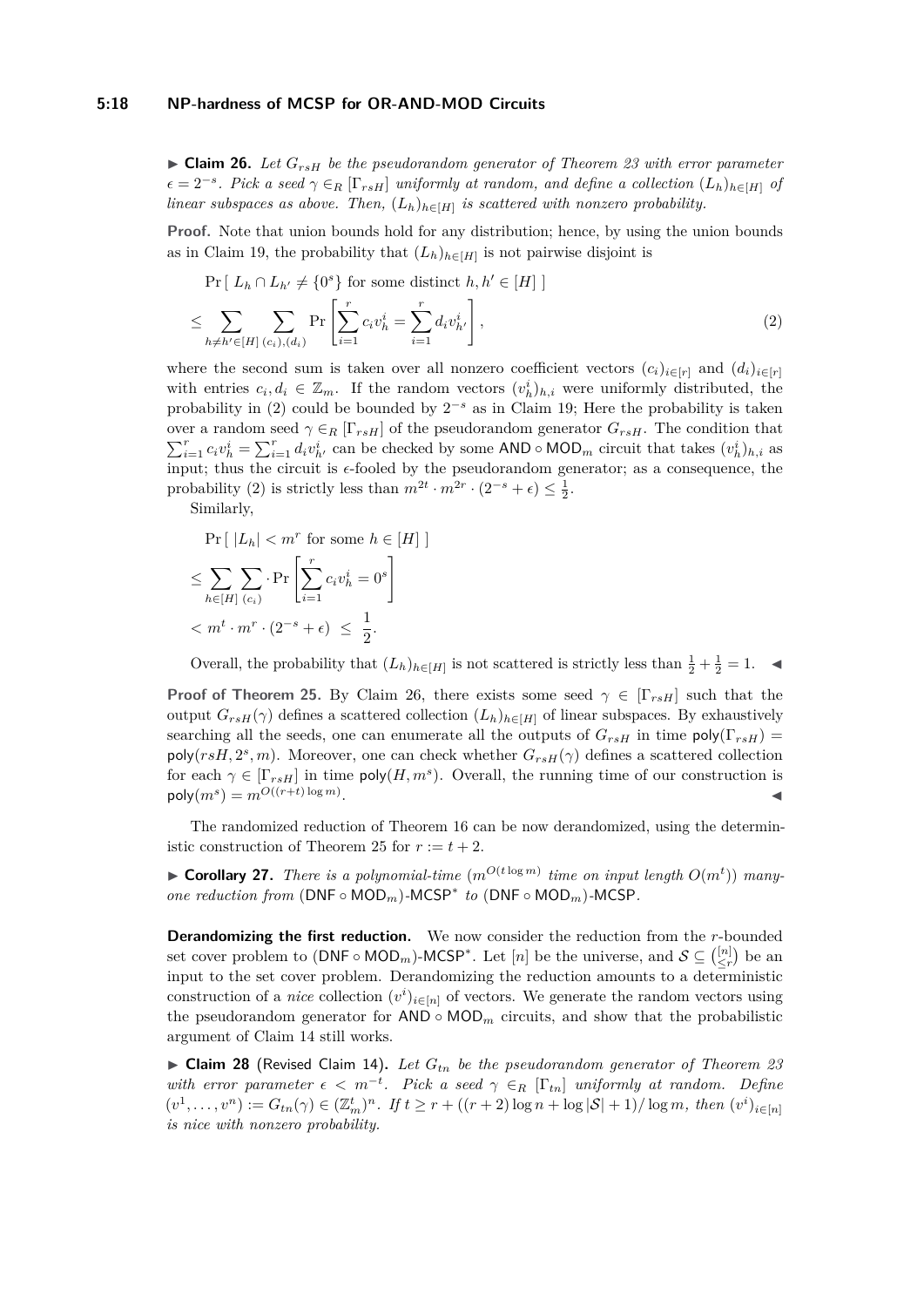**Proof.** By using union bounds as in Claim [14,](#page-10-3) it is sufficient to prove

$$
n^{r+2} \cdot |\mathcal{S}| \cdot m^r \cdot \Pr\left[v^{js} = \sum_{i \in S} d_i v^i - \sum_{i \in I \setminus \{j_S\}} c_i v^i\right] < 1\tag{3}
$$

for coefficients  $(c_i)_{i \in I}$ ,  $(d_i)_{i \in S}$  and  $j_S \in I \setminus S$ , where the probability is taken over a random seed *γ*.

The condition  $v^{js} = \sum_{i \in S} d_i v^i - \sum_{i \in I \setminus \{j_S\}} c_i v^i$  can be checked by an AND ◦ MOD<sub>*m*</sub> circuit that takes  $(v^1, \ldots, v^n) \in \mathbb{Z}_m^{tn}$  as input. By Theorem [23,](#page-16-1) we get

$$
\Pr\left[v^{js} = \sum_{i \in S} d_i v^i - \sum_{i \in I \setminus \{j_S\}} c_i v^i\right] \le m^{-t} + \epsilon.
$$

Consequently, due to our choice of *t* and using  $\epsilon < m^{-t}$ , the left-hand side of [\(3\)](#page-18-1) is strictly less than

$$
n^{r+2} \cdot |\mathcal{S}| \cdot m^r \cdot 2m^{-t} \le 1,
$$

which completes the proof.

In particular, there exists some seed  $\gamma \in [\Gamma_{tn}]$  such that  $(v^1, \ldots, v^n) = G_{tn}(\gamma)$  is nice. The number of seeds is at most  $\Gamma_{tn} = \text{poly}(tn, 1/\epsilon, m) = \text{poly}(n, m^t) = (nm)^{O(r)}$ , which is a polynomial in the input length; hence, in polynomial time, one can try all possible seeds and find a nice collection  $(v^i)_{i \in [n]}$  of vectors. Thus the reduction of Theorem [8](#page-8-2) can be derandomized:

<span id="page-18-2"></span>► Corollary 29. (DNF ∘ MOD<sub>m</sub>)-MCSP<sup>\*</sup> is NP-hard under polynomial-time many-one reduc*tions.*

**Proof of Theorem [24.](#page-16-3)** Immediate from Corollaries [29](#page-18-2) and [27.](#page-17-2)

## <span id="page-18-0"></span>**4.2 Near-Optimal Pseudorandom Generators for AND ◦ MOD***<sup>m</sup>*

This subsection contains a proof of Theorem [23.](#page-16-1) We assume basic familiarity with concepts from analysis of boolean functions [\[35\]](#page-24-7). For simplicity, we first focus on the case of  $m = 2$ , which admits a simpler proof.

**Proof for**  $m = 2$ . An  $\epsilon$ -biased generator, introduced by Naor and Naor [\[34\]](#page-23-13), is a pseudorandom generator for XOR functions. That is, we say that a function  $G: \{0,1\}^s \to \{0,1\}^n$  is an  $\epsilon$ -biased generator if  $|\mathbb{E}_{x \in R}$ {0,1}*n* [ $\chi$ *s*(*x*)] –  $\mathbb{E}_{s \in R}$ {0,1}*s* [ $\chi$ *s*(*G*(*s*))]]  $\leq \epsilon$  for any  $S \subseteq [n]$ , where  $\chi_S(x) := \bigoplus_{i \in S} x_i$ . While this definition only requires the generator to fool XOR functions, it can be shown that any Boolean function with small  $\ell_1$  Fourier norm can be fooled by  $\epsilon$ -biased generators.

▶ Lemma 30 (see e.g., [\[16,](#page-22-13) Lemma 2.5]). *Every function f* :  $\{0,1\}^n \rightarrow \{0,1\}$  can be  $\epsilon \hat{||}f\hat{||}_1$ *fooled by any*  $\epsilon$ -biased generator. Here,  $\left\|f\right\|_1 := \sum_{S \subseteq [n]} |\widehat{f}(S)|$ .

**Proof Sketch.** Use the Fourier expansion  $f(x) = \sum_{S \subseteq [n]} f(S) \chi_S(x)$ , and apply the triangle  $\blacksquare$ inequality.

Moreover, it is known that any AND  $\circ$  XOR circuit  $f$  has  $\left\|f\right\|_1 = 1$ .

## **C C C 2 0 1 8**

<span id="page-18-1"></span>
$$
\blacksquare
$$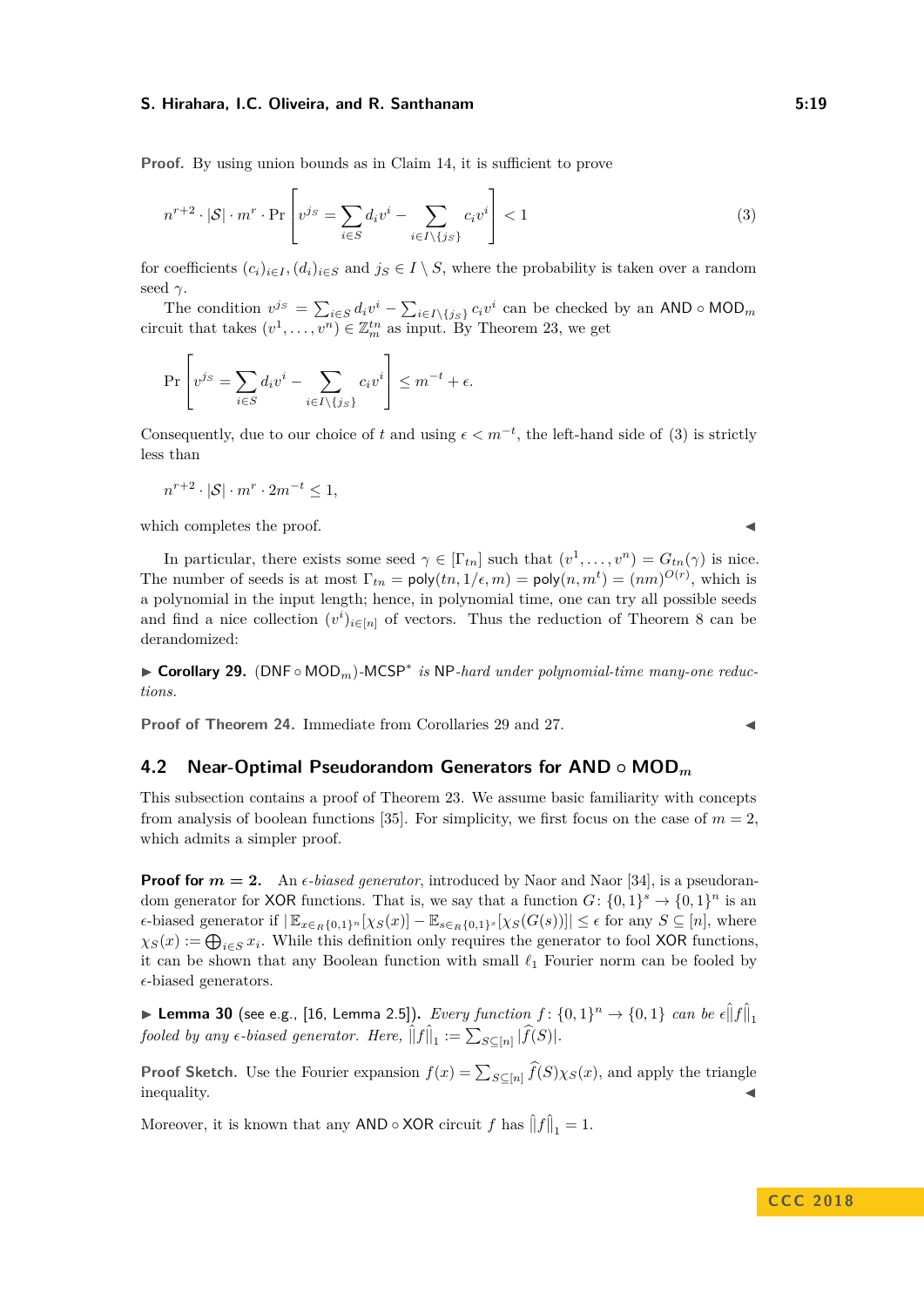#### **5:20 NP-hardness of MCSP for OR-AND-MOD Circuits**

<span id="page-19-0"></span> $\blacktriangleright$  Lemma 31 (see e.g., [\[35,](#page-24-7) Proposition 3.12]).  $\hat{\|}f\hat{\|}_1 = 1$  *for any Boolean function f* :  $\{0,1\}^n$  $\rightarrow$  {0, 1} *computable by a nontrivial* AND  $\circ$  XOR *circuit.* 

**Proof Sketch.** Let  $H + a \subseteq \{0,1\}^n$  be the (nonempty) affine subspace accepted by *f*. Take a basis of  $H^{\perp}$ . Write a characteristic function of f using the basis, and expand it to obtain a Fourier expansion of f.

Combining these two lemmas, any  $\epsilon$ -biased generator fools AND ∘ XOR circuits. Moreover, Naor and Naor  $[34]$  gave an explicit construction of an  $\epsilon$ -biased generator of seed length  $O(\log n + \log(1/\epsilon))$ , from which Theorem [23](#page-16-1) follows when  $m = 2$ .

In the proof sketched above, we exploited the fact that  $\{0,1\}^n = \mathbb{Z}_2^n$  is a vector space: We took a basis of a linear subspace in the proof of Lemma [31.](#page-19-0) In order to generalize the result to the case of  $m \geq 2$ , we need a more direct proof which does not rely on a basis.

**Proof for any**  $m \geq 2$ . Azar, Motwani and Naor [\[9\]](#page-22-12) generalized the notion of  $\epsilon$ -biased generator on  $\{0,1\}^n$  to  $\mathbb{Z}_m^n$  for any integer  $m \geq 2$ , and gave an explicit construction. We review the generalized notion and their result below.

**Definition 32** ([\[9\]](#page-22-12)). For a probability distribution D over  $\mathbb{Z}_m^n$  and a vector  $a \in \mathbb{Z}_m^n$ , bias $p(a)$ is defined as follows: for  $g := \gcd(a_1, \ldots, a_n, m)$ ,

$$
\mathrm{bias}_{\mathcal{D}}(a) := \frac{1}{g} \max_{0 \leq k < m / g} \left| \Pr_{x \sim \mathcal{D}} \left[ \langle a, x \rangle = k g \right] - \frac{g}{m} \right|.
$$

We say that a distribution D is  $\epsilon$ -biased if bias<sub>D</sub>(a)  $\leq \epsilon$  for every  $a \in \mathbb{Z}_m^n$ . We say that a function  $G: [\Gamma] \to \mathbb{Z}_m^n$  is an  $\epsilon$ *-biased generator* if the distribution  $G(\gamma)$  for a random seed  $\gamma \in_R [\Gamma]$  is  $\epsilon$ -biased.

<span id="page-19-1"></span>▶ **Theorem 33** ([\[9,](#page-22-12) Theorem 6.1]). *For*  $m(n) > 2$  and  $\epsilon = \epsilon(n) > 0$ , there exists a quick  $\epsilon$ -biased generator  $G = \{G_n : [\Gamma_n] \to \mathbb{Z}_m^n\}_{n \in \mathbb{N}}$  for some  $\Gamma_n = \text{poly}(n, 1/\epsilon, m)$ .

We use the same pseudorandom generator *G* as in Theorem [33.](#page-19-1) In what follows, we will show that any  $\epsilon$ -biased generator  $m\epsilon$ -fools AND  $\circ$  MOD<sub>m</sub> circuits, which completes the proof of Theorem [23.](#page-16-1)

Define  $e_m: \mathbb{Z}_m \to \mathbb{C}^\times$  as  $e_m(k) := \exp(2\pi\sqrt{-1} \cdot k/m)$  for  $k \in \mathbb{Z}_m$ .

<span id="page-19-2"></span>**Example 12.** For any distribution D on  $\mathbb{Z}_m^n$  and any nonzero vector  $a \in \mathbb{Z}_m^n$ , we have

$$
\left|\mathop{\mathbb{E}}_{x \sim \mathcal{D}}\left[e_m\left(\langle a, x\rangle\right)\right]\right| \leq m \cdot \mathsf{bias}_{\mathcal{D}}(a).
$$

**Proof.** The proof follows the same approach of [\[9,](#page-22-12) Lemma 4.4]. Let  $g := \gcd(a_1, \ldots, a_n, m)$ .

$$
\left| \mathop{\mathbb{E}}_{x \sim \mathcal{D}} \left[ e_m \left( \langle a, x \rangle \right) \right] \right| = \left| \sum_{0 \le k < m/g} e_m(kg) \Pr_{x \sim \mathcal{D}} \left[ \langle a, x \rangle = kg \right] \right|
$$
\n
$$
= \left| \sum_{0 \le k < m/g} e_m(kg) \left( \Pr_{x \sim \mathcal{D}} \left[ \langle a, x \rangle = kg \right] - \frac{g}{m} \right) \right|
$$
\n
$$
\le \sum_{0 \le k < m/g} \left| e_m(kg) \right| \cdot \left| \Pr_{x \sim \mathcal{D}} \left[ \langle a, x \rangle = kg \right] - \frac{g}{m} \right|
$$
\n
$$
\le \frac{m}{g} \cdot 1 \cdot g \cdot \text{bias}_{\mathcal{D}}(a) = m \cdot \text{bias}_{\mathcal{D}}(a),
$$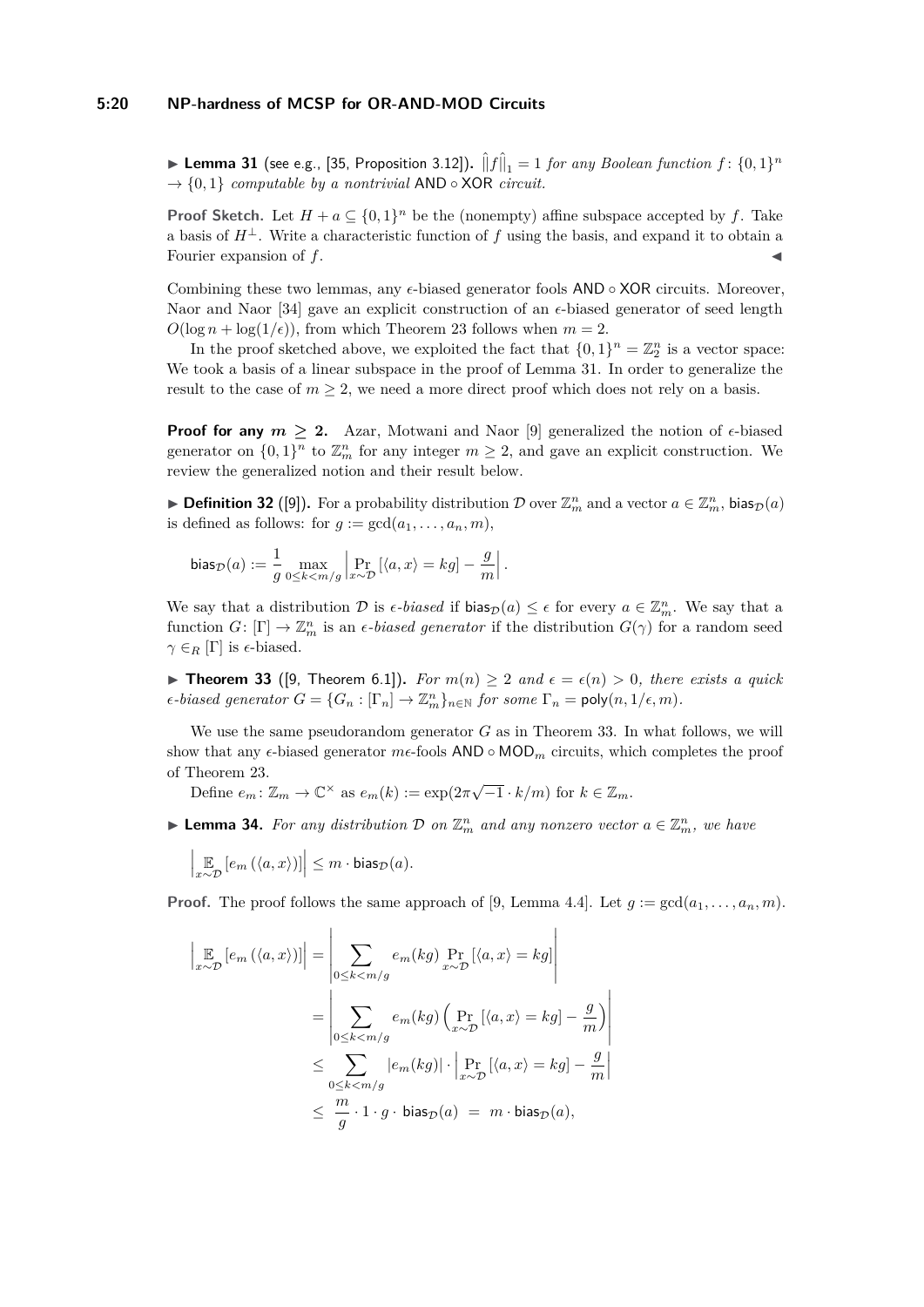where the first equality follows from the fact that  $\langle a, x \rangle$  is a multiple of *g* for any  $x \in \mathbb{Z}_m^n$ , and in the second equality we used that  $\sum_{0 \leq k < m/g} e_m(kg) = 0$  for  $g < m$ , which is true if  $a \neq 0^n$ .

As a consequence of the previous lemma, we can prove that any affine function can be "fooled":

<span id="page-20-2"></span>**Example 15.** For any  $\epsilon$ -biased probability distribution D on  $\mathbb{Z}_m^n$ , any vector  $a \in \mathbb{Z}_m^n$ , and *any scalar*  $b \in \mathbb{Z}_m$ *,* 

$$
\left| \underset{x \sim \mathcal{D}}{\mathbb{E}} \left[ e_m \left( \langle a, x \rangle + b \right) \right] - \underset{x \in R\mathbb{Z}_m^n}{\mathbb{E}} \left[ e_m \left( \langle a, x \rangle + b \right) \right] \right| \leq m\epsilon.
$$

**Proof.** When  $a = 0^n$ , both expectations are constant, and hence the lemma follows. Otherwise, we have  $\mathbb{E}_{x \in R\mathbb{Z}_m^n}$   $[e_m(\langle a, x \rangle)] = 0$ , since this expression can be written as a product of expectations, and one of them evaluates to zero. Using Lemma [34,](#page-19-2) we obtain

$$
\begin{aligned}\n&\left| \mathop{\mathbb{E}}_{x \sim \mathcal{D}} \left[ e_m \left( \langle a, x \rangle + b \right) \right] - \mathop{\mathbb{E}}_{x \in_R \mathbb{Z}_m^n} \left[ e_m \left( \langle a, x \rangle + b \right) \right] \right| \\
&= |e_m(b)| \cdot \left| \mathop{\mathbb{E}}_{x \sim \mathcal{D}} \left[ e_m \left( \langle a, x \rangle \right) \right] - \mathop{\mathbb{E}}_{x \in_R \mathbb{Z}_m^n} \left[ e_m \left( \langle a, x \rangle \right) \right] \right| \\
&\leq m \operatorname{bias}_{\mathcal{D}}(a) \leq m \epsilon.\n\end{aligned}
$$

<span id="page-20-3"></span>**Fineorem 36.** For any  $\epsilon$ -biased probability distribution  $\mathcal{D}$  on  $\mathbb{Z}_m^n$  and any function  $f$ :  $\mathbb{Z}_m^n \to \{0,1\}$  *computable by some* AND  $\circ$  MOD<sub>*m</sub> circuit,*</sub>

$$
\left| \underset{x \sim \mathcal{D}}{\mathbb{E}} \left[ f(x) \right] - \underset{x \in_R \mathbb{Z}_m^n}{\mathbb{E}} \left[ f(x) \right] \right| \leq m\epsilon
$$

**Proof.** Suppose that an AND  $\circ$  MOD<sub>*m*</sub> circuit computing *f* has *K* MOD<sub>*m*</sub> gates, and, for each  $k \in [K]$ , let  $g_k: \mathbb{Z}_m^n \to \mathbb{Z}_m$  denote the *affine function* that corresponds to the *k*th MOD<sub>*m*</sub> gate. That is,  $g_k(x) = \langle a_k, x \rangle + b_k$  for some vector  $a_k \in \mathbb{Z}_m^n$  and some scalar  $b_k \in \mathbb{Z}_m$ ; moreover, for any input  $x \in \mathbb{Z}_m^n$ ,  $f(x) = 1$  if and only if  $g_k(x) = 0$  for all  $k \in [K]$ .

We employ the following construction. Let  $p(z)$  be the polynomial over  $\mathbb C$  defined as follows.

$$
p(z) := \frac{1}{m} \prod_{\alpha \in \mathbb{Z}_m \setminus \{0\}} (z - e_m(\alpha)) \tag{4}
$$

<span id="page-20-1"></span><span id="page-20-0"></span>
$$
=\frac{1}{m}\frac{z^m-1}{z-1}=\frac{1}{m}\sum_{i=0}^{m-1}z^i,
$$
\n(5)

where the second equality holds because the roots of the polynomial  $z^m - 1$  are  $\{e_m(\alpha) \mid$  $\alpha \in \mathbb{Z}_m$ . Useful properties of this polynomial are that, by [\(4\)](#page-20-0), we have  $p(e_m(\alpha)) = 0$  for any  $\alpha \in \mathbb{Z}_m \setminus \{0\}$ , and that  $p(e_m(0)) = p(1) = 1$  because of [\(5\)](#page-20-1). Using the polynomial, we can write *f* as follows: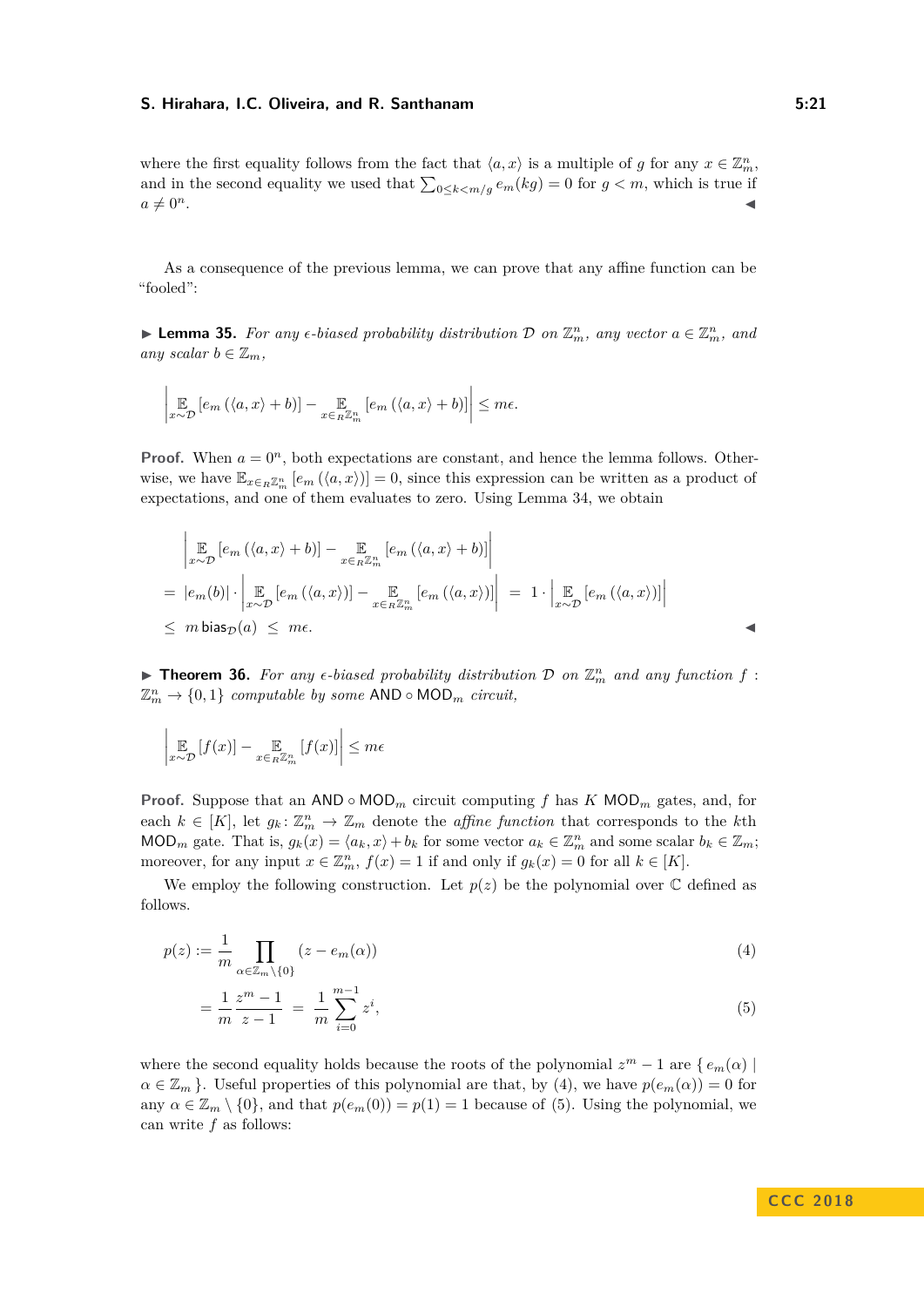$$
f(x) = \bigwedge_{k \in [K]} [g_k(x) = 0]
$$
  
\n
$$
= \bigwedge_{k \in [K]} [p(e_m(g_k(x))) = 1]
$$
  
\n
$$
= \prod_{k \in [K]} p(e_m(g_k(x)))
$$
  
\n
$$
= \prod_{k \in [K]} \left( \frac{1}{m} \sum_{j=0}^{m-1} e_m(j \cdot g_k(x)) \right)
$$
  
\n
$$
= \frac{1}{m^K} \prod_{k \in [K]} \sum_{\alpha_k \in \mathbb{Z}_m} e_m(\alpha_k g_k(x))
$$
  
\n
$$
= \frac{1}{m^K} \sum_{\alpha \in \mathbb{Z}_m^K} e_m \left( \sum_{k \in [K]} \alpha_k g_k(x) \right).
$$

Now, by using Lemma [35,](#page-20-2) we obtain

$$
\left| \mathop{\mathbb{E}}_{x \sim \mathcal{D}} [f(x)] - \mathop{\mathbb{E}}_{x \in R \mathbb{Z}_m^n} [f(x)] \right|
$$
\n
$$
\leq \frac{1}{m^K} \sum_{\alpha \in \mathbb{Z}_m^K} \left| \mathop{\mathbb{E}}_{x \sim \mathcal{D}} \left[ e_m \left( \sum_{k \in [K]} \alpha_k g_k(x) \right) \right] - \mathop{\mathbb{E}}_{x \in R \mathbb{Z}_m^n} \left[ e_m \left( \sum_{k \in [K]} \alpha_k g_k(x) \right) \right] \right|
$$
\n
$$
\leq m\epsilon,
$$

where in the last inequality we used the fact that  $\sum_{k \in [K]} \alpha_k g_k(x)$  is an affine function.  $\blacktriangleleft$ **Proof of Theorem [23.](#page-16-1)** The result is immediate from Theorems [33](#page-19-1) and [36.](#page-20-3)

#### **References**

- <span id="page-21-4"></span>**1** Adi Akavia, Andrej Bogdanov, Siyao Guo, Akshay Kamath, and Alon Rosen. Candidate weak pseudorandom functions in AC<sup>0</sup> ◦ MOD2 . In Moni Naor, editor, *Innovations in Theoretical Computer Science, ITCS'14, Princeton, NJ, USA, January 12-14, 2014*, pages 251–260. ACM, 2014. [doi:10.1145/2554797.2554821](http://dx.doi.org/10.1145/2554797.2554821).
- <span id="page-21-1"></span>**2** Eric Allender, Harry Buhrman, Michal Koucký, Dieter van Melkebeek, and Detlef Ronneburger. Power from random strings. *SIAM J. Comput.*, 35(6):1467–1493, 2006. [doi:](http://dx.doi.org/10.1137/050628994) [10.1137/050628994](http://dx.doi.org/10.1137/050628994).
- <span id="page-21-2"></span>**3** Eric Allender and Bireswar Das. Zero knowledge and circuit minimization. In Erzsébet Csuhaj-Varjú, Martin Dietzfelbinger, and Zoltán Ésik, editors, *Mathematical Foundations of Computer Science 2014 - 39th International Symposium, MFCS 2014, Budapest, Hungary, August 25-29, 2014. Proceedings, Part II*, volume 8635 of *Lecture Notes in Computer Science*, pages 25–32. Springer, 2014. [doi:10.1007/978-3-662-44465-8\\_3](http://dx.doi.org/10.1007/978-3-662-44465-8_3).
- <span id="page-21-3"></span>**4** Eric Allender, Joshua A. Grochow, and Cristopher Moore. Graph isomorphism and circuit size. *CoRR*, abs/1511.08189, 2015. [arXiv:1511.08189](http://arxiv.org/abs/1511.08189).
- <span id="page-21-0"></span>**5** Eric Allender, Lisa Hellerstein, Paul McCabe, Toniann Pitassi, and Michael E. Saks. Minimizing disjunctive normal form formulas and AC0 circuits given a truth table. *SIAM J. Comput.*, 38(1):63–84, 2008. URL: [http://dblp.uni-trier.de/db/journals/siamcomp/](http://dblp.uni-trier.de/db/journals/siamcomp/siamcomp38.html#AllenderHMPS08) [siamcomp38.html#AllenderHMPS08](http://dblp.uni-trier.de/db/journals/siamcomp/siamcomp38.html#AllenderHMPS08).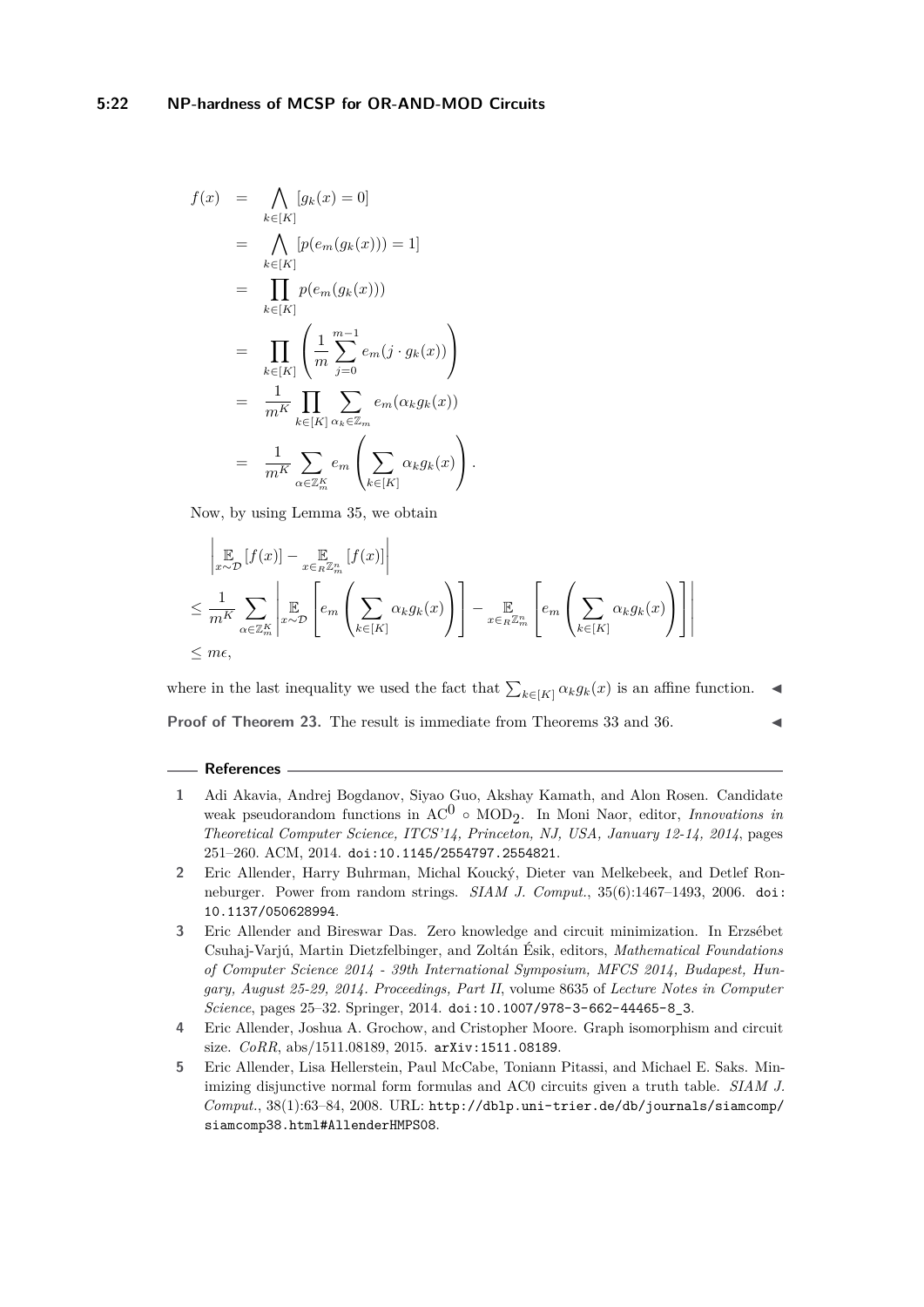- <span id="page-22-2"></span>**6** Eric Allender and Shuichi Hirahara. New insights on the (non-)hardness of circuit minimization and related problems. In Kim G. Larsen, Hans L. Bodlaender, and Jean-François Raskin, editors, *42nd International Symposium on Mathematical Foundations of Computer Science, MFCS 2017, August 21-25, 2017 - Aalborg, Denmark*, volume 83 of *LIPIcs*, pages 54:1–54:14. Schloss Dagstuhl - Leibniz-Zentrum fuer Informatik, 2017. [doi:10.4230/LIPIcs.MFCS.2017.54](http://dx.doi.org/10.4230/LIPIcs.MFCS.2017.54).
- <span id="page-22-1"></span>**7** Eric Allender, Dhiraj Holden, and Valentine Kabanets. The minimum oracle circuit size problem. In Ernst W. Mayr and Nicolas Ollinger, editors, *32nd International Symposium on Theoretical Aspects of Computer Science, STACS 2015, March 4-7, 2015, Garching, Germany*, volume 30 of *LIPIcs*, pages 21–33. Schloss Dagstuhl - Leibniz-Zentrum fuer Informatik, 2015. [doi:10.4230/LIPIcs.STACS.2015.21](http://dx.doi.org/10.4230/LIPIcs.STACS.2015.21).
- <span id="page-22-0"></span>**8** Eric Allender, Michal Koucký, Detlef Ronneburger, and Sambuddha Roy. The pervasive reach of resource-bounded kolmogorov complexity in computational complexity theory. *J. Comput. Syst. Sci.*, 77(1):14–40, 2011. [doi:10.1016/j.jcss.2010.06.004](http://dx.doi.org/10.1016/j.jcss.2010.06.004).
- <span id="page-22-12"></span>**9** Yossi Azar, Rajeev Motwani, and Joseph Naor. Approximating probability distributions using small sample spaces. *Combinatorica*, 18(2):151–171, 1998. [doi:10.1007/PL00009813](http://dx.doi.org/10.1007/PL00009813).
- <span id="page-22-5"></span>**10** Andrej Bogdanov and Alon Rosen. Pseudorandom functions: Three decades later. In Yehuda Lindell, editor, *Tutorials on the Foundations of Cryptography.*, pages 79–158. Springer International Publishing, 2017. [doi:10.1007/978-3-319-57048-8\\_3](http://dx.doi.org/10.1007/978-3-319-57048-8_3).
- <span id="page-22-4"></span>**11** Marco L. Carmosino, Russell Impagliazzo, Valentine Kabanets, and Antonina Kolokolova. Learning algorithms from natural proofs. In Ran Raz, editor, *31st Conference on Computational Complexity, CCC 2016, May 29 to June 1, 2016, Tokyo, Japan*, volume 50 of *LIPIcs*, pages 10:1–10:24. Schloss Dagstuhl - Leibniz-Zentrum fuer Informatik, 2016. [doi:10.4230/LIPIcs.CCC.2016.10](http://dx.doi.org/10.4230/LIPIcs.CCC.2016.10).
- <span id="page-22-9"></span>**12** Arkadev Chattopadhyay and Shachar Lovett. Linear systems over finite abelian groups. In *Proceedings of the 26th Annual IEEE Conference on Computational Complexity, CCC 2011, San Jose, California, June 8-10, 2011*, pages 300–308. IEEE Computer Society, 2011. [doi:10.1109/CCC.2011.25](http://dx.doi.org/10.1109/CCC.2011.25).
- <span id="page-22-8"></span>**13** Arkadev Chattopadhyay and Avi Wigderson. Linear systems over composite moduli. In *50th Annual IEEE Symposium on Foundations of Computer Science, FOCS 2009, October 25-27, 2009, Atlanta, Georgia, USA*, pages 43–52. IEEE Computer Society, 2009. [doi:](http://dx.doi.org/10.1109/FOCS.2009.17) [10.1109/FOCS.2009.17](http://dx.doi.org/10.1109/FOCS.2009.17).
- <span id="page-22-7"></span>**14** Gil Cohen and Igor Shinkar. The complexity of DNF of parities. In Madhu Sudan, editor, *Proceedings of the 2016 ACM Conference on Innovations in Theoretical Computer Science, Cambridge, MA, USA, January 14-16, 2016*, pages 47–58. ACM, 2016. [doi:10.1145/](http://dx.doi.org/10.1145/2840728.2840734) [2840728.2840734](http://dx.doi.org/10.1145/2840728.2840734).
- <span id="page-22-6"></span>**15** Sebastian Czort. The complexity of minimizing disjunctive normal form formulas. Master's Thesis, University of Aarhus, 1999.
- <span id="page-22-13"></span>**16** Anindya De, Omid Etesami, Luca Trevisan, and Madhur Tulsiani. Improved pseudorandom generators for depth 2 circuits. *Electronic Colloquium on Computational Complexity (ECCC)*, 16:141, 2009. URL: <http://eccc.hpi-web.de/report/2009/141>.
- <span id="page-22-11"></span>**17** Uriel Feige. A threshold of ln n for approximating set cover. *J. ACM*, 45(4):634–652, 1998.
- <span id="page-22-3"></span>**18** Vitaly Feldman. Hardness of approximate two-level logic minimization and PAC learning with membership queries. *J. Comput. Syst. Sci.*,  $75(1)$ :13-26, 2009. [doi:10.1016/j.jcss.](http://dx.doi.org/10.1016/j.jcss.2008.07.007) [2008.07.007](http://dx.doi.org/10.1016/j.jcss.2008.07.007).
- <span id="page-22-10"></span>**19** M. R. Garey and David S. Johnson. *Computers and Intractability: A Guide to the Theory of NP-Completeness*. W. H. Freeman, 1979.
- <span id="page-22-14"></span>**20** Chris Godsil. Double orthogonal complement of a finite module. MathOverflow (Retrieved 19-01-2018). URL: <https://mathoverflow.net/q/75268>.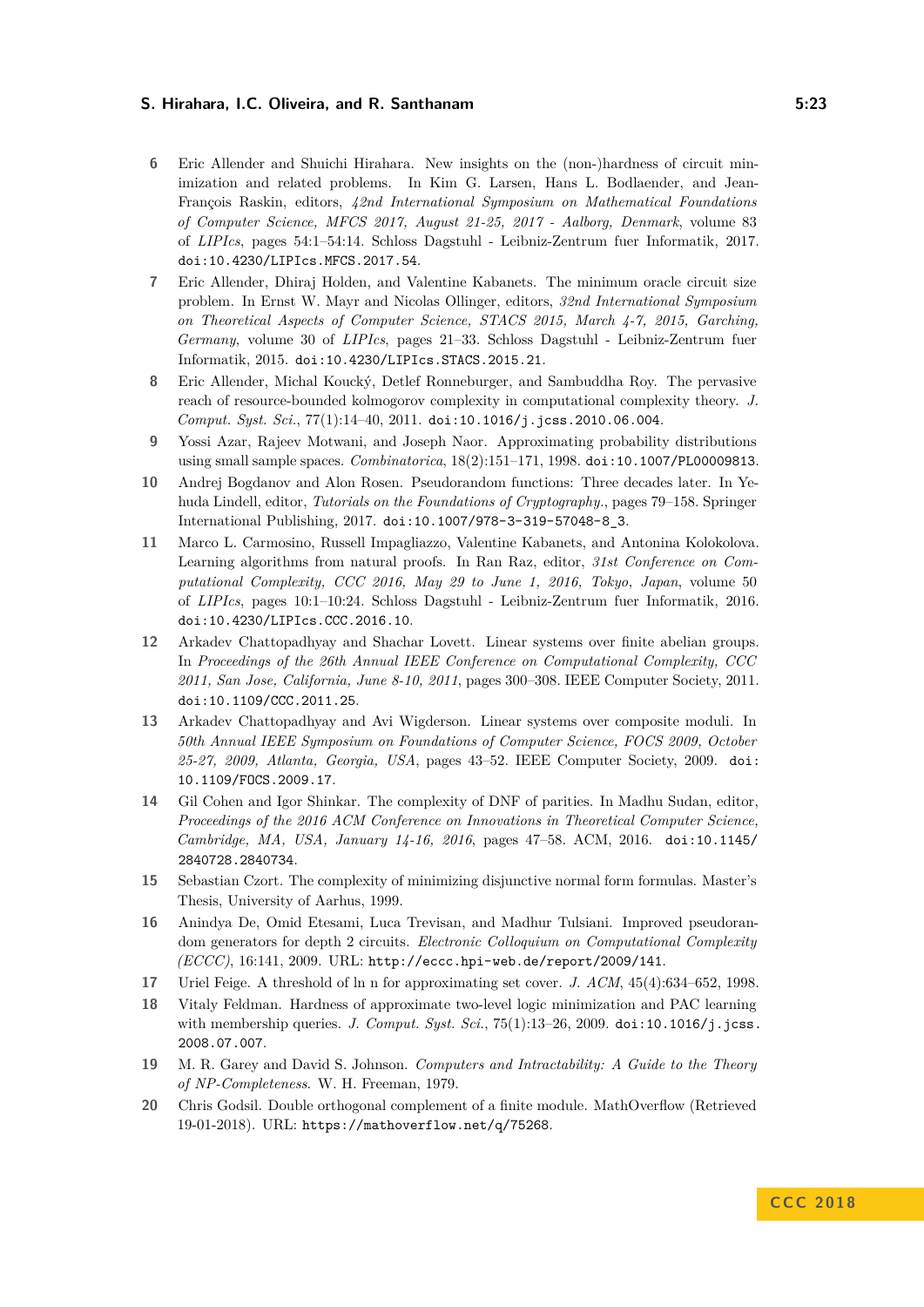### **5:24 NP-hardness of MCSP for OR-AND-MOD Circuits**

- <span id="page-23-12"></span>**21** Parikshit Gopalan, Daniel M. Kane, and Raghu Meka. Pseudorandomness via the discrete fourier transform. In Venkatesan Guruswami, editor, *IEEE 56th Annual Symposium on Foundations of Computer Science, FOCS 2015, Berkeley, CA, USA, 17-20 October, 2015*, pages 903–922. IEEE Computer Society, 2015. [doi:10.1109/FOCS.2015.60](http://dx.doi.org/10.1109/FOCS.2015.60).
- <span id="page-23-10"></span>**22** Vince Grolmusz. A lower bound for depth-3 circuits with MOD *m* gates. *Inf. Process. Lett.*, 67(2):87–90, 1998. [doi:10.1016/S0020-0190\(98\)00093-3](http://dx.doi.org/10.1016/S0020-0190(98)00093-3).
- <span id="page-23-4"></span>**23** Shuichi Hirahara and Osamu Watanabe. Limits of minimum circuit size problem as oracle. In Ran Raz, editor, *31st Conference on Computational Complexity, CCC 2016, May 29 to June 1, 2016, Tokyo, Japan*, volume 50 of *LIPIcs*, pages 18:1–18:20. Schloss Dagstuhl - Leibniz-Zentrum fuer Informatik, 2016. [doi:10.4230/LIPIcs.CCC.2016.18](http://dx.doi.org/10.4230/LIPIcs.CCC.2016.18).
- <span id="page-23-3"></span>**24** John M. Hitchcock and Aduri Pavan. On the np-completeness of the minimum circuit size problem. In Prahladh Harsha and G. Ramalingam, editors, *35th IARCS Annual Conference on Foundation of Software Technology and Theoretical Computer Science, FSTTCS 2015, December 16-18, 2015, Bangalore, India*, volume 45 of *LIPIcs*, pages 236–245. Schloss Dagstuhl - Leibniz-Zentrum fuer Informatik, 2015. [doi:10.4230/LIPIcs.FSTTCS.2015.](http://dx.doi.org/10.4230/LIPIcs.FSTTCS.2015.236) [236](http://dx.doi.org/10.4230/LIPIcs.FSTTCS.2015.236).
- <span id="page-23-7"></span>**25** Stasys Jukna. On graph complexity. *Combinatorics, Probability & Computing*, 15(6):855– 876, 2006. [doi:10.1017/S0963548306007620](http://dx.doi.org/10.1017/S0963548306007620).
- <span id="page-23-8"></span>**26** Stasys Jukna. *Boolean Function Complexity - Advances and Frontiers*. Springer, 2012.
- <span id="page-23-1"></span>**27** Valentine Kabanets and Jin-yi Cai. Circuit minimization problem. In F. Frances Yao and Eugene M. Luks, editors, *Proceedings of the Thirty-Second Annual ACM Symposium on Theory of Computing, May 21-23, 2000, Portland, OR, USA*, pages 73–79. ACM, 2000. [doi:10.1145/335305.335314](http://dx.doi.org/10.1145/335305.335314).
- <span id="page-23-9"></span>**28** Richard M. Karp. Reducibility among combinatorial problems. In Raymond E. Miller and James W. Thatcher, editors, *Proceedings of a symposium on the Complexity of Computer Computations, held March 20-22, 1972, at the IBM Thomas J. Watson Research Center, Yorktown Heights, New York.*, The IBM Research Symposia Series, pages 85–103. Plenum Press, New York, 1972. URL: <http://www.cs.berkeley.edu/~luca/cs172/karp.pdf>.
- <span id="page-23-6"></span>**29** Subhash Khot and Rishi Saket. Hardness of minimizing and learning DNF expressions. In *49th Annual IEEE Symposium on Foundations of Computer Science, FOCS 2008, October 25-28, 2008, Philadelphia, PA, USA*, pages 231–240. IEEE Computer Society, 2008. [doi:](http://dx.doi.org/10.1109/FOCS.2008.37) [10.1109/FOCS.2008.37](http://dx.doi.org/10.1109/FOCS.2008.37).
- <span id="page-23-5"></span>**30** Jan Krajícek. *Forcing with Random Variables and Proof Complexity*, volume 382 of *London Mathematical Society lecture note series*. Cambridge University Press, 2011. URL: [http://www.cambridge.org/de/academic/subjects/mathematics/](http://www.cambridge.org/de/academic/subjects/mathematics/logic-categories-and-sets/forcing-random-variables-and-proof-complexity?format=PB) [logic-categories-and-sets/forcing-random-variables-and-proof-complexity?](http://www.cambridge.org/de/academic/subjects/mathematics/logic-categories-and-sets/forcing-random-variables-and-proof-complexity?format=PB) [format=PB](http://www.cambridge.org/de/academic/subjects/mathematics/logic-categories-and-sets/forcing-random-variables-and-proof-complexity?format=PB).
- <span id="page-23-0"></span>**31** William J. Masek. Some NP-complete set covering problems. Unpublished Manuscript, 1979.
- <span id="page-23-2"></span>**32** Cody D. Murray and Richard Ryan Williams. On the (non) np-hardness of computing circuit complexity. In David Zuckerman, editor, *30th Conference on Computational Complexity, CCC 2015, June 17-19, 2015, Portland, Oregon, USA*, volume 33 of *LIPIcs*, pages 365–380. Schloss Dagstuhl - Leibniz-Zentrum fuer Informatik, 2015. [doi:10.4230/LIPIcs.CCC.2015.365](http://dx.doi.org/10.4230/LIPIcs.CCC.2015.365).
- <span id="page-23-11"></span>**33** Joseph Naor and Moni Naor. Small-bias probability spaces: Efficient constructions and applications. *SIAM J. Comput.*, 22(4):838–856, 1993. [doi:10.1137/0222053](http://dx.doi.org/10.1137/0222053).
- <span id="page-23-13"></span>**34** Joseph Naor and Moni Naor. Small-bias probability spaces: Efficient constructions and applications. *SIAM J. Comput.*, 22(4):838–856, 1993. URL: [http://dblp.uni-trier.de/](http://dblp.uni-trier.de/db/journals/siamcomp/siamcomp22.html#NaorN93) [db/journals/siamcomp/siamcomp22.html#NaorN93](http://dblp.uni-trier.de/db/journals/siamcomp/siamcomp22.html#NaorN93).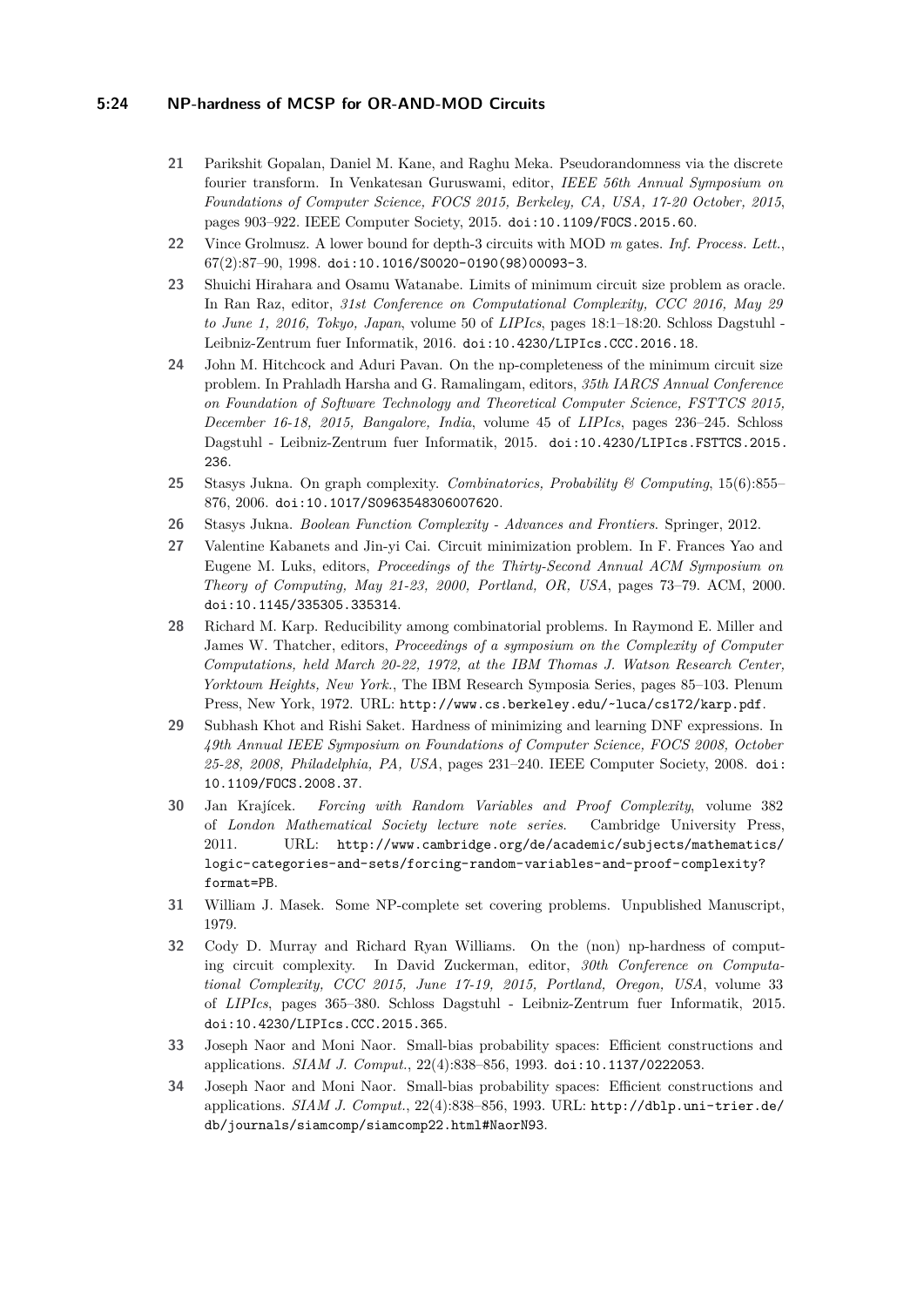- <span id="page-24-7"></span>**35** Ryan O'Donnell. *Analysis of Boolean Functions*. Cambridge University Press, 2014. URL: [http://www.cambridge.org/de/academic/subjects/computer-science/](http://www.cambridge.org/de/academic/subjects/computer-science/algorithmics-complexity-computer-algebra-and-computational-g/analysis-boolean-functions) [algorithmics-complexity-computer-algebra-and-computational-g/](http://www.cambridge.org/de/academic/subjects/computer-science/algorithmics-complexity-computer-algebra-and-computational-g/analysis-boolean-functions) [analysis-boolean-functions](http://www.cambridge.org/de/academic/subjects/computer-science/algorithmics-complexity-computer-algebra-and-computational-g/analysis-boolean-functions).
- <span id="page-24-3"></span>**36** Igor Carboni Oliveira and Rahul Santhanam. Conspiracies between learning algorithms, circuit lower bounds, and pseudorandomness. In Ryan O'Donnell, editor, *32nd Computational Complexity Conference, CCC 2017, July 6-9, 2017, Riga, Latvia*, volume 79 of *LIPIcs*, pages 18:1–18:49. Schloss Dagstuhl - Leibniz-Zentrum fuer Informatik, 2017. [doi:10.4230/LIPIcs.CCC.2017.18](http://dx.doi.org/10.4230/LIPIcs.CCC.2017.18).
- <span id="page-24-4"></span>**37** Ramamohan Paturi, Michael E. Saks, and Francis Zane. Exponential lower bounds for depth three boolean circuits. *Computational Complexity*, 9(1):1–15, 2000. [doi:10.1007/](http://dx.doi.org/10.1007/PL00001598) [PL00001598](http://dx.doi.org/10.1007/PL00001598).
- <span id="page-24-1"></span>**38** Leonard Pitt and Leslie G. Valiant. Computational limitations on learning from examples. *J. ACM*, 35(4):965–984, 1988. [doi:10.1145/48014.63140](http://dx.doi.org/10.1145/48014.63140).
- <span id="page-24-2"></span>**39** Alexander A. Razborov and Steven Rudich. Natural proofs. *J. Comput. Syst. Sci.*, 55(1):24– 35, 1997. [doi:10.1006/jcss.1997.1494](http://dx.doi.org/10.1006/jcss.1997.1494).
- <span id="page-24-10"></span>**40** Petr Slavík. A tight analysis of the greedy algorithm for set cover. In Gary L. Miller, editor, *Proceedings of the Twenty-Eighth Annual ACM Symposium on the Theory of Computing, Philadelphia, Pennsylvania, USA, May 22-24, 1996*, pages 435–441. ACM, 1996. [doi:](http://dx.doi.org/10.1145/237814.237991) [10.1145/237814.237991](http://dx.doi.org/10.1145/237814.237991).
- <span id="page-24-0"></span>**41** Boris A. Trakhtenbrot. A survey of russian approaches to perebor (brute-force searches) algorithms. *IEEE Annals of the History of Computing*, 6(4):384–400, 1984. [doi:10.1109/](http://dx.doi.org/10.1109/MAHC.1984.10036) [MAHC.1984.10036](http://dx.doi.org/10.1109/MAHC.1984.10036).
- <span id="page-24-5"></span>**42** Luca Trevisan. Non-approximability results for optimization problems on bounded degree instances. In Jeffrey Scott Vitter, Paul G. Spirakis, and Mihalis Yannakakis, editors, *Proceedings on 33rd Annual ACM Symposium on Theory of Computing, July 6-8, 2001, Heraklion, Crete, Greece*, pages 453–461. ACM, 2001. [doi:10.1145/380752.380839](http://dx.doi.org/10.1145/380752.380839).

## <span id="page-24-6"></span>**A** Proof of Fact [3](#page-6-2) – Double Orthogonal Complement in  $(\mathbb{Z}/m\mathbb{Z})^n$

In this section we present the proof of Fact [3,](#page-6-2) which for convenience is reformulated as Theorem [37](#page-24-8) stated below. Our presentation follows the proof outlined in [\[20\]](#page-22-14).

Recall the following concepts. We consider the Abelian group  $G := (\mathbb{Z}/m\mathbb{Z})^n$  equipped with component-wise addition modulo *m*, and let  $\langle x, y \rangle := \sum_{i \in [n]} x_i y_i \mod m$ , where *x*, *y* ∈ *G*. For a subgroup *V* of *G*, define  $V^{\perp}$  := { *x* ∈ *G* |  $\langle x, y \rangle = 0$  for all *y* ∈ *V* }, which is again a subgroup of *G*.

<span id="page-24-8"></span>▶ Theorem 37 (folklore).  $V^{\perp \perp} = V$  *for any subgroup*  $V$  *of*  $G = (\mathbb{Z}/m\mathbb{Z})^n$ .

It is easy to see  $V \subseteq V^{\perp \perp}$ : indeed, for any  $x \in V$ , we have  $\langle x, y \rangle = 0$  for each  $y \in V^{\perp}$  by the definition of  $V^{\perp}$ ; hence  $x \in V^{\perp \perp}$ . Therefore, it is sufficient to show that the size of  $V^{\perp \perp}$ is equal to that of  $V$ . To this end, we prove the following claim.

<span id="page-24-9"></span>► Claim 38.  $|V^{\perp}| = |G|/|V|$  for any subgroup *V* of *G*.

Note that, applying this claim twice, we obtain  $|V^{\perp\perp}| = |G|/|V^{\perp}| = |G|/(|G|/|V|) = |V|$ , which completes the proof of Theorem [37.](#page-24-8) Claim [38](#page-24-9) will be proved by combining the three claims below.

Let *H* be any finite Abelian group. A *character* of the group *H* is a homomorphism  $\chi: H \to \mathbb{C}^\times$  Let  $\widehat{H}$  denote the dual group of *H*, that is, the group of all characters of *H*. (See e.g. [\[35,](#page-24-7) Section 8.5] for more details.) It is known that the order of a group *H* and the order of its dual group  $H$  are the same.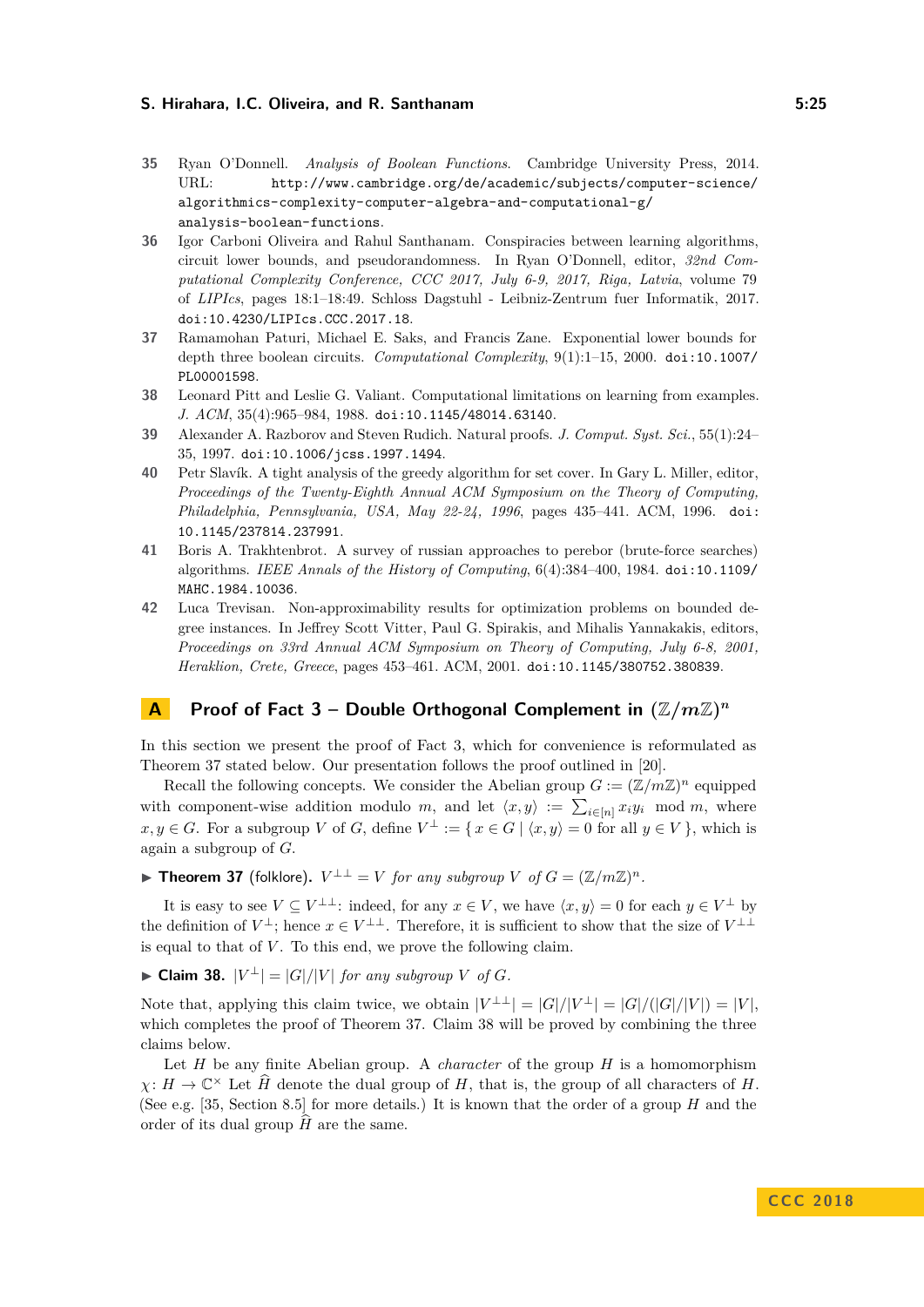$\triangleright$  **Claim 39** ([\[35,](#page-24-7) Corollary of Proposition 8.55 and Exercise 8.35]).  $|H| = |\hat{H}|$  *for any finite Abelian group H.*

For any subgroup *V* of *G*, define  $V^* := \{ \chi \in \widehat{G} \mid \chi(v) = 1 \text{ for every } v \in V \}.$ 

► Claim 40.  $\widehat{G/V} \cong V^*$  for any subgroup V of G.

**Proof.** We define an isomorphism  $\varphi: \widehat{G/V} \to V^*$ . Given  $\chi \in \widehat{G/V}$ , we define  $\varphi(\chi): G \to \mathbb{C}^\times$ by  $\varphi(\chi)(x) := \chi(x+V)$  for  $x \in G$ . We claim that  $\varphi(\chi)$  is indeed in  $V^*$ : First,  $\varphi(\chi): G \to \mathbb{C}^\times$ is a homomorphism since  $\varphi(\chi)(x+y) = \chi(x+y+V) = \chi((x+V)+(y+V)) = \chi(x+V)\chi(y+V)$ for any  $x, y \in G$ . Second,  $\varphi(\chi)(v) = \chi(v + V) = \chi(V) = 1$  for any  $v \in V$ . (Here, we used the fact that the homomorphism  $\chi$  maps the identity  $0 + V \in G/V$  to the identity  $1 \in \mathbb{C}^{\times}$ .)

We claim that  $\varphi$  is a homomorphism. Indeed,  $\varphi(\chi_1 \chi_2)(x) = (\chi_1 \chi_2)(x + V) = \chi_1(x + V)$  $V$ ) $\chi_2(x+V) = \varphi(\chi_1)(x)\varphi(\chi_2)(x)$  for any  $x \in G$  and any  $\chi_1, \chi_2 \in \widehat{G/V}$ ; hence  $\varphi(\chi_1\chi_2) =$  $\varphi(\chi_1)\varphi(\chi_2)$ .

In order to prove that  $\varphi$  is a bijection, we construct an inverse map  $\psi: V^* \to \widehat{G/V}$ . Given  $\chi \in V^*$ , define  $\psi(\chi)(a+V) := \chi(a)$  for any coset  $a+V \in G/V$ . Note that this map is well defined since  $a + V = b + V$  implies  $a - b \in V$ , and thus  $1 = \chi(a - b) = \chi(a)/\chi(b)$ . It is straightforward to see that  $\psi = \varphi^{-1}$ : indeed,  $\psi(\varphi(\chi))(a + V) = \varphi(\chi)(a) = \chi(a + V)$  and  $\varphi(\psi(\chi))(a) = \psi(\chi)(a + V) = \chi(a)$  for any  $a \in G$ . Hence  $\varphi$  is both injective and surjective, and consequently, an isomorphism.

► **Claim 41.**  $V^* \cong V^{\perp}$  *for any subgroup*  $V$  *of*  $G = (\mathbb{Z}/m\mathbb{Z})^n$ *.* 

**Proof.** We first prepare some notation: For any  $i \in [n]$ , let  $e_i \in G$  be the vector whose value is 1 on the *i*th coordinate and is 0 on the other coordinates. Let  $\omega := \exp(2\pi\sqrt{-1/m}) \in \mathbb{C}^{\times}$ denote the *m*th root of unity.

We construct an isomorphism  $\varphi: V^{\perp} \to V^*$ . Given  $x \in V^{\perp}$ , define  $\varphi(x) \in V^*$  as  $\varphi(x)(y) := \omega^{(x,y)}$  for any  $y \in G$ . Note that the image of  $\varphi$  is contained in  $V^*$ : indeed, for any  $v \in V^{\perp}$ , we have  $\varphi(x)(v) = \omega^{\langle x, v \rangle} = \omega^0 = 1$ .

We claim that  $\varphi$  is injective. It is easy to see that  $\varphi$  is a homomorphism; thus, it is sufficient to prove that the kernel of  $\varphi$  is just  $0 \in V^{\perp}$ . If  $\varphi(x)$  is the constant function 1, then  $\langle x, y \rangle = 0$  for any  $y \in G$ ; in particular, letting  $y \in \{e_1, \ldots, e_n\}$ , we obtain  $x = 0$ .

Finally, we claim that  $\varphi$  is surjective. For any  $\chi \in V^*$  and any  $i \in [n]$ , there is some  $x_i \in \mathbb{Z}/m\mathbb{Z}$  such that  $\chi(e_i) = \omega^{x_i}$ : indeed, since  $1 = \chi(0) = \chi(m \cdot e_i) = \chi(e_i)^m$ ,  $\chi(e_i)$  is one of the *m*th roots of unity. Now we define  $x := \sum_{i=1}^{n} x_i e_i \in G$ . Then, for any  $y \in G$ ,  $\varphi(x)(y) = \omega^{\langle x, y \rangle} = \prod_{i=1}^n \omega^{x_i y_i} = \prod_{i=1}^n \chi(e_i)^{y_i} = \prod_{i=1}^n \chi(y_i e_i) = \chi(\sum_{i=1}^n y_i e_i) = \chi(y);$  hence  $\varphi(x) = \chi$  for some  $x \in G$ . Moreover, for any  $v \in V$ , we have  $\chi(v) = \omega^{\langle x, v \rangle} = 1$  since  $\chi \in V^*$ ; thus we have  $\langle x, v \rangle = 0$ , which implies that  $x \in V^{\perp}$ .  $\perp$ .  $\qquad \qquad$ 

Combining these three claims, we obtain  $|V^{\perp}| = |V^*| = |\widehat{G}/V| = |G|/|V|$ , which completes the proof of Claim [38.](#page-24-9)

## <span id="page-25-0"></span>**B On Different Complexity Measures for DNF ◦ MOD***<sup>p</sup>* **Circuits**

In this section, we provide an example of the robustness of our arguments with respect to variations of the complexity measure. Let  $p \geq 2$  be a fixed prime. We sketch the proof of a hardness result for a variant of the (DNF ∘ MOD<sub>*p*</sub>)-MCSP<sup>\*</sup> problem, described as follows. We consider layered  $OR \circ AND \circ MOD_p$  formulas<sup>[7](#page-25-1)</sup> over  $\mathbb{Z}_p^n$ , and measure complexity by the total

<span id="page-25-1"></span><sup>7</sup> Recall that in a formula every non-input gate has fan-out one.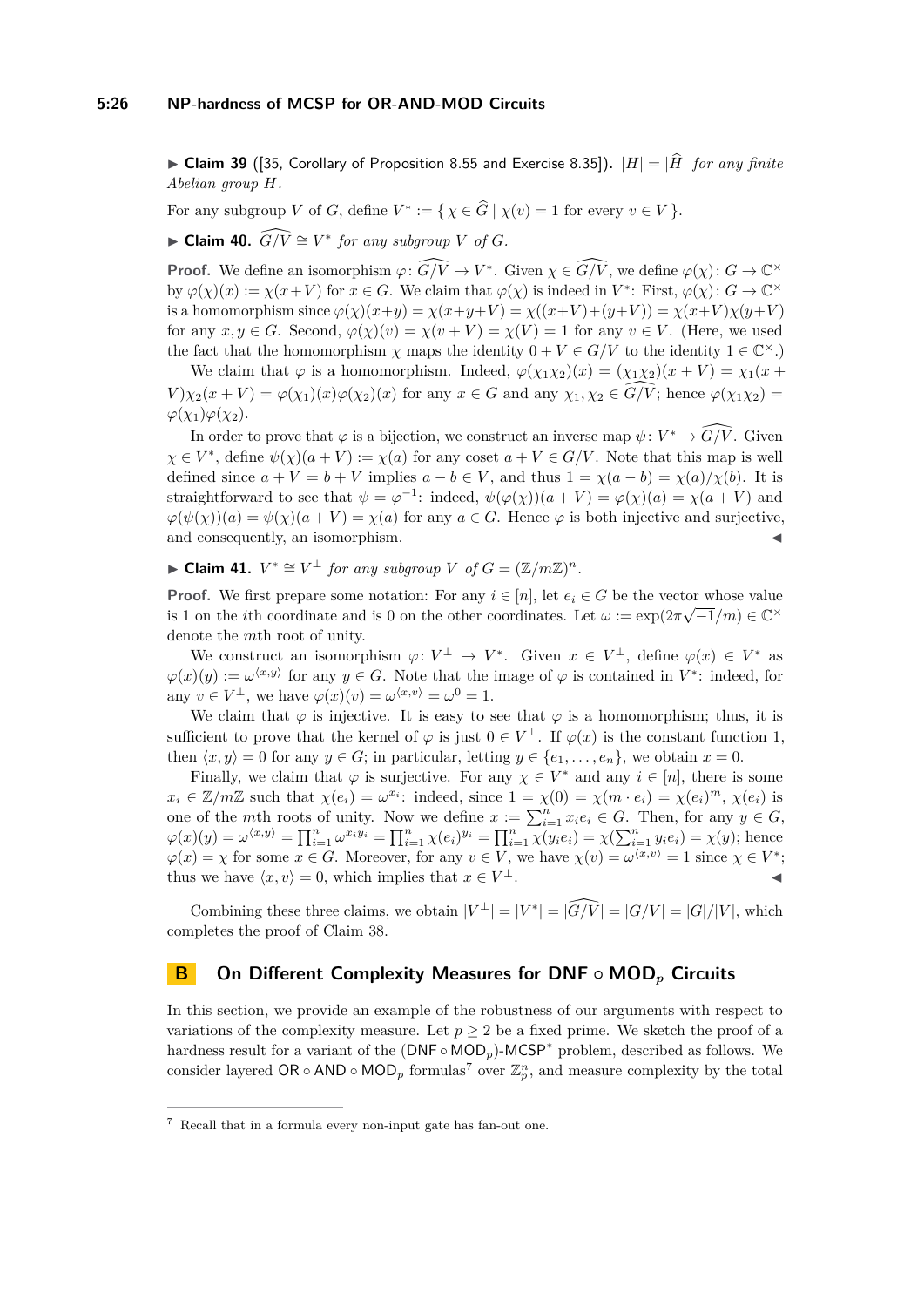number of (non-input) gates in the formula.<sup>[8](#page-26-0)</sup> A bit more precisely, we adapt the proof of Theorem [8](#page-8-2) from Section [3.1,](#page-8-1) and show that this problem is also NP-hard under randomized reductions.

Since  $\mathbb{Z}_p^t$  is a vector space over the field  $\mathbb{Z}_p$ , we can define the dimension of an affine subspace: For a linear subspace  $H \subseteq \mathbb{Z}_p^t$ , let  $\dim(H)$  denote the dimension of *H*, and let codim $(H) := \dim(H^{\perp}) = t - \dim(H)$ ; then, for any  $a \in \mathbb{Z}_p^t$ , define the dimension of an affine subspace  $H + a$  as  $dim(H + a) := dim(H)$ , and  $codim(H + a) := dim(H)$ . Observe that this notion is well-defined. Using dimension, we can characterize the number of gates in AND ◦ MOD*<sup>p</sup>* formulas.

**Lemma 42.** Let *A* be an affine subspace of  $\mathbb{Z}_p^t$ . Then, the minimum number of gates in *any layered*  $AND \circ MOD_p$  *formula accepting A is exactly*  $1 + \text{codim}(A)$ *.* 

**Proof Sketch.** As in the proof of Lemma [2,](#page-6-1) a layered  $AND \circ MOD_p$  formula *C* with  $1+s$  gates accepts the set  $A = C^{-1}(1)$  of solutions of *s* linear equations over  $\text{MOD}_p$ . Let  $B \in \mathbb{Z}_p^{s \times t}$  be the matrix that defines these linear equations. Then, we have dim  $ker(B) = dim(A)$ , and by the rank-nullity theorem, we obtain  $\text{codim}(A) = t - \dim(A) = t - \dim \ker(B) = \text{rank}(B) \leq s$ .

Conversely, let  $A =: H + a$  for some linear subspace *H* and some  $a \in \mathbb{Z}_p^t$ , and let  $\gamma_1, \ldots, \gamma_s$ be a basis of  $H^{\perp}$ , where  $s := \text{codim}(H)$ . Then, using orthogonal complements, it is easy to check that  $x \in A$  if and only if  $\langle \gamma_i, x \rangle = \langle \gamma_i, a \rangle$  for all  $i \in [s]$ . The latter condition can be written as an  $AND \circ MOD_p$  layered formula with  $1 + s$  gates.

As a corollary, for any *optimal* layered (DNF ∘ MOD<sub>*p*</sub>)-formula  $C = \bigvee_{k=1}^{K} C_k$  for a function  $f: \mathbb{Z}_p^n \to \{0,1\}$ , where  $C_k$  is an AND ◦ MOD<sub>*p*</sub> circuit for each  $k \in [K]$ , the total number of gates in the formula is precisely  $1 + K + \sum_{k=1}^{K} \text{codim}(C_k^{-1}(1)).$ 

For convenience, given a function  $f: \mathbb{Z}_p^t \to \{0, 1, *\}$ , let size(f) denote the complexity of *f* according to our size measure. Now let us revise the proof of Theorem [8.](#page-8-2) Given an instance  $\mathcal{S} \subseteq \binom{n}{\leq r}$  of the *r*-bounded set cover instance, we construct a function  $f: \mathbb{Z}_p^t \to \{0, 1, *\}$  in exactly the same way. Below we adapt the corresponding claims from Section [3.1.](#page-8-1) Then we employ the new claims to argue that the NP-hardness result still holds.

I **Claim 43** (Adaptation of Claim [9\)](#page-9-0)**.** *Assume that* S *has a set cover of size K. Then*  $size(f) \leq (t+1)K + 1$ .

**Proof.** Let  $C \subseteq S$  be a set cover of size K. For each  $S \in C$ , let  $C_S$  be an AND ∘ MOD<sub>*p*</sub> circuit over  $\mathbb{Z}_p^t$  that accepts span( $v^S$ ). Define a DNF◦MOD<sub>*p*</sub> circuit  $C := \bigvee_{S \in \mathcal{C}} C_S$ . Then the circuit size of *C* is  $1 + K + \sum_{i=1}^{K} \text{codim}(C_S^{-1}(1))$ , which is obviously at most  $1 + K(t+1)$ .

▶ Claim 44 (Adaptation of Claim [13\)](#page-10-4). Let  $(v^i)_{i \in [n]}$  be nice, and  $s := \text{size}(f)$ . Then S has a *set cover of size*  $2(s-1)/(t-r-(\log |\mathcal{S}|/\log p)+1)$ *.* 

**Proof.** Let  $C = \bigvee_{k=1}^{K} C_k$  be an optimal DNF ◦ MOD<sub>*p*</sub> layered formula of size *s* computing *f*. Then, as discussed above, we have  $s = 1 + K + \sum_{k=1}^{K} \text{codim}(C_k^{-1}(1))$ . On the other hand, the same analysis from Claim [13](#page-10-4) shows that  $S$  has a set cover of size  $\leq 2K$ . It thus remains to give an upper bound on *K*.

Since *C* computes *f*, we have  $C_k^{-1}(1) \subseteq C^{-1}(1) \subseteq f^{-1}(\{1,*\}) = \bigcup_{S \in \mathcal{S}} \text{span}(v^S)$ . By counting the number of elements in  $C_k^{-1}(1)$  and  $\bigcup_{S \in \mathcal{S}} \text{span}(v^S)$ , we obtain  $p^{\dim(C_k^{-1}(1))} \leq$  $|S| \cdot p^r$ . Hence, we have  $\text{codim}(C_k^{-1}(1)) \ge t - r - \log |S| / \log p$ ; therefore,

<span id="page-26-0"></span>Under our notion of layered formulas, an  $(AND \circ MOD_p)$ -circuit with a single  $MOD_p$  gate has size 2. While this is convenient for the exposition, it is not particularly important for the result.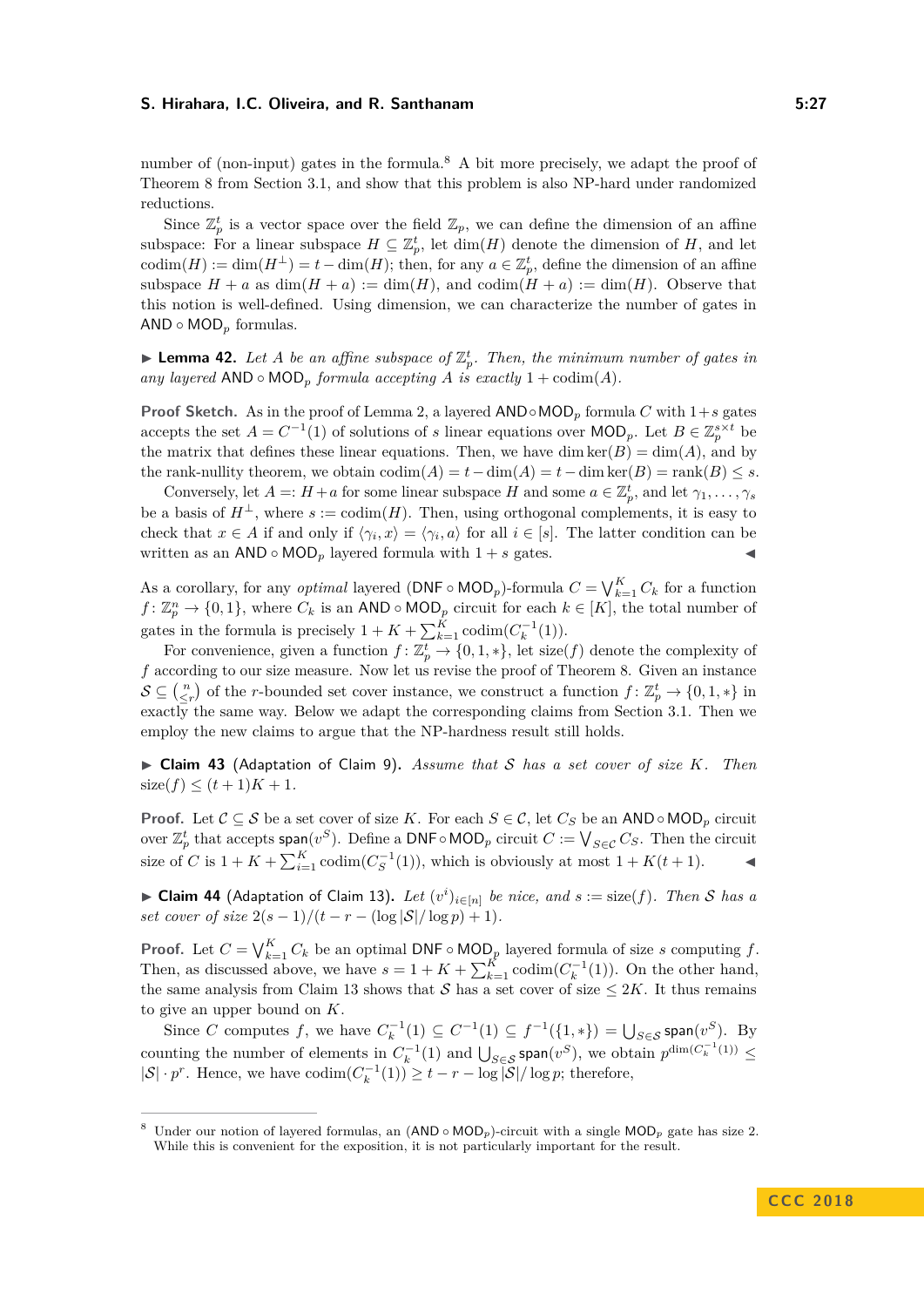$$
s \ge 1 + K + \sum_{k=1}^{K} \operatorname{codim}(C_k^{-1}(1)) \ge 1 + K + K(t - r - \log |\mathcal{S}| / \log p),
$$

which implies  $K \leq (s-1)/(t-r-(\log |\mathcal{S}|/\log p)+1)$ .

Let *K* be the minimum size of a cover for *S*. By the claims above, we have  $size(f) \leq tK$ and  $K \leq 2\text{size}(f)/t$ , because t can be taken large enough compared to the other relevant parameters; hence  $\text{size}(f)/t$  roughly gives us a 2-factor approximation. More precisely, we have  $size(f)$  ≤  $(t+1)K+1$  ≤  $2(t+1)K$ , and  $K$  ≤  $2(size(f)-1)/((t+1)/2)$  ≤  $4size(f)/(t+1)$ for any  $t \geq 2r + 2\log |\mathcal{S}|/\log p - 1$ . That is, the set cover size K satisfies

$$
\frac{\operatorname{size}(f)}{2(t+1)} \ \leq \ K \ \leq \ \frac{4\operatorname{size}(f)}{t+1},
$$

which gives an 8-factor approximation of *K*. Since we can take *r* to be a sufficiently large constant in Theorem [5,](#page-8-0) the result holds.

## <span id="page-27-0"></span>**C A Hardness of Approximation Result for (DNF ◦ MOD***m***)-MCSP**

The reduction from (DNF ∘ MOD<sub>*m*</sub>)-MCSP<sup>\*</sup> to (DNF ∘ MOD<sub>*m*</sub>)-MCSP presented in Section [3](#page-8-3) is not *approximation-preserving*: given a partial function  $f: \mathbb{Z}_m^t \to \{0, 1, *\}$ , it produces a total function  $g: \mathbb{Z}_m^{O(t \log m)} \to \{0,1\}$  such that  $\mathsf{DNF}_{\mathsf{MOD}_m}(g) = \mathsf{DNF}_{\mathsf{MOD}_m}(f) + |f^{-1}(*)|$ . The reduction introduces an additive term  $|f^{-1}(*)|$ , and hence a (multiplicative) approximation of  $\text{DNF}_{\text{MOD}_m}(g)$  does not give a good approximation of  $\text{DNF}_{\text{MOD}_m}(f)$ . In order to fix this situation, we give an approximation-preserving reduction. Our approach is inspired by a reduction described in [\[5\]](#page-21-0).

<span id="page-27-2"></span>▶ **Theorem 45** (Approximation-preserving version of Corollary [27\)](#page-17-2). *There is a polynomial-time algorithm that, given the truth table of a partial function*  $f: \mathbb{Z}_m^t \to \{0,1,*\}$ *, produces the truth table of a total function*  $g: \mathbb{Z}_m^{2t+2s} \to \{0,1\}$  *such that* 

 $DNF_{MOD_m}(g) = |f^{-1}(*)| \cdot (DNF_{MOD_m}(f) + 1),$ 

 $where s := [(6t + 4) \log m + 2].$ 

**Proof.** The idea of the proof is to amplify the circuit size for *f*; that is, we would like to force any circuit *C* computing *g* to also compute sub-functions corresponding to  $|f^{-1}(*)|$ copies of *f*.

We can amplify the circuit size as follows. Let  $(L_x)_{x \in f^{-1}(*)}$  be a scattered collection of linear subspaces of  $\mathbb{Z}_m^s$ . Define a function  $g'$  by  $g'(x, z, w) := f(x)$  if  $z \in f^{-1}(*)$  and  $w \in L_z$ ; otherwise  $g'(x, z, w) := 0$ . Then, under an appropriate choice of parameters, it can be shown that  $\text{DNF}_{\text{MOD}_m}(g') = |f^{-1}(*)| \cdot \text{DNF}_{\text{MOD}_m}(f)$ . By combining an analogous reduction and the idea behind the proof of Theorem [16,](#page-12-2) we can obtain a total function *g* such that  $DNF_{MOD_m}(g) = DNF_{MOD_m}(g') + |f^{-1}(*)| = |f^{-1}(*)| \cdot (DNF_{MOD_m}(f) + 1).^9$  $DNF_{MOD_m}(g) = DNF_{MOD_m}(g') + |f^{-1}(*)| = |f^{-1}(*)| \cdot (DNF_{MOD_m}(f) + 1).^9$  Details follow.

<span id="page-27-1"></span><sup>&</sup>lt;sup>9</sup> A black-box application of Corollary [27](#page-17-2) produces a function *g* such that  $\text{DNF}_{\text{MOD}_m}(g) = \text{DNF}_{\text{MOD}_m}(g') +$  $|g'^{-1}(*)|$ , which is not sufficient for our purpose because  $|g'^{-1}(*)|$  is larger than  $|f^{-1}(*)|$ .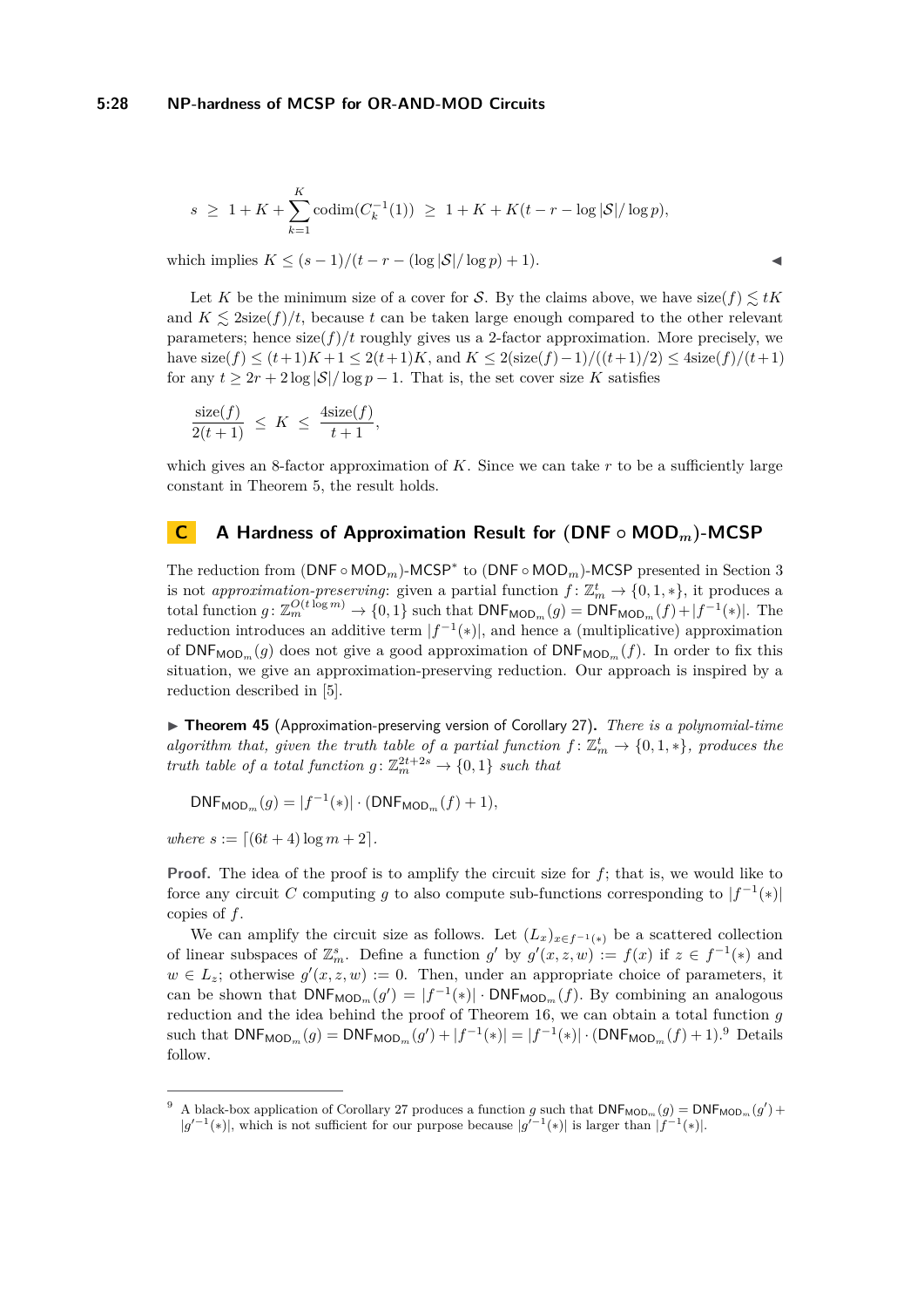We first obtain a scattered collection  $(L_x)_{x \in f^{-1}(\ast)}$  of *r*-dimensional linear subspaces of  $\mathbb{Z}_m^s$  by using Theorem [25](#page-16-2) for  $r := 2t + 2$ . Then we define  $g: \mathbb{Z}_m^{2t+2s} \to \{0,1\}$  as

$$
g(x, y, z, w) := \begin{cases} f(x) & \text{if } f(x) \in \{0, 1\} \text{ and } y = 0^s \text{ and } f(z) = * \text{ and } w \in L_z \\ 1 & \text{if } f(x) = * \text{ and } y \in L_x) \\ 0 & \text{ (otherwise)} \end{cases}
$$

for any  $((x, y), (z, w)) \in (\mathbb{Z}_m^s \times \mathbb{Z}_m^t)^2$ .

► Claim 46 (Analogue of Claim [17\)](#page-13-1).  $\mathsf{DNF}_{\mathsf{MOD}_m}(g) \leq |f^{-1}(*)| \cdot (\mathsf{DNF}_{\mathsf{MOD}_m}(f) + 1)$ .

**Proof.** Suppose that a DNF◦MOD<sub>*m*</sub> circuit  $C = \bigvee_{k=1}^{K} C_k$  computes  $f$ . For each  $x^* \in f^{-1}(*)$ , take an AND ∘ MOD<sub>*m*</sub> circuit  $C_{x^*}$  accepting  $\{x^*\}\times L_{x^*}$  (by Lemma [2\)](#page-6-1). Define

$$
C'(x,y,z,w) := \bigvee_{z^* \in f^{-1}(*)} \bigvee_{k=1}^K (C_k(x) \wedge y_1 = 0 \wedge \cdots \wedge y_s = 0 \wedge C_{z^*}(z,w)) \vee \bigvee_{x^* \in f^{-1}(*)} C_{x^*}(x,y).
$$

It is easy to see that  $C'$  computes  $g$ .

The rest of the proof is devoted to the reverse direction.

► Claim 47 (Analogue of Claim [20\)](#page-14-2).  $\mathsf{DNF}_{\mathsf{MOD}_m}(g) \geq |f^{-1}(*)| \cdot (\mathsf{DNF}_{\mathsf{MOD}_m}(f) + 1)$ .

Let  $C = \bigvee_{k=1}^{K} C_k$  be a minimum DNF ◦ MOD<sub>*m*</sub> circuit computing *g*. In particular,  $K = \text{DNF}_{\text{MOD}_m}(g) \leq |f^{-1}(*)| \cdot (\text{DNF}_{\text{MOD}_m}(f) + 1) \leq m^{2t+1}$ . For each  $x \in f^{-1}(*)$ , let *l*(*x*) ∈ [*K*] be one of the indices such that  $|C^{-1}_{l(x)}(1) \cap (\lbrace x \rbrace \times L_x \times \mathbb{Z}_{m}^{t+s})|$  is maximized. Since  $\bigcup_{k\in[K]} C_k^{-1}(1) \supseteq \{x\} \times L_x \times \mathbb{Z}_m^{t+s}$ , there are at least  $|L_x| \cdot m^{t+s}/K \geq m^{r+t+s}/m^{2t+1} \geq 2$ points in the set  $C_{l(x)}^{-1}(1) \cap (\lbrace x \rbrace \times L_x \times \mathbb{Z}_m^{t+s}).$ 

Define  $T_0 := \{ C_{l(x)} \mid f(x) = * \}$ . For each  $z \in f^{-1}(*)$ , let  $T_z$  be the set of all  $C_k$  such that  $k \in [K]$  and  $C_k$  accepts at least 2 elements from  $\{(x, 0^s, z)\}\times L_z$  for some  $x \in f^{-1}(1)$ . We will show that the sets  $T_0$ ,  ${T_z}_{z \in f^{-1}(*)}$  are pairwise disjoint, and hence  $K \geq |T_0| + \sum_{z \in f^{-1}(*)} |T_z|$ . We will also prove that  $|T_0| = |f^{-1}(*)|$  and  $|T_z| \geq \text{DNF}_{\text{MOD}_m}(f)$ , which completes the proof.

- ► Claim 48. *l*:  $f^{-1}(*)$  → [*K*] *is injective* (*hence*  $|T_0| = |f^{-1}(*)|$ ).
- ► Claim 49.  $T_0 \cap T_z = \emptyset$  for any  $z \in f^{-1}(*)$ .

Since the proofs of these claims are essentially the same as in Claims [21](#page-14-0) and [22,](#page-14-3) respectively (except that we have extra coordinates taking values in  $\mathbb{Z}_m^t \times \mathbb{Z}_m^s$ ), we omit them.

► Claim 50.  $T_{z_1} \cap T_{z_2} = \emptyset$  for any distinct elements  $z_1, z_2 \in f^{-1}(*)$ .

**Proof.** The proof is basically the argument from Claim [21.](#page-14-0) For completeness, we briefly repeat it here. Towards a contradiction, assume that there exists a circuit  $C_k$  in  $T_{z_1} \cap T_{z_2}$ . By the definition of  $T_{z_1}$  and  $T_{z_2}$ , there exist elements  $x_1, x_2 \in f^{-1}(1)$ ,  $a \neq b \in L_{z_1}$ , and  $c \in L_{z_2}$ such that  $C_k(x_1, 0^s, z_1, a) = C_k(x_1, 0^s, z_1, b) = C_k(x_2, 0^s, z_2, c) = 1$ . Since  $C_k^{-1}(1)$  is an affine subspace, we have  $(x_1, 0^s, z_1, a) - (x_1, 0^s, z_1, b) + (x_2, 0^s, z_2, c) = (x_2, 0^s, z_2, a - b + c) \in C_k^{-1}(1)$ . Since  $C_k^{-1}(1) \cap (\{(x_2, 0^s, z_2)\} \times \mathbb{Z}_m^s) \subseteq \{(x_2, 0^s, z_2)\} \times L_{z_2}$ , we get  $a - b + c \in L_{z_2}$ . However, given that  $c \in L_{z_2}$ , we obtain  $0^s \neq a-b \in L_{z_1} \cap L_{z_2}$ , which contradicts  $L_{z_1} \cap L_{z_2} = \{0^s\}$ .

Fix any  $z \in f^{-1}(*)$ . For each  $C_k \in T_z$ , define an AND  $\circ$  MOD<sub>*m*</sub> circuit  $C'_k$  so that  $C_k'^{-1}(1) = \{ x \in \mathbb{Z}_m^t \mid C_k(x, 0^s, z, w) = 1 \text{ for some } w \in \mathbb{Z}_m^s \}.$  (Note that a projection of an  $C_k$  (1)  $C_k = \sum_{m=1}^k C_k(x, 0^k, z, w) = 1$  for some  $w \in \mathbb{Z}_m$  *f*. (Note that a projection of all affine subspace  $C_k^{-1}(1)$  is again an affine subpace because a projection is a homomorphism.) Now define  $C_z := \bigvee_{C_k \in T_z} C'_k$ .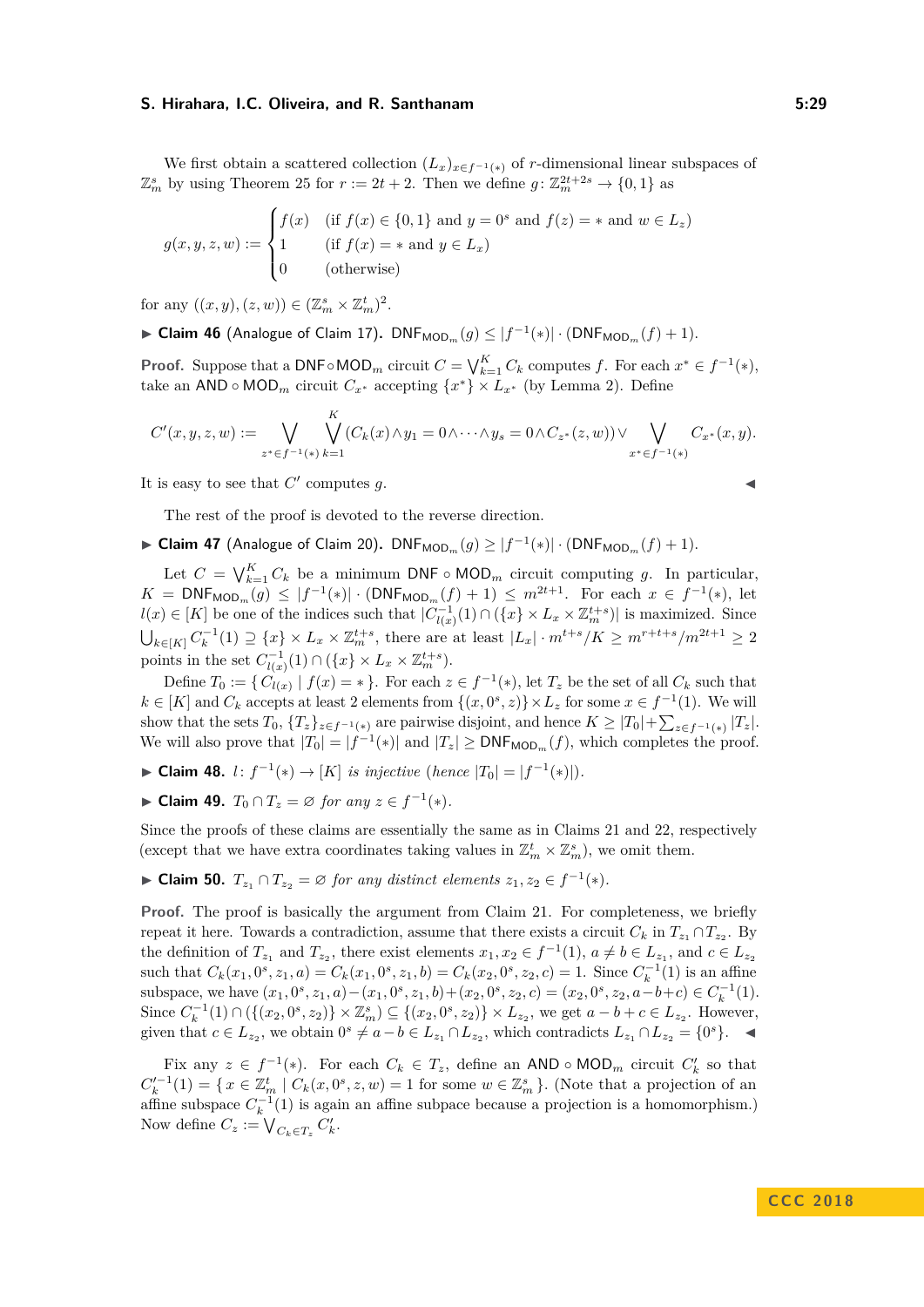► Claim 51.  $C_z$  computes  $f$   $for$   $any$   $z \in f^{-1}(*)$ . (*In particular,*  $|T_z|$  ≥ DNF<sub>MOD<sub>*m</sub>*( $f$ )*.*)</sub></sub>

**Proof.** Fix any  $x \in f^{-1}(1)$ . Since  $\{(x, 0^s, z)\}\times L_z$  is covered by  $\bigcup_{k\in [K]} C_k^{-1}(1)$ , and  $|L_z| = m^r$ ,  $K \leq m^{2t+1}$ , and  $r = 2t + 2$ , there exists  $k \in [K]$  such that there are at least 2 elements in  $(\{(x, 0^s, z)\} \times L_z) \cap C_k^{-1}(1)$ ; hence, by the definition of  $T_z$ , we have  $C_k \in T_z$ . Moreover,  $C'_{k}(x) = 1$  by the definition of  $C'_{k}$ ; thus  $C_{z}(x) = \bigvee_{C_{k} \in T_{z}} C'_{k}(x) = 1$ .

Now fix any  $x \in f^{-1}(0)$ . Since  $g(x, 0^s, z, w) = 0$  for every  $w \in \mathbb{Z}_m^s$ , we get  $C_k(x, 0^s, z, w) =$ 0 for any  $C_k \in T_z$ ; thus  $C'_k(x) = 0$ , which implies that  $C_z(x) = 0$ .

Combining the claims above, we obtain

$$
\mathsf{DNF}_{\mathsf{MOD}_m}(g) = K \geq |T_0| + \sum_{z \in f^{-1}(\mathbf{A})} |T_z| \geq |f^{-1}(\mathbf{A})| \cdot (\mathsf{DNF}_{\mathsf{MOD}_m}(f) + 1).
$$

This completes the proof of Theorem [45.](#page-27-2)

We can then establish a hardness of approximation result for computing  $DNF_{MOD_m}(f)$ . For a function  $f: \mathbb{Z}_m^t \to \{0,1\}$ , define  $|f| := m^t$ , which is the number of entries in the truth table of a function *f*.

**Figure 12.** There exists a constant  $c > 0$  such that if there is a quasipolynomial*time algorithm which approximates*  $DNF_{MOD_m}(f)$  *to within a factor of c* log  $|f|$ *, then*  $\mathsf{NP} \subseteq \mathsf{DTIME}(2^{(\log n)^{O(1)}}).$ 

**Proof.** As noted by Trevisan [\[42\]](#page-24-5), by choosing the parameters of Feige's reduction [\[17\]](#page-22-11), one can obtain hardness of approximation results for the *r*-bounded set cover problem. While Trevisan only analyzed the case when  $r$  is constant (cf. Theorem [5\)](#page-8-0), a similar analysis<sup>[10](#page-29-0)</sup> shows that it is NP-hard (under quasipolynomial-time many-one reductions) to approximate the *r*(*n*)-bounded set cover problem on *n* points within a factor of  $\gamma \log r(n)$  (=  $\gamma \log \log n$ ) for  $r(n) := \log n$  and some small constant  $\gamma > 0$ .

Suppose that  $DNF_{MOD_m}(g)$  can be approximated to within a factor of  $(\gamma/6) \log \log |g|$  by an algorithm *A*, where  $g: \mathbb{Z}_m^t \to \{0,1\}$  is a total function. We show below that if *A* runs in quasipolynomial time, then  $\mathsf{NP} \subseteq \mathsf{DTIME}(2^{(\log n)^{O(1)}})$ .

First, note that in order to conclude this it is enough to describe a quasipolynomial-time algorithm *B* that approximates *r*-Bounded Set Cover to within a factor of  $\gamma \log r(n)$  for  $r(n) = \log n$ . Let  $([n], \mathcal{S})$  be an instance of the *r*-Bounded Set Cover Problem. Algorithm *B* applies the deterministic  $n^{O(r(n))}$ -time reduction provided by Corollary [29](#page-18-2) to produce a partial Boolean function  $f: \mathbb{Z}_m^{O(r \log n)} \to \{0, 1, *\}$ . It then invokes the deterministic reduction from Theorem [45](#page-27-2) to construct from *f* a total function  $g: \mathbb{Z}_m^{O(r \log n)} \to \{0,1\}$ . Finally, *B* uses the approximation algorithm *A* to compute a  $(\gamma/6)$  log log |*g*| approximation to  $DNF_{MOD_m}(g)$ . Let  $\widetilde{g} \in \mathbb{N}$  be the value output by *A*. Algorithm *B* outputs  $\widetilde{K} := 2\widetilde{g}/|f^{-1}(*)|$ .

Note that *B* runs in quasipolynomial time under our assumptions. It remains to show that it approximates the solution of the original set cover problem within a factor of *γ* log log *n*. Let K be the cost of an optimal solution to the initial set cover instance. Recall that

<span id="page-29-0"></span><sup>10</sup> Specifically, for the parameters and notation in [\[17\]](#page-22-11), given a 3CNF-5 formula on *n* variables, let *k* be a specifically, for the parameters and notation in [17], given a 3CNF-5 formula on *n* variables, let *k* be a sufficiently large constant,  $m := \sqrt{\log n}$ , and  $\ell := c \log \log m$  for a large constant *c*. Then the output of Feige's reduction is an instance of the set cover problem on  $N$   $( := m(5n)^{\ell} )$  points such that each set is of size at most  $m2^{O(\ell)} \le r(N) = \log N$ , and the gap between yes instances and no instances is  $(1 - \frac{4}{k}) \ln m = \Omega(\log \log N).$